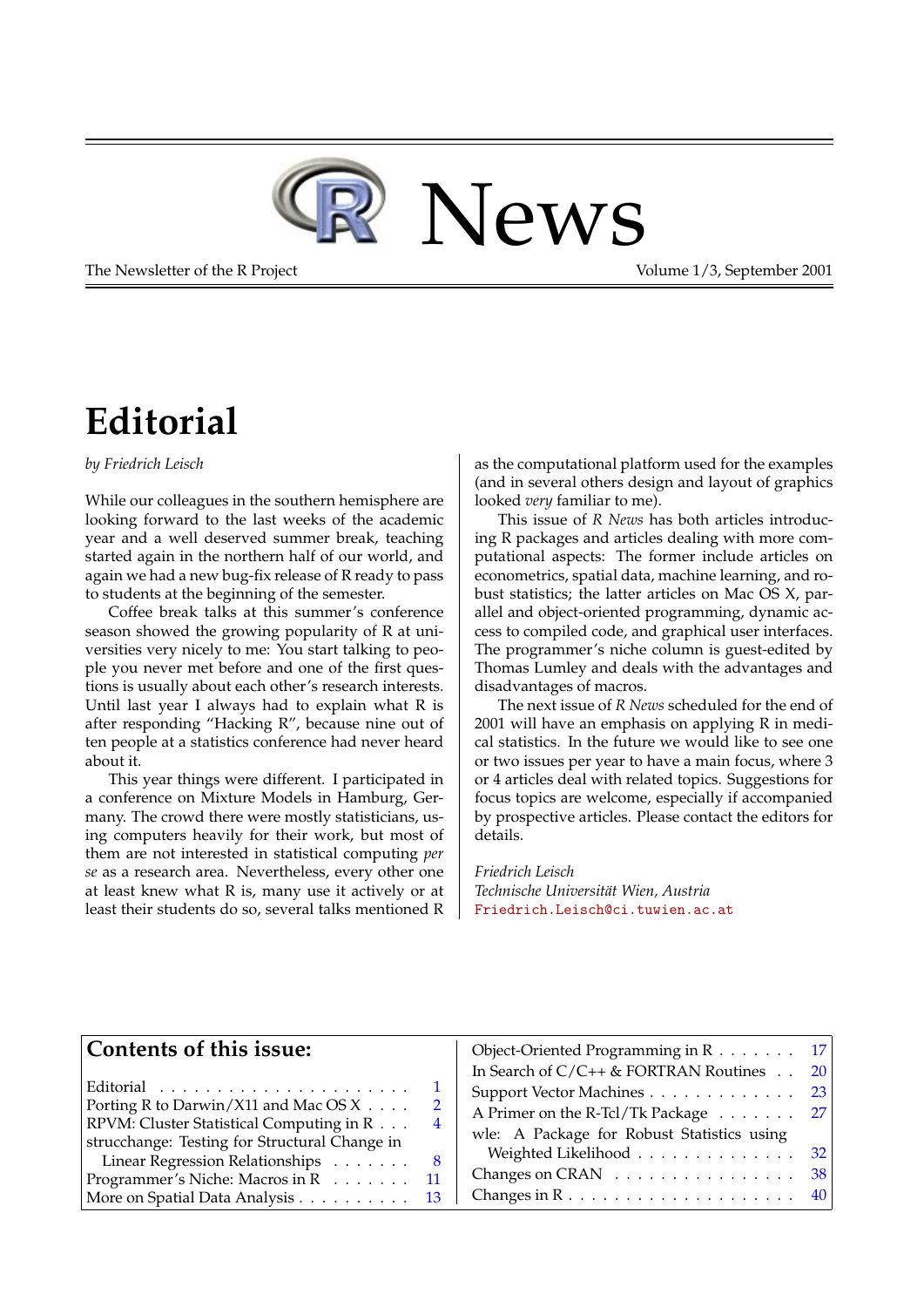# **Porting R to Darwin/X11 and Mac OS X**

<span id="page-1-0"></span>*by Jan de Leeuw*

# **Mac OS X**

Earlier this year Apple officially released OS X, its new operating system. OS X now comes preinstalled on all Macs, although by default you still boot into MacOS 9.x. But soon OS X will be the default.

OS X is not an incremental upgrade, it is a completely new operating system. It has a layered architecture. The lowest layer is Darwin, which consists of the Mach 3.0 kernel and a version of BSD 4.4. Thus OS X is, among other things, a certified and POSIX compliant Unix. Darwin is (certified) Open Source, and it can be downloaded from the Apple servers. One surprising consequence of the above is that soon Apple will be the largest distributor of Unix, and that soon OS X will be the most popular Unix on the planet, although most users will be blissfully unaware of this fact.

On top of Darwin there is a lot of proprietary software, used to generate the user interface components. The main libraries are Apple's version of OpenGL for 3D, QuickTime for multimedia, and Quartz for printing and screen drawing. Quartz replaces Display Postscript in earlier versions of the system, using PDF as its native format.

# **Application environments**

On top of the three graphics engines are no less than five application environments that developers can use.

- **Classic** For the foreseeable future it will remain possible to boot into OS 9.x, and to run older Macintosh programs in the Classic environment with OS X, which emulates an older Macintosh with OS 9.x. Some of the more powerful programs for the Mac, such as Office and Photoshop and SPSS, still have to run in Classic, although Carbon versions have been announced.
- **Carbon** The classical Mac Toolbox API has been cleaned up and extended. This now makes it possible to write applications that run natively on both OS 9.x and OS X. Netscape, MSIE, R, Stata, AppleWorks have all been carbonized. It is of some interest, however, that there are two types of Carbon applications. Those that can run on OS 9.x are under the control of the Code Fragment Manager and use the PEF executable format. If run on OS X, they run on top of a layer that translates CFM/PEF to dyld/Mach-O. Mach-O is the native format for OS X, and

program control is exercised by the dynamic linker dyld. The other type of Carbon application is dyld/Mach-O, which means it does not run on OS 9.x.

- **Cocoa** This is the native OS X API, inherited from its NeXTStep and Rhapsody parents and grandparents. Applications using these interfaces use optimally the capacities of the OS. Cocoa applications are still comparatively rare, because they have to be written from scratch, either in Objective-C or in Java. But there are already fine browsers, spreadsheets, editors, graphic tools, and TeX systems in Cocoa.
- **Java** The JDK (including runtime, JIT compiler, AWT, and Swing) is integrated with OS X, and Java libraries are available to write Cocoa applications. Swing, of course, has the native OS X look-and-feel. Of course anything you write in Java on OS X is (at least in principle) completely portable.
- **BSD** Darwin comes with optimized Apple versions of the GNU tools. Since the application environment for Darwin is FreeBSD, porting of Unix programs is a breeze. It can be made even easier by using Fink (see below). In particular, it is trivial to install an X server, in fact a complete X11R6, using Xfree86, and a large number of different window managers. There are ports to Darwin of all of gnome, including the Gimp and Guppi, of various Matlab like programs such as octave, scilab, yorick, and of all the standard X graphic tools such as xfig, tgif, xpdf, xdvi, xv, ghostview, gnuplot, grace, xgobi.

# **User experience**

The Mac OS X user, of course, will not notice any of these under-the-hood changes. The obvious change is Aqua, the new look-and-feel, often described as "lickable". Windows and the menu bar look different, there is a "dock", and so on. The Aqua interface is automatic for all Cocoa and Carbon applications that use Quartz to draw to the screen.

The user will notice greatly increased stability of the OS. This is mostly provided by the Mach kernel, which provides protected and advanced virtual memory, as well as preemptive and cooperative multitasking and threading. OS X will run forever without crashing, and applications that crash don't take down the OS with them any more. The need to reboot has virtually disappeared.

Moreover, OS X promises speed, although not in the early versions. The OS is written to take full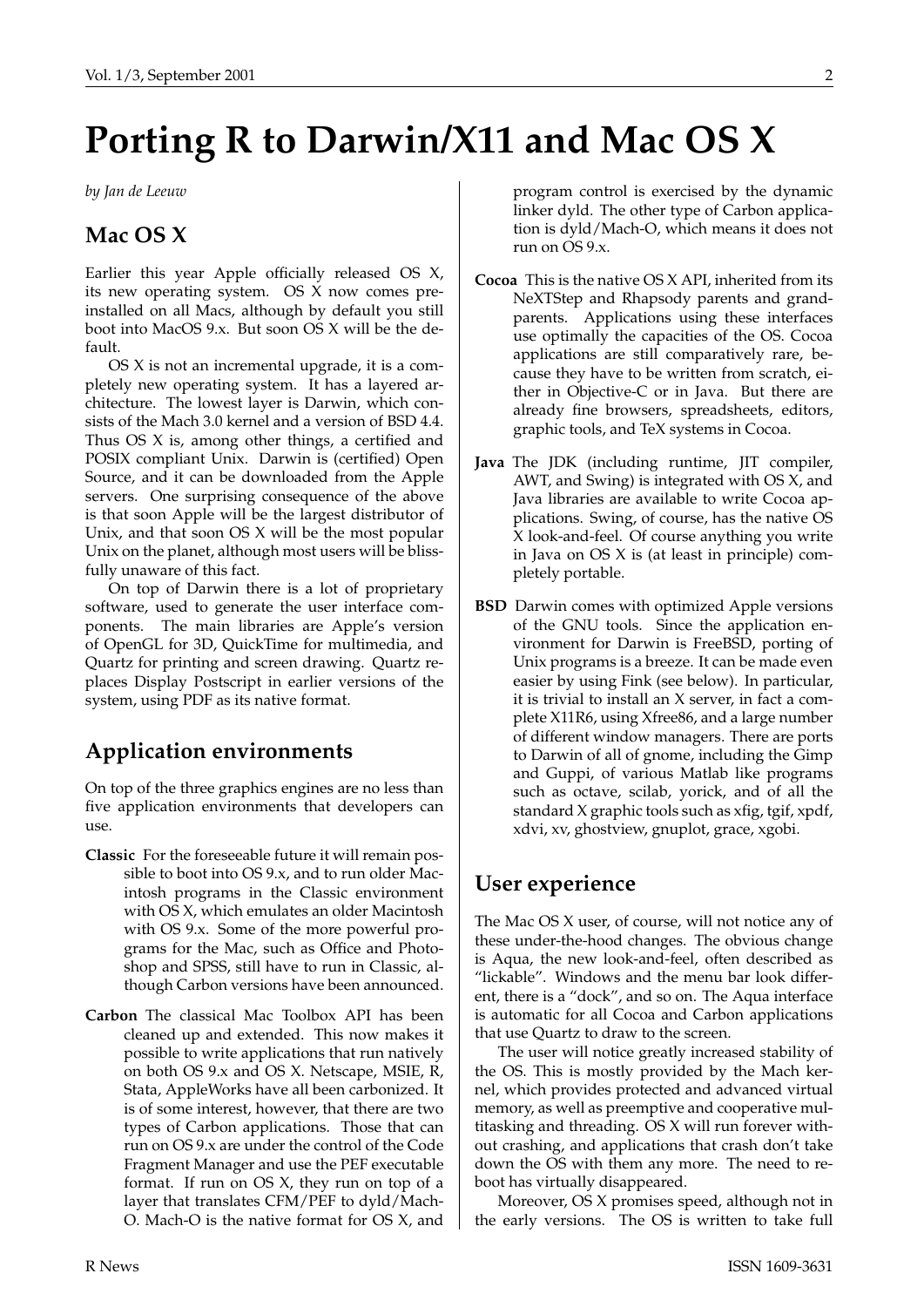advantage of multiprocessing, and multiprocessor Macs are becoming more and more common. Rumor has it that the G5 will even be multicore. Many graphics programs, including Quartz and OpenGL, are optimized for the Altivec vector processor on the G4 chip. Recent builds of the OS show great speed.

Finally, remember that OS X is first and foremost a Unix, i.e. a multitasking and multiuser OS. You have to login, you can allow others to login, and people can login remotely. Although you can use the system as a dedicated single-person desktop OS, that is only one of its uses. There are many people who log into the Cube in my office.

#### **Porting problems**

Darwin/X11 programmers must take into account some important differences with the more usual ELF based Unix systems. Most of those are due to the Mach heritage. All these peculiarities had to be taken into account in building R, and in modifying the autoconf configure files.

In the first place, Darwin maintains a strict distinction between two types of shared libraries. There are bundles, which can be loaded at runtime into an application using the appropriate dynamic loading interface. Also, there are dynamic libraries, that are used at link time when building applications or other libraries. Different compiler and linker switches are needed to build the two different types of libraries. For ELF systems the two types coincide. Building R as a shared (dynamic) library, which can be linked against other application programs, will be available in R-1.4.0 and does not work yet in R-1.3.1. The modules and packages which use bundles of object code that are loaded at runtime work fine.

Second, the Darwin dynamic linker dyld is very intolerant, and does not allow multiply defined symbols at all. The static linker is much more tolerant. Thus one must make sure not to include a file with definitions more than once, and so on.

Third, the API for dynamic loading is very different from the more usual dlopen() interface in ELF systems.

And finally, some of the necessary components needed for building R (X11R6, a Fortran compiler) are missing from the current version of Darwin.

#### **Fink**

The task of porting BSD and X11 software has been made easy by the existence of Fink (see [http://](http://fink.sourceforge.net) [fink.sourceforge.net](http://fink.sourceforge.net)). This is a package management system for Darwin setup by Christoph Pfisterer, and maintained by a group of volunteers. There are now more than 300 packages in Fink, and you can say fink install foo to download, configure, compile, and install package foo, and then fink update foo to update the package when it has changed in the Fink central location. Of course such package management systems exist for Linux, Debian, FreeBSD (and actually for R and Stata), but it is good to have one for Darwin as well.

What do you need from Fink for building a Darwin version of R? In the first place Xfree86. The Darwin version has been modified with a Cocoa front end called XDarwin that let's you choose between full-screen and rootless mode, where in rootless mode the X11 windows exist on the same desktop as the Aqua windows of the OS X Finder. Second, you can install all of gnome, which can be used for the (experimental and unsupported) gnome module in R. Third, Fink has ATLAS, an optimized BLAS library for OS X. Fourth, there is dlcompat. This wraps the dyld API for dynamic loading in the familiar ELF dlopen API, so you can continue to use the standard calls in the R sources. Fifth, there is tcl/tk, for the tcltk package in R. And finally there are various other libraries, which are either not in Darwin or are more recent versions. Examples are libjpeg, libpng, libz, and libreadline. There is also a g77 in Fink, but it does not work with the configure scripts in R, so all our builds so far use f2c.

In fact, R-1.3.1 base and recommended are both in Fink. The info scripts and patch files are maintained by Jeffrey Whitaker ([jsw@cdc.noaa.gov](mailto:jsw@cdc.noaa.gov)). This provides you with yet another way to install R on your Mac.

#### **R**

Combining all this new knowledge makes it possible to describe what we have on CRAN and what we still need. We have a CFM/PEF Carbon version of R, made by Stefano Iacus, and described in the first issue of R-News. It uses a Carbon version of the Macintosh QuickDraw driver. We also have a Darwin/X11 version, with support for Tcl/Tk, GNOME, and ATLAS, maintained by Jan de Leeuw (me).

The Carbon version runs on both OS 9.x and OS X, but we have seen that it needs a dyld/Mach-O layer to run on OS X, so it's not really native. There is no support in the Carbon version for Tcl/Tk, and the internet-based R package update and install system is not available. There are no free tools to build this version in OS X; you have to build it in OS 9.x, or buy an IDE from Metrowerks or Absoft.

The Darwin/X11 version is dyld/Mach-O, and is consequently native in that sense, but it does not use the native Quartz library and Cocoa interfaces at all. If you run the X server in full-screen mode, your Mac looks just like a Linux or Solaris machine. This is somewhat disappointing for Mac people.

There are various ways in which the current situation can be improved. Stefano is working on a Quartz driver for the graphics. It would be useful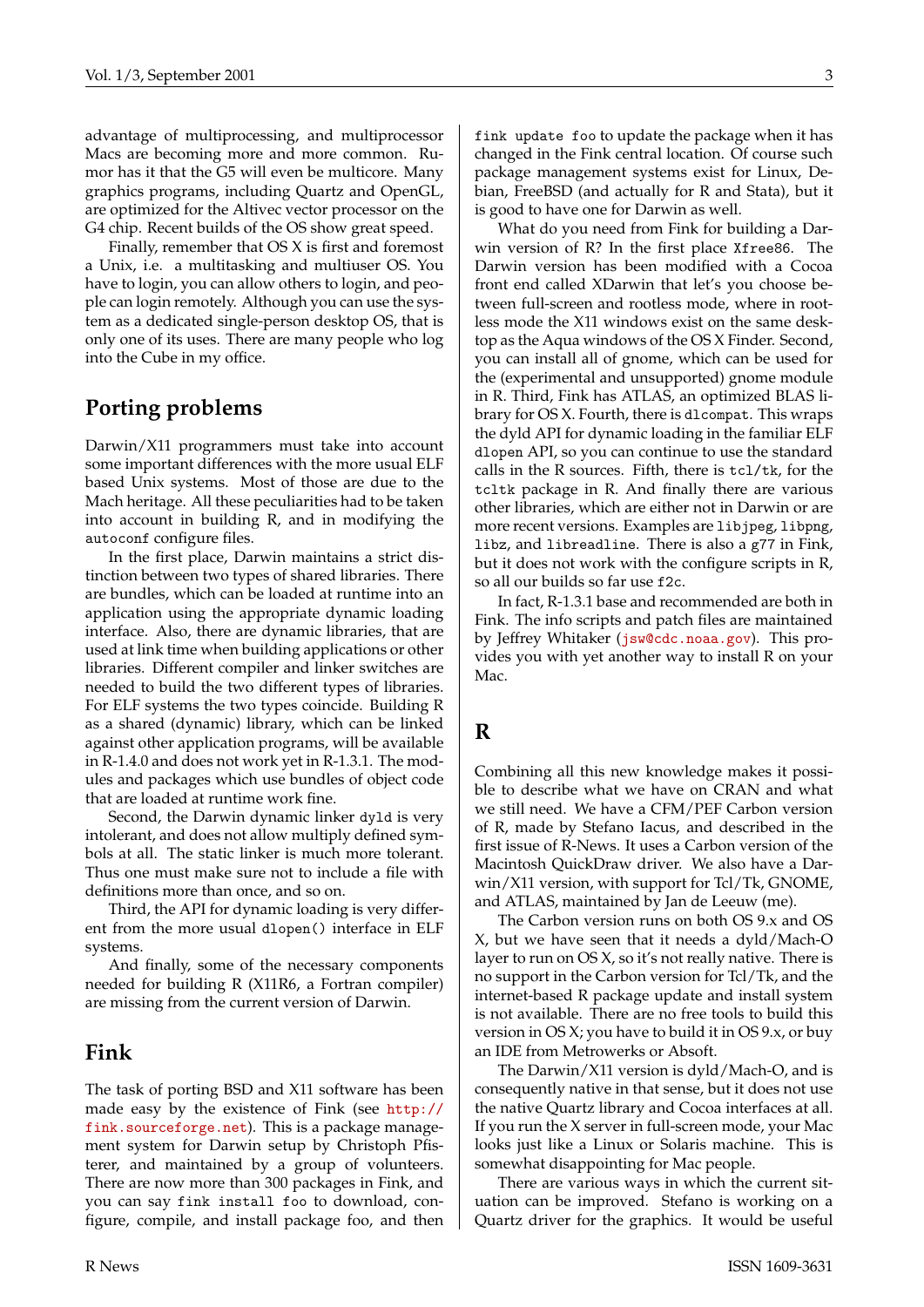<span id="page-3-1"></span>Much will depend on the reception of OS X, and on how many Mac users will switch from 9.x to X. If your hardware supports OS X, I think switching is a no-brainer, especially if you program, develop, or compute. As I have indicated above, the possibilities are endless.

*Jan de Leeuw University of California at Los Angeles* [deleeuw@stat.ucla.edu](mailto:deleeuw@stat.ucla.edu)

# **RPVM: Cluster Statistical Computing in R**

<span id="page-3-0"></span>*by Michael Na Li and A.J. Rossini*

**rpvm** is a wrapper for the Parallel Virtual Machine (PVM) API. PVM ([Geist et al.](#page-6-0), [1994](#page-6-0)) is one of the original APIs for extending an application over a set of processors in a parallel computer or over machines in a local area cluster. We discuss the PVM API, how it is implemented in R, and provide examples for its use. **rpvm** provides a quick means for prototyping parallel statistical applications as well as for providing a front-end for data analysis from legacy PVM applications.

#### **Introduction**

PVM was developed at Oak Ridge National Laboratories and the University of Tennessee starting in 1989. It is a *de facto* standard for distributed computing designed especially for heterogeneous networks of computers. The notion of "virtual machine" makes the network appear logically to the user as a single large parallel computer. It provides a mechanism for specifying the allocation of tasks to specific processors or machines, both at the start of the program as well as dynamically during runtime. There are routines for the two main types of intertask communication: point-to-point communication between tasks (including broadcasting) and collective communication within a group of tasks.

The primary message passing library competitor to PVM is MPI (Message Passing Interface). The biggest advantage of PVM over MPI is its flexibility [\(Geist et al.](#page-6-1), [1996](#page-6-1)). PVM can be run on an existing network consisting of different platforms (almost all platforms are supported, including Microsoft Windows 98/NT/2000 systems). Tasks can be dynamically spawned, which is not supported in MPI-1 upon which most MPI implementations are based. Hosts can be dynamically added or deleted from the virtual machine, providing fault tolerance. There are also a visualization tool, xpvm, and numerous debugging systems. MPI has advantages of speed as well as being an actual standard. However, for prototyping and research, it isn't clear that either of these are critical features.

PVM has been successfully applied to many applications, such as molecular dynamics, semiconductor device simulation, linear algebra (ScaLAPACK, NAG PVM library), etc. It also has great potential in statistical computing, including optimization (expensive or large number of function evaluations; likelihood computations), simulations (resampling, including bootstrap, jackknife, and MCMC algorithms; integration), enumeration (permutation and network algorithms), solution of systems of equations (linear, PDE, finite-element, CFD).

This article presents a new R package, **rpvm**, that provides an interface to PVM from one of the most powerful and flexible statistical programming environments. With **rpvm**, the R user can invoke either executable programs written in compiled language such as C, C++ or FORTRAN as child tasks or spawn separate R processes. It is also possible to spawn R processes from other programs such as Python, C, FORTRAN, or C++. Therefore **rpvm** is ideal for prototyping parallel statistical algorithms and for splitting up large memory problems. Using **rpvm**, statisticians will be able to prototype difficult statistical computations easily in parallel. The rest of the article which follows looks at installation, features, a programming example, and concludes with issues for on-going development.

#### **Installation**

PVM source code can be downloaded from [http:](http://www.netlib.org/pvm3/pvm3.4.3.tgz) [//www.netlib.org/pvm3/pvm3.4.3.tgz](http://www.netlib.org/pvm3/pvm3.4.3.tgz). Binary distributions exist for many Linux distributions (see individual distributions) as well as for Microsoft Windows NT/2000/XP. However, the Windows implementation of **rpvm** is untried (it is possible to communicate with C or FORTRAN processes running under Microsoft Windows). The following procedures refer to UNIX-like environments.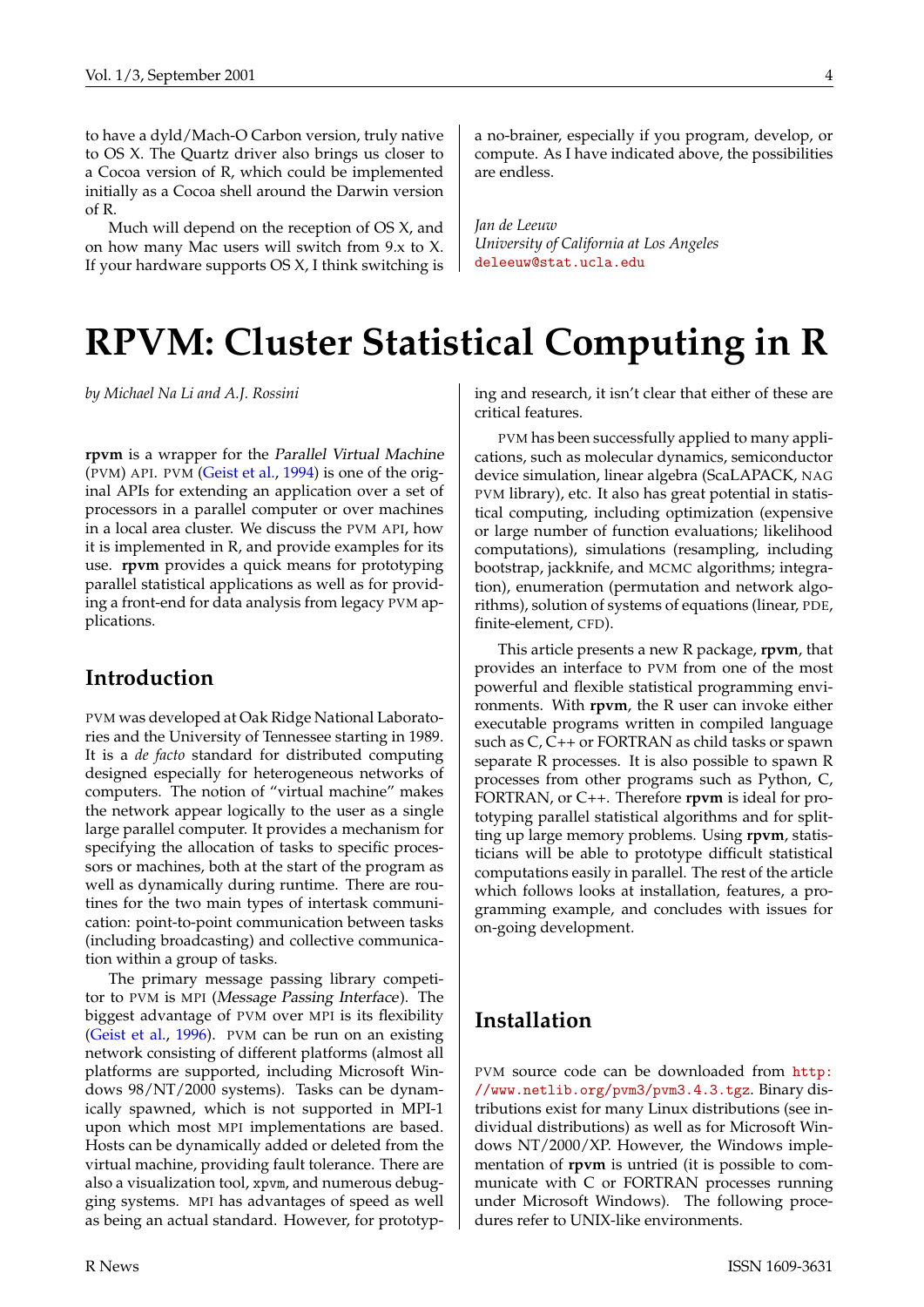#### **Installing PVM**

**Compiling the source code:** Installation from the source is straightforward. After untarring the source package, set the environment variable PVM\_ROOT to where pvm resides, for example '\$HOME/pvm3' or '/usr/local/pvm3'. Then type 'make' under the '\$PVM\_ROOT' directory. The libraries and executables are installed in '\$PVM\_ROOT/lib/\$PVM\_ARCH', where PVM\_ARCH is the host architecture name, e.g., 'LINUX' or 'SUN4SOL2'. This way one can build PVM for different architectures under the same source tree.

PVM comes with plenty of examples, see the PVM documentation on how to build and run these.

**Setting up PVM environment:** Before running PVM, some environment variables need to be set. For example, if you use a C shell, put the following in the '\$HOME/.cshrc' file of each host,

```
setenv PVM_ROOT $HOME/pvm3
setenv PVM_ARCH '$PVM_ROOT/lib/pvmgetarch'
set path = ($path $PVM_ROOT/lib \
             $PVM_ROOT/lib/$PVM_ARCH \
             $PVM_ROOT/bin/$PVM_ARCH )
```
PVM uses rsh by default to initialize communication between hosts. To use ssh (Secure Shell) instead, which is necessary for many networks, define

setenv PVM\_RSH 'which ssh'

You can use public key authentication to avoid typing passwords; see the SSH documentation on how to do this.

#### **Setting up RPVM**

**rpvm** uses a shell script '\$R LIBS/rpvm/slaveR.sh' to start a slave R process. After installing **rpvm**, copy this file to '\$PVM ROOT/bin/\$PVM ARCH' so it can be found by the pvm daemon. The path to the slave R script and the slave output file can either be specified through environment variables RSLAVEDIR, RSLAVEOUT or by passing corresponding arguments to the spawning function. The first method can be used when different paths are needed for different host. When the hosts use a shared file system, the second method provides more flexibility. If neither are set, their default values '\$R LIBS/rpvm' and '\$TMPDIR' are used.

#### **A sample RPVM session**

Below is a sample **rpvm** session. We start the virtual machine by using a host file, '\$HOME/.xpvm\_hosts',

```
> library(rpvm)
```

```
> hostfile <-
```

```
file.path(Sys.getenv("HOME"), ".xpvm_hosts")
```

```
> .PVM.start.pvmd (hostfile)
```

```
libpvm [t40001]: pvm_addhosts():
 Already in progress
libpvm [t40001]: pvm_addhosts():
 Already in progress
[1] 0> .PVM.config()
There are 2 hosts and 2 architectures.
 host.id name arch speed
1 262144 abacus LINUX 1000
2 524288 atlas SUN4SOL2 1000
```
A host file is a simple text file specifying the host names of the computers to be added to the virtual machine. A simple example is shown below.

```
* ep=$HOME/bin/$PVM_ARCH
atlas
abacus
```
where \* defines a global option for all hosts. ep=option tells the execution path in which we want pvm daemon to look for executables. For more information, please refer to the PVM documentation.

In directory '\$R LIBS/rpvm/demo', there is a test script 'pvm\_test.R' which spawns itself as a slave and receives some messages from it.

```
> source(file.path(Sys.getenv("R_LIBS"),
   "rpvm", "demo", "pvm_test.R"))
## Spawning 1 children
### Spawned 1 Task, waiting for data
Message received from 262165
Hello World! from abacus
Some integers 10 7 13
Some doubles 11.7633 11.30661 10.45883
And a matrix
           [,1] [,2] [,3][1,] -0.76689970 -1.08892973 -0.1855262
[2,] -0.08824007 0.26769811 -1.1625034
[3,] 1.27764749 0.05790402 -1.0725616
Even a factor!
 [1] s t a t i s t i c s
Levels: a c i s t
```
If this example fails, check to make sure that '\$R LIBS/rpvm/slaveR.sh' is in the executable search path of the pvm daemon and pvm is running.

#### **Features**

**rpvm** provides access to the low-level PVM API as well as to higher-level functions for passing complex R data types such as matrices and factors. Future development will work at extensions to lists and data frames as well as eventually to functions and closures.

Specifically, APIs are provided for the following tasks:

• Virtual Machine Control: to start the virtual machine, add and delete hosts, query the configuration of VM and nodes status, shut down the VM.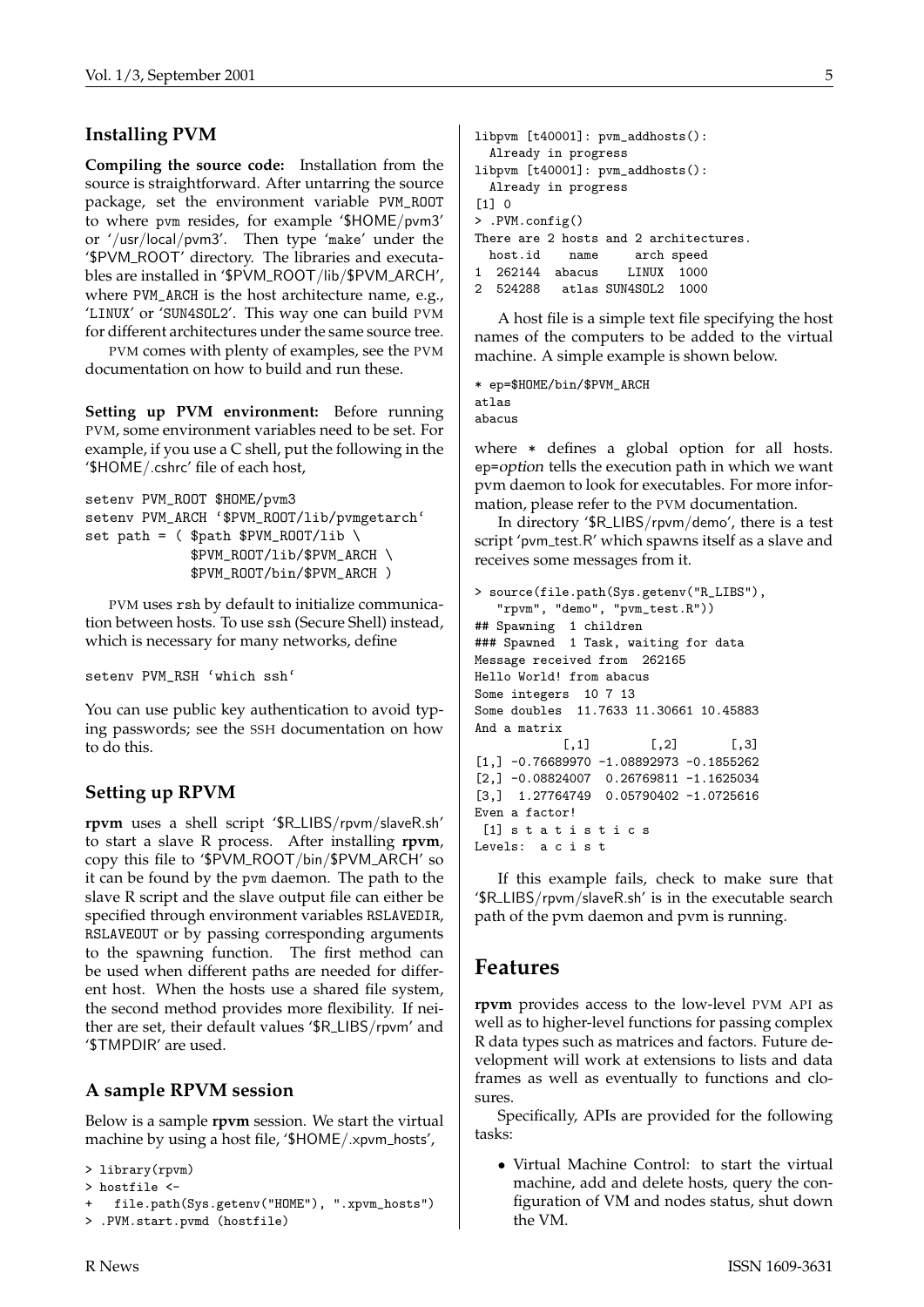- <span id="page-5-0"></span>• Task Control: to enter and exit from pvm, to start and stop children tasks, query task running status, etc.
- Message Passing: to prepare and send message buffers, to receive message with or without blocking or with timeout, to pack and unpack data, etc.
- Miscellaneous functions to set and get pvm global options, etc.

The implementation currently lacks the functions for Task Grouping, which is planned for the next release.

**rpvm** also aims in the long run to provide some general purpose functionality for some "naturally" parallel problems (known as "embarrassingly" parallel to computer scientists), such as parallel "apply" (function PVM.rapply in the associated script 'slapply.R' being the first attempt) as well as common tasks such as simple Monte Carlo algorithms for bootstrapping.

### **Using RPVM**

#### **Strategies for parallel programming**

One common approach to parallel program design [\(Buyya](#page-6-2), [1999\)](#page-6-2) is a master-slave paradigm where one of the tasks is designated the master task and the rest are slave tasks. In general, the master task is responsible for spawning the slave tasks, dividing and sending workload, collecting and combining results from the slaves. The slave tasks only participate in the computation being assigned. Depending on the algorithm, the slaves may or may not communicate among themselves. For PVM, the process is summarized as Master tasks:

- Register with PVM daemon.
- Spawn slaves.
- Send Data.
- Collect and combine results.
- Return and quit.

and Slave tasks:

- Register with PVM daemon.
- Locate parent.
- Receive Data.
- Compute.
- Send results
- Quit.

Alternatively, instead of a star-like topology, one might consider a tree-like process where each task decides if it should split sub-tasks (and later join) or compute and return. Each task is the master to its children and a slave to its parent. This strategy is natural for "divide and conquer" algorithms and a variant of the master-slave paradigm. This might look like:

- Register with PVM daemon
- Determine if I'm the parent or a spawned process.
- Receive data if spawned (already have data if parent).
- Determine if I compute, or if I let slaves compute.
- If slaves compute:
	- **–** Spawn slaves.
	- **–** Send data to slaves.
	- **–** Receive data from slaves.
- Compute.
- If spawned, send results to parent.
- Quit.

This may involve more message passing overhead but may be more efficient for some problems or network architectures and topologies.

#### **Example**

.PVM.rapply implements a preliminary version of parallel apply function. It divides a matrix up by rows, sends the function to apply and the submatrices to slave tasks and collects the results at the end. It is assumed that the slave script knows how to evaluate the function and returns a scalar for each row.

```
PVM.rapply <-
function(X, FUN = mean, NTASK = 1) {
    ## arbitrary integers tag message intent
    WORKTAG < -22RESULTAG <- 33
    end \leq - nrow(X)chunk \leftarrow end %/% NTASK + 1
    start \leftarrow 1
    ## Register process with pvm daemon
    mytid <- .PVM.mytid()
    ## Spawn R slave tasks
    children <- .PVM.spawnR(ntask = NTASK,
                             slave = "slapply")
    ## One might check if spawning successful,
    ## i.e. entries of children >= 0 ...
    ## If OK then deliver jobs
    for(id in 1:length(children)) {
        ## for each child
        ## initialize message buffer for sending
        .PVM.initsend()
```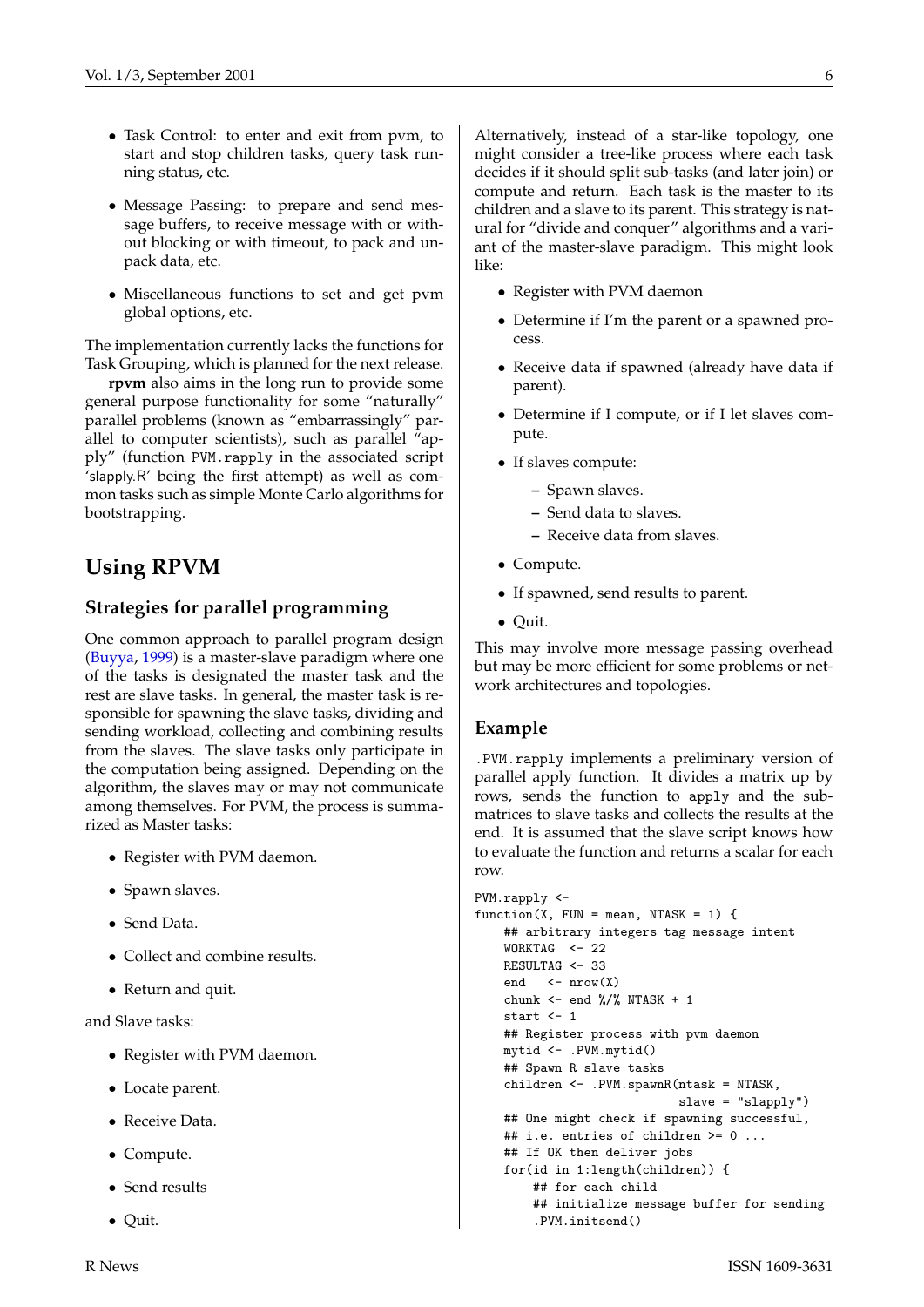```
## Divide the work evenly (simple-minded)
    range <- c(start,
               ifelse((start+chunk-1) > end,
               end,start+chunk-1))
    ## Take a submatrix
    work <-
        X[(range[1]):(range[2]),,drop=FALSE]
    start <- start + chunk
    ## Pack function name as a string
    .PVM.pkstr(deparse(substitute(FUN)))
    ## Id identifies the order of the job
    .PVM.pkint(id)
    ## Pack submatrix
    .PVM.pkdblmat(work)
    ## Send work
    .PVM.send(children[id], WORKTAG)
}
## Receive any outstanding result
## (vector of doubles) from each child
partial.results <- list()
for(child in children) {
   ## Get message of type result from any
   ## child.
   .PVM.recv(-1, RESULTAG)
   order <- .PVM.upkint()
   ## unpack result and restore the order
   partial.results[[order]] <-
       .PVM.upkdblvec()
}
## unregister from pvm
.PVM.exit()
return(unlist(partial.results))
```

```
}
```
The corresponding slave script 'slapply.R' is

```
WORKTAG <- 22; RESULTAG <- 33
## Get parent task id and register
myparent <- .PVM.parent()
## Receive work from parent (a matrix)
buf <- .PVM.recv(myparent, WORKTAG)
## Get function to apply
func <- .PVM.upkstr()
## Unpack data (order, partial.work)
order <- .PVM.upkint()
partial.work <- .PVM.upkdblmat()
## actual computation, using apply
partial.result <- apply(partial.work,1,func)
## initialize send buffer
.PVM.initsend()
## pack order and partial.result
.PVM.pkint(order)
.PVM.pkdblvec(partial.result)
## send it back
.PVM.send(myparent, RESULTAG)
## unregister and exit from PVM
.PVM.exit()
```
An even division of jobs may be far from an optimal strategy, which depends on the problem and in this case, on the network architecture. For example, if some nodes in the cluster are significantly faster than others, one may want send more work to them, but this might be counterbalanced by network distance. Computational overhead (more computation

in dividing jobs, network activity due to message sending, etc.) must be considered to achieve better work balance.

#### **Discussion**

For parallel Monte Carlo, we need reliable parallel random number generators. The requirements of reproducibility, and hence validation of quality, is important. It isn't clear that selecting different choices of starting seeds for each node will guarantee good randomness properties. The Scalable Parallel Random Number Generators (SPRNG, [http://](http://sprng.cs.fsu.edu/) [sprng.cs.fsu.edu/](http://sprng.cs.fsu.edu/)) library is one possible candidate. We are working toward incorporating SPRNG into **rpvm** by providing some wrapper functions as well as utilizing existing R functions to generate random numbers from different distributions.

Another challenging problem is to pass higher level R objects through PVM. Because internal data formats may vary across different hosts in the network, simply sending in binary form may not work. Conversion to characters (serialization) appears to be the best solution but there is non-trivial overhead for packing and then sending complicated and/or large objects. This is a similar to the problem of reading in data from files and determining proper data types.

Another future issue is to deploy **rpvm** on Microsoft Windows workstations. Both PVM and R are available under Microsoft Windows, and this is one solution for using additional compute cycles in academic environments.

# **Bibliography**

- <span id="page-6-2"></span>R. Buyya, editor. *High performance cluster computing: programming and applications, Volume 2*. Prentice Hall, New Jersey, 1999. [6](#page-5-0)
- <span id="page-6-0"></span>A. Geist, A. Beguelin, J. Dongarra, W. Jiang, R. Manchek, and V. Sunderam. *PVM: Parallel Virtual Machine. A user's guide and tutorial for networked parallel computing*. MIT Press, Massachusetts, 1994. [4](#page-3-1)
- <span id="page-6-1"></span>A. Geist, J. A. Kohl, and P. M. Papadopoulos. PVM and MPI: A comparison of features. *Calculateurs Paralleles*, 8, 1996. [4](#page-3-1)

*Michael Na Li University of Washington* [lina@u.washington.edu](mailto:lina@u.washington.edu)

*Anthony J. Rossini University of Washington* [rossini@u.washington.edu](mailto:rossini@u.washington.edu)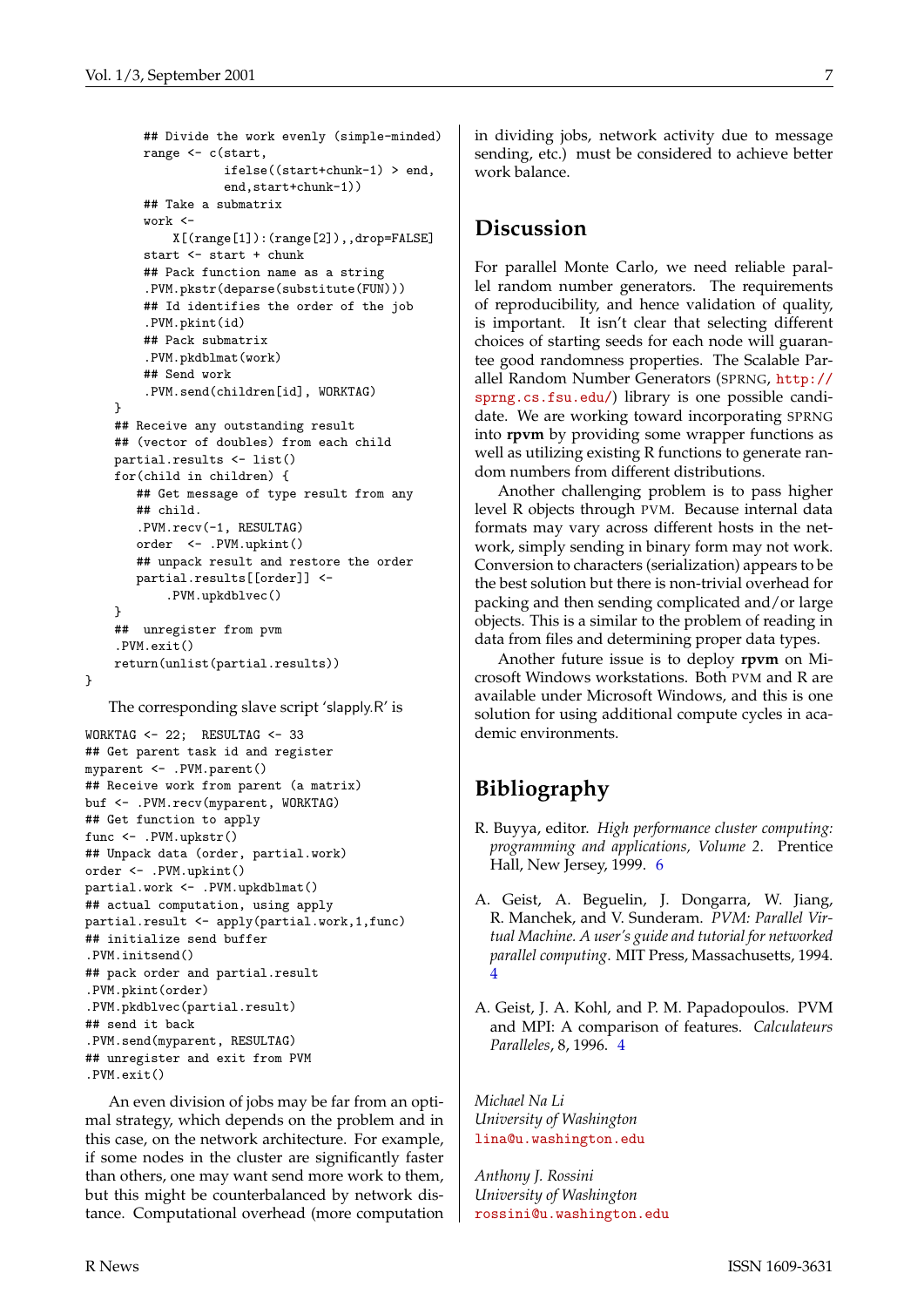# <span id="page-7-1"></span>**strucchange: Testing for Structural Change in Linear Regression Relationships**

<span id="page-7-0"></span>*by Achim Zeileis*

#### **Introduction**

The problem of detecting structural changes arises most often when analyzing time series data with linear regression models, especially in econometrics. Consider the standard linear regression model

$$
y_i = x_i^\top \beta_i + u_i \qquad (i = 1, \ldots, n),
$$

where at time  $i$ ,  $y_i$  is the observation of the dependent variable,  $x_i$  is a vector of regressors,  $\beta_i$  is the *k*dimensional vector of regression coefficients and *u<sup>i</sup>* is an iid error term. Tests on structural change are concerned with testing the null hypothesis of "no structural change"

$$
H_0: \quad \beta_i = \beta_0 \qquad (i=1,\ldots,n),
$$

i.e., that the regression coefficients remain constant, against the alternative that the coefficient vector varies over time.

These tests can be divided in two classes, which are differently suitable for certain patterns of deviation from the null hypothesis. The first class are the tests from the generalized fluctuation test framework ([Kuan and Hornik](#page-9-0), [1995\)](#page-9-0) that can detect various types of structural changes. The second class are the tests from the *F* test framework ([Hansen](#page-9-1), [1992](#page-9-1); [Andrews,](#page-9-2) [1993\)](#page-9-2), which assume that there is one (unknown) breakpoint under the alternative.

In this article we describe the ideas and methods that have been implemented in the package and that reflect the common features of both classes of tests: how the model for a test can be fitted, the results plotted and finally how the significance can be assessed. First we will introduce the tests and then offer an application on some anthropological data.

#### **Generalized fluctuation tests**

Fluctuation tests are either based on estimates or on residuals. The idea of the estimates-based tests is, that if there is a structural change in the data the estimate of the regression coefficients on the basis of all data should be substantially different from the estimates on subsamples of the data that do not contain the structural change(s). But these estimates should be rather similar if the true coefficients remain constant over time. Therefore in this case an empirical process can be computed by the differences of these subsample estimates with the overall estimate. The subsamples are either chosen recursively, i.e., starting with the first *k* observations and including step by step the next observation, or by a window of constant width that "moves" over the whole sample period. The resulting processes should not fluctuate (deviate from zero) too much under the null hypothesis and—as the asymptotic distributions of these processes are well-known—boundaries can be computed, which are only crossed with a certain controlled probability  $\alpha$ . If, on the other hand, the empirical process shows large fluctuation and crosses the boundary, there is evidence that the data contains a structural change. In this case the recursive estimates process should have a peak around the change point, whereas the moving estimates (ME) path will have a strong shift.

Similarly fluctuation processes can be computed based on cumulative or moving sums of two types of residuals: the usual OLS residuals or recursive residuals, which are (standardized) one-step ahead prediction errors. The test based on the CUmulative SUM of recursive residuals (the CUSUM test) was first introduced by [Brown et al.](#page-9-3) ([1975\)](#page-9-3) and if there is just one structural break in the coefficients the path will start to leave its zero mean around the break point, because the one-step ahead prediction errors will be large. The OLS-based CUSUM and MOSUM (MOving SUM) test have similar properties as the corresponding estimates-based processes and under a single shift alternative the OLS-CUSUM path should have a peak and the OLS-MOSUM path a shift around the change point. **strucchange** offers a unified approach to deal with these processes: given a formula, which specifies a linear regression model, efp() computes an empirical fluctuation process of specified type and returns an object of class "efp". The plot() method for these objects plots the process path (and preserves the time series properties if the original data was an object of class "ts") by default together with the corresponding boundaries of level  $\alpha = 0.05$ . The boundaries alone can also be computed by boundary(). Finally a significance test, which also returns a *p* value, can be carried out using the function sctest() (structural change test). The proper usage of these functions will be illustrated in the applications section.

#### *F* **tests**

As mentioned in the introduction, *F* tests are designed to test against a single shift alternative of the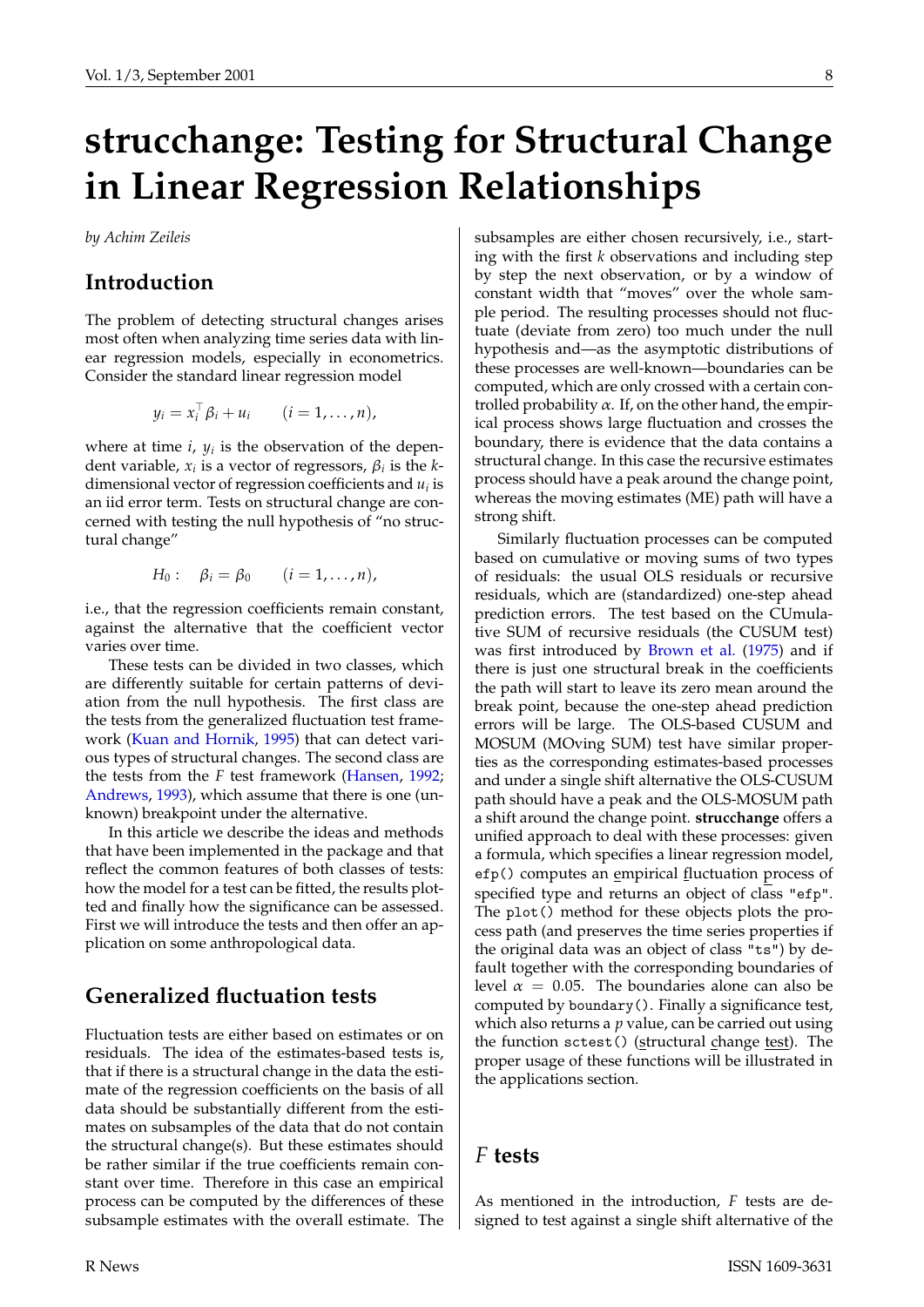<span id="page-8-2"></span>form

$$
\beta_i = \left\{ \begin{array}{ll} \beta_A & (1 \leq i \leq i_0) \\ \beta_B & (i_0 < i \leq n) \end{array} \right.,
$$

where  $i_0$  is some change point in the interval  $(k, n - 1)$ *k*). [Chow](#page-9-4) [\(1960\)](#page-9-4) was the first to suggest a test if the (potential) change point *i*<sup>0</sup> is known. In his test procedure two OLS models are fitted: one for the observations before and one for those after  $i_0$  and the resulting residuals  $\hat{e} = (\hat{u}_A, \hat{u}_B)^\top$  can then be compared with an  $F$  test statistic to the residuals  $\hat{u}$  from the usual OLS model where the coefficients are just estimated once:

$$
F_{i_0} = \frac{(\hat{u}^\top \hat{u} - \hat{e}^\top \hat{e})/k}{\hat{e}^\top \hat{e}/(n-2k)}.
$$

For unknown change points (which is the more realistic case) *F* statistics can be calculated for an interval of potential change points and their supremum can be used as the test statistic. Such a test rejects the null hypothesis if one of the computed *F* statistics gets larger than a certain critical value or, in other words, if the path of *F* statistics crosses a constant boundary (defined by the same critical value). The latter shows the possibility to treat sequences of *F* statistics in a similar way as empirical fluctuation processes: given a formula, which defines a linear regression model, the function Fstats() computes a sequence of *F* statistics for every potential change point in a specified data window and returns an object of class "Fstats" (which again preserves the time series properties if the original data had any). Like for efp objects there is a plot() method available, which plots these *F* statistics together with their boundary at level  $\alpha = 0.05$  or the boundary alone can be extracted by boundary(). If applied to Fstats objects, sctest() computes by default the sup*F* test statistic and its *p* value. But there are also two other test statistics available: namely the average of the given *F* statistics or the exp*F*-functional, which have certain optimality properties [\(Andrews and Ploberger](#page-9-5), [1994\)](#page-9-5).

### **Application**

To demonstrate the functionality of **strucchange** (and to show that there are also applications outside the field of econometrics) we analyze two time series of the number of baptisms (which is almost equivalent to the number of births) and deaths per month in the rural Austrian village Getzersdorf. The data is from the years 1693-1849 (baptisms) and 1710-1841 (deaths) respectively and was collected by the project group "environmental history" from the Institute of Anthropology, Vienna University. The trend of the two time series (extracted by stl()) can be seen in Figure [1](#page-8-0).



<span id="page-8-0"></span>Figure 1: Trend of baptisms and deaths time series from Getzersdorf

We consider the hypothesis that the number of baptisms/deaths remains constant over the sample period. This (almost) implies that the corresponding rate remains constant, because the number of inhabitants remained (almost) constant during the sample period (but is not known explicitely for every month).

The graphs suggest that there was some kind of structural change around 1800 as there is a slight increase in the number of deaths and a dramatic decrease in the number of baptisms. At that time Austria fought against France and Napoleon which explains the decrease of baptisms because the young men were away from home (possibly for several years) and hence couldn't "produce" any offspring.

Analyzing this data with some of the tests from **strucchange** leads to the following results: firstly a Recursive (or Standard) CUSUM model containing just a constant term is fitted to the ts objects baptisms and deaths. The graphical output can be seen in Figure [2](#page-8-1).

```
R> baptisms.cus \leq efp(baptisms \leq 1,
                          type = "Rec-CUSUM")
R> deaths.cus <- efp(deaths \degree 1,
                       type = "Rec-CUSUM")
```

```
R> plot(baptisms.cus); plot(deaths.cus)
```


<span id="page-8-1"></span>Figure 2: Recursive CUSUM process for baptisms (left) and deaths (right) in Getzersdorf

It can be seen clearly that, whereas the empirical fluctuation process for the death series shows no unusual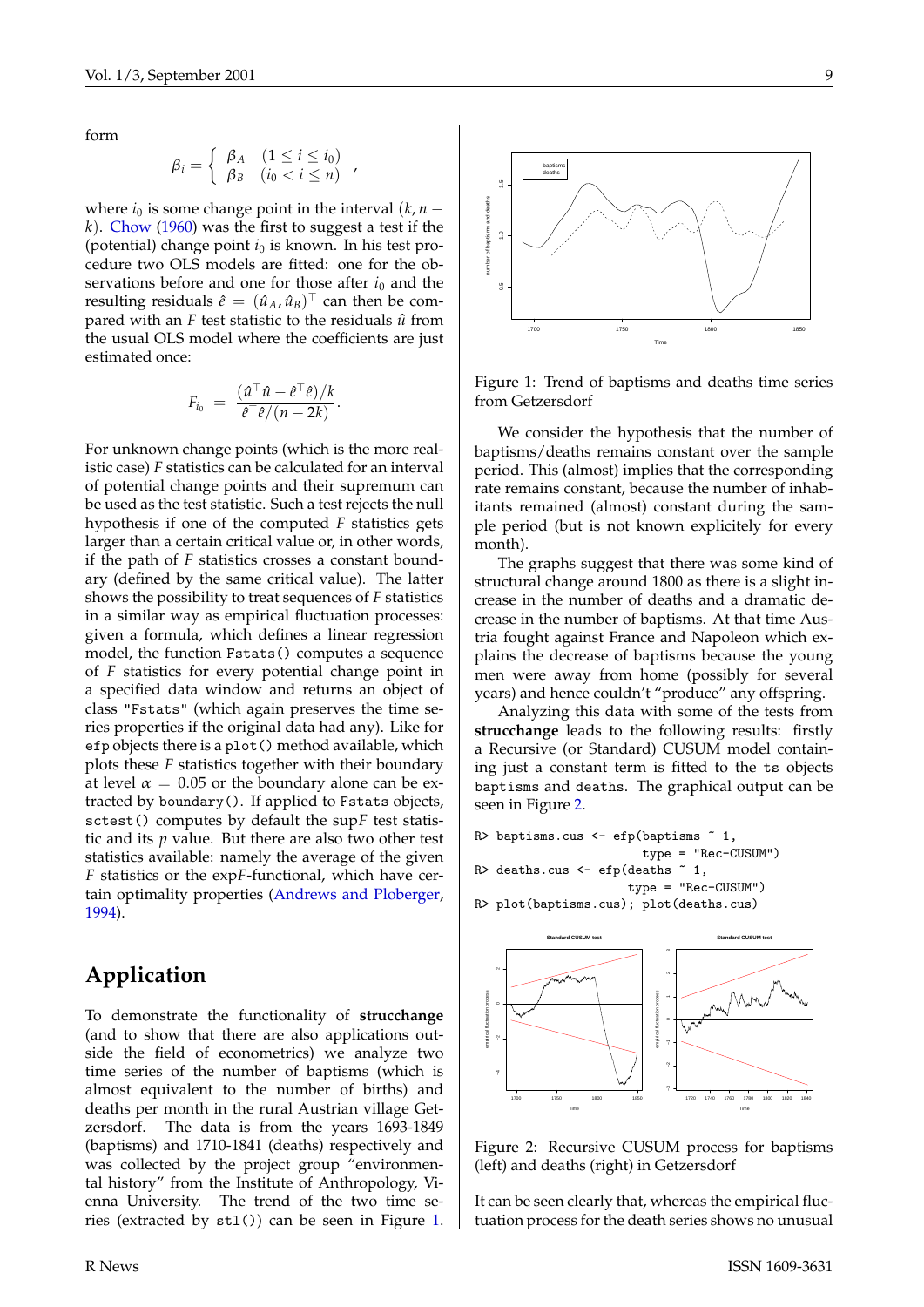<span id="page-9-8"></span>behaviour, the CUSUM path for the baptisms starts to deviate from its zero mean around 1800, which indicates a structural change at that time. Furthermore there is some deviation from zero at about 1730 (but which is not significant at the 5% level) which corresponds to the increase in baptisms in the original series. Supplementing this graphical analysis a formal significance test can be carried out and a *p* value can be computed:

```
R> sctest(baptisms.cus); sctest(deaths.cus)
```
Standard CUSUM test

```
data: baptisms.cus
S = 1.7084, p-value = 1.657e-05
```
Standard CUSUM test

data: deaths.cus  $S = 0.6853$ , p-value = 0.2697

Fitting OLS-MOSUM processes leads to very similar results as Figure [3](#page-9-6) shows.

```
R> baptisms.mos <- efp(baptisms ~ 1,
                        type = "OLS-MOSUM")
R> deaths.mos <- efp(deaths \degree 1,
                      type = "OLS-MOSUM")
R> plot(baptisms.mos); plot(deaths.mos)
```


<span id="page-9-6"></span>Figure 3: OLS-based MOSUM process for baptisms (left) and deaths (right) in Getzersdorf

The fluctuation of the deaths process remains within its boundaries, although there is a non-significant shift at about 1800. The MOSUM path for the baptisms on the other hand has two shifts: a smaller one around 1730 and a stronger one at 1800, which emphasizes the Recursive CUSUM results.

Finally *F* statistics are computed for the given times series and the results can be seen in Figure [4.](#page-9-7)

```
R> baptisms.Fstats <- Fstats(baptisms ~ 1)
R> deaths.Fstats <- Fstats(deaths ~ 1)
R> plot(baptisms.Fstats); plot(deaths.Fstats)
```


<span id="page-9-7"></span>Figure 4: *F* statistics for baptisms (left) and deaths (right) in Getzersdorf

As in the generalized fluctuation tests no significant result can be achieved for the deaths series, although there is a small peak around 1810, whereas there is an overwhelmingly significant peak at around 1800 for the baptisms. Note that the *F* statistics just detect the stronger shift at 1800, because they were designed for single shift alternatives.

#### **Summary**

**strucchange** offers a unified framework for generalized fluctuation and *F* tests for structural change and it extends common significance tests by means to visualize the data and to identify structural changes. More detailed information about the features of **strucchange** can be found in [Zeileis et al.](#page-10-1) ([2001\)](#page-10-1).

# **Bibliography**

- <span id="page-9-2"></span>D. W. K. Andrews. Tests for parameter instability and structural change with unknown change point. *Econometrica*, 61:821–856, 1993. [8](#page-7-1)
- <span id="page-9-5"></span>D. W. K. Andrews and W. Ploberger. Optimal tests when a nuisance parameter is present only under the alternative. *Econometrica*, 62:1383–1414, 1994. [9](#page-8-2)
- <span id="page-9-3"></span>R. L. Brown, J. Durbin, and J. M. Evans. Techniques for testing the constancy of regression relationships over time. *Journal of the Royal Statistical Society*, B 37:149–163, 1975. [8](#page-7-1)
- <span id="page-9-4"></span>G. C. Chow. Tests of equality between sets of coefficients in two linear regressions. *Econometrica*, 28: 591–605, 1960. [9](#page-8-2)
- <span id="page-9-1"></span>B. E. Hansen. Tests for parameter instability in regressions with I(1) processes. *Journal of Business & Economic Statistics*, 10:321–335, 1992. [8](#page-7-1)
- <span id="page-9-0"></span>C.-M. Kuan and K. Hornik. The generalized fluctuation test: A unifying view. *Econometric Reviews*, 14: 135–161, 1995. [8](#page-7-1)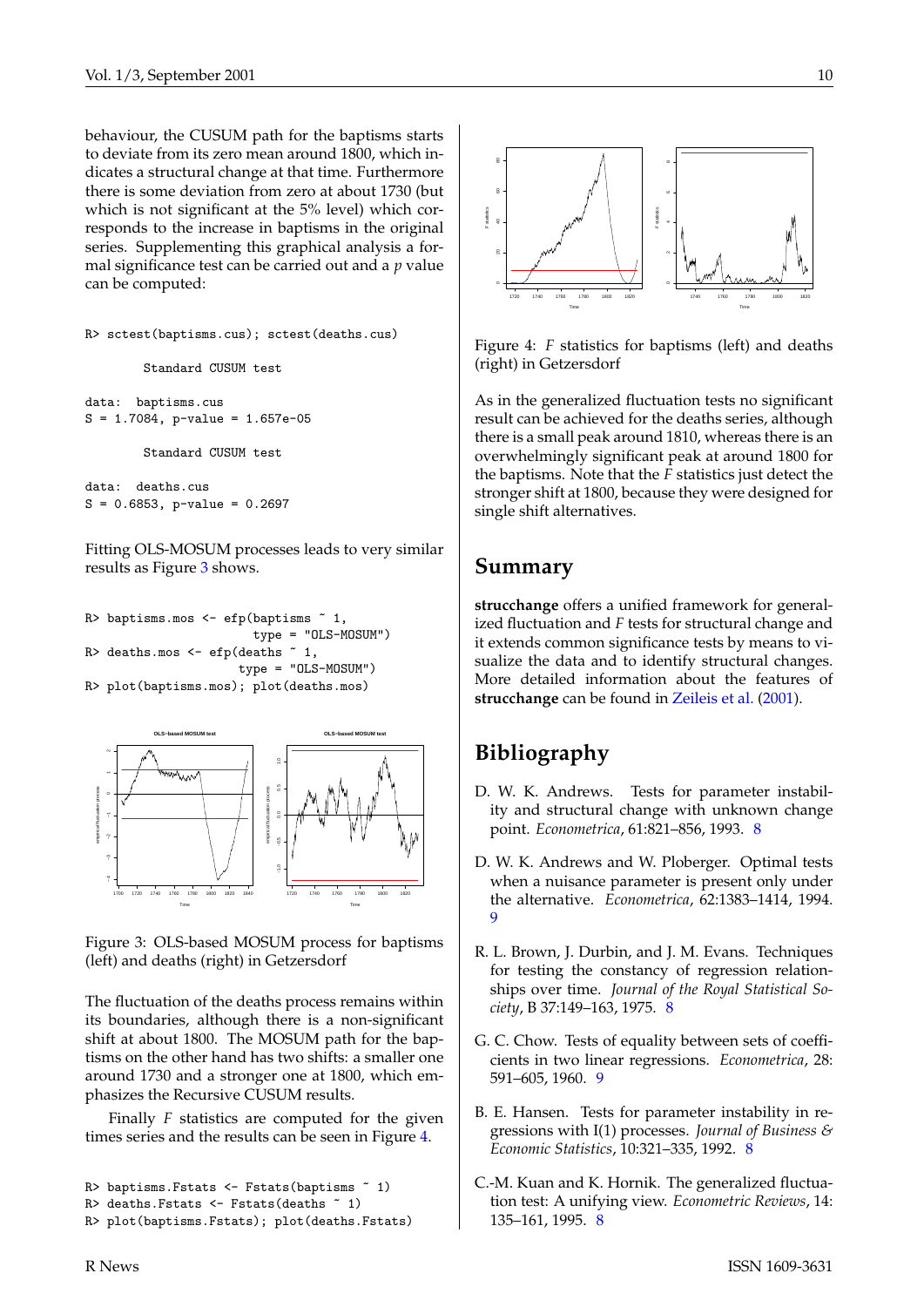<span id="page-10-1"></span>A. Zeileis, F. Leisch, K. Hornik, and C. Kleiber. strucchange: An R package for testing for structural change in linear regression models. Report 55, SFB "Adaptive Information Systems and Modelling in Economics and Management Science", May 2001. URL [http://www.wu-wien.ac.](http://www.wu-wien.ac.at/am/reports.htm#55)

#### [at/am/reports.htm#55](http://www.wu-wien.ac.at/am/reports.htm#55). [10](#page-9-8)

*Achim Zeileis Technische Universität Wien, Austria* [zeileis@ci.tuwien.ac.at](mailto:zeileis@ci.tuwien.ac.at)

# **Programmer's Niche: Macros in R**

<span id="page-10-0"></span>**Overcoming R's virtues**

#### *by Thomas Lumley*

A familiar source of questions on the R mailing lists is the newly converted R user who is trying to write SAS or Stata code in R. Bill Venables then points out to them that R is not a macro language, and gently explains that there is a much easier solution to their problems. In this article I will explain what a macro is, why it's good that R isn't a macro language, and how to make it into one.

There are two reasons for this. It has been famously observed $^1$  $^1$  that a Real Programmer can write Fortran code in any language, and it is similarly an interesting exercise to see how R can implement macros. Secondly, there are a few tasks for which macros are genuinely useful, which is why languages like LISP, for example, provide them.

#### **What is a macro language?**

Suppose you have a series of commands

```
table(treatment, gender)
table(treatment, race)
table(treatment, age.group)
table(treatment, hospital)
table(treatment, diabetic)
```
These commands can be created by taking the skeleton

```
table(treatment, variable)
```
substituting different pieces of text for variable, and evaluating the result. We could also repeatedly call the table() function with two arguments, the first being the values of treatment and the second being the values of the other variable.

R takes the latter approach: evaluate the arguments then use the values. We might define

```
rxtable <- function(var){
  table(treatment, var)
}
```
Stata typically takes the former approach, substituting the arguments then evaluating. The 'substitute

then evaluate' approach is called a *macro expansion*, as opposed to a *function call*. I will write this in pseudo-R as

```
rxtable <- macro(var){
  table(treatment, var)
}
```
#### **Why not macros?**

In this simple example it doesn't make much difference which one you use. In more complicated examples macro expansion tends to be clumsier. One of its advantages is that you get the actual argument names rather than just their values, which is useful for producing attractive labels, but R's lazy evaluation mechanism lets you do this with functions.

One problem with macros is that they don't have their own environments. Consider the macro

```
mulplus <- macro(a, b){
  a \leftarrow a+ba * b
}
```
to compute  $(a + b)(b)$ . This would work as a function, but as a macro would have undesirable sideeffects: the assignment is not to a local copy of a but to the original variable. A call like  $y \leq -m\nu$ 2) expands to  $y \leftarrow \{x \leftarrow x+2; x \cdot 2\}$ . This sets y to the correct value,  $2x + 4$ , but also increments x by 2. Even worse is  $mulplus(2, x)$ , which tries to change the value of 2, giving an error.

We could also try

```
mulplus <- macro(a, b){
 temp \leftarrow a+btemp * b
}
```
This appears to work, until it is used when we already have a variable called temp. Good macro languages need some way to provide variables like temp that are guaranteed not to already exist, but even this requires the programmer to declare explicitly which variables are local and which are global.

The fact that a macro naturally tends to modify its arguments leads to one of the potential uses of macro expansion in R. Suppose we have a data frame

<span id="page-10-2"></span><sup>&</sup>lt;sup>1</sup>"Real Programmers don't use Pascal" by Ed Post — try any web search engine

R News ISSN 1609-3631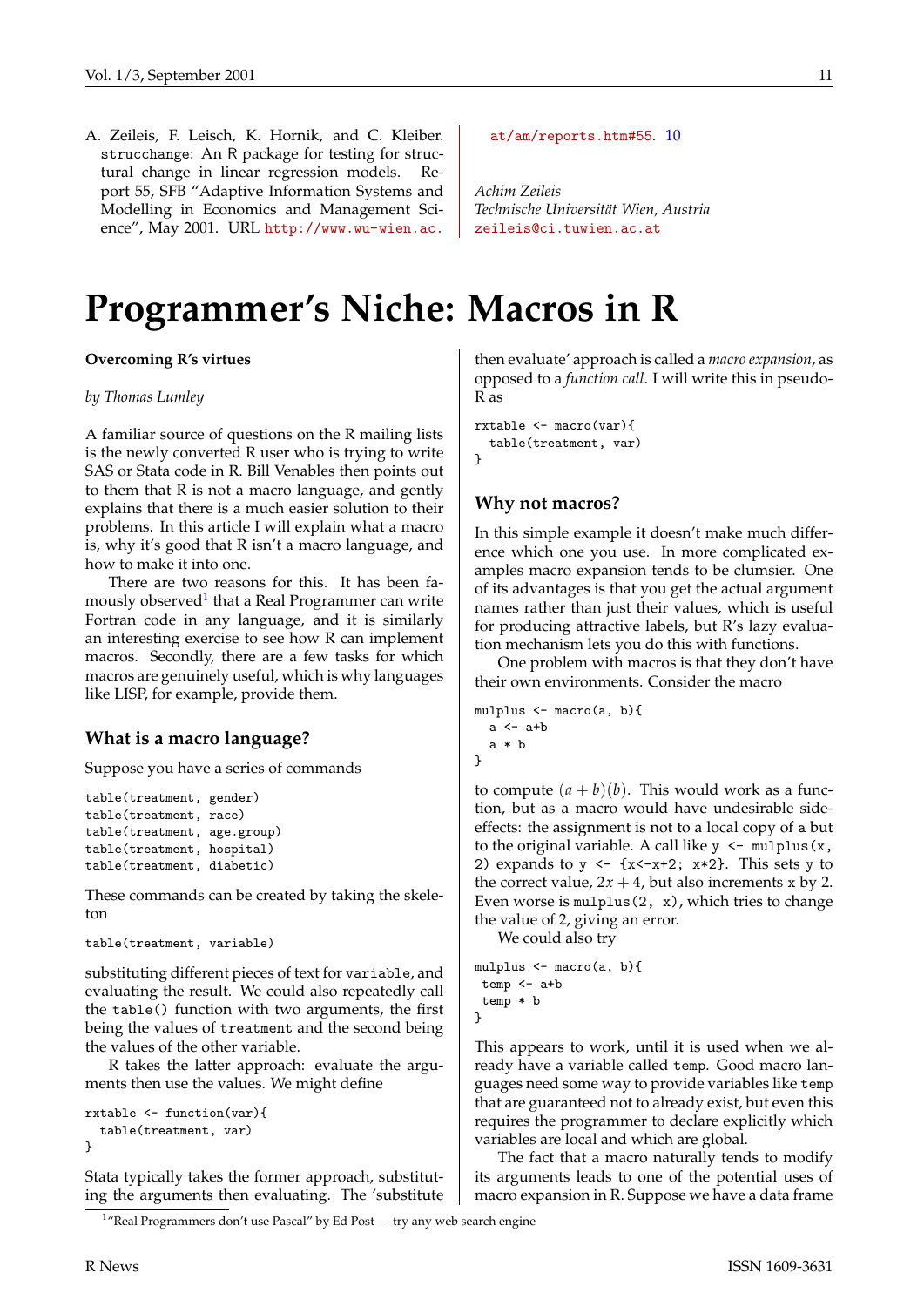in which one variable is coded -9 for missing. We need to replace this with NA, eg,

```
library(survival)
data(pbc)
pbc$bili[pbc$bili %in% -9] <- NA
```
For multiple missing values and many variables this can be tedious and error-prone. Writing a function to do this replacement is tricky, as the modifications will then be done to a copy of the data frame. We could use the <<- operator to do the assignment in the calling environment. We then face the problem that the function needs to know the names pbc and bili. These problems are all soluble, but indicate that we may be going about things the wrong way.

We really want to take the expression

```
df$var[df$var %in% values] <- NA
```
and substitute new terms for df, var and values, and then evaluate. This can be done with the substitute() function

```
eval(substitute(
 df$var[df$var %in% values] <- NA,
 list(df=quote(pbc), var=quote(bili),
       values=-9)))
```
but this is even more cumbersome than writing out each statement by hand. If we could define a macro

```
setNA<-macro(df, var, values){
 df$var[df$var %in% values] <- NA
}
```
we could simply write

```
setNA(pbc, bili, -9)
```
#### **Using macro expansion in R**

The example using substitute() shows that macro expansion is possible in R. To be useful it needs to be automated and simplified. Adding macro to the language as a new keyword would be too much work for the benefits realised, so we can't quite implement the notation for macros that I have used above. We can keep almost the same syntax by defining a function defmacro() that has the argument list and the body of the macro as arguments.

Using this function the setNA macro is defined as

```
setNA <- defmacro(df, var, values, expr={
 df$var[df$var %in% values] <- NA
})
```
and used with

setNA(pbc, bili, -9).

The argument list in defmacro can include default arguments. If −9 were a commonly used missing value indicator we could use

```
setNA <- defmacro(df, var, values = -9, expr={
 df$var[df$var %in% values] <- NA
})
```
Macros can also provide another implementation of the 'density of order statistics' example from the R-FAQ. The density of the *r*th order statistic from a sample of size *n* with cdf *F* and density *f* is

$$
f_{(r),n}(x) = \frac{n(n-1)!}{(n-r)!(r-1)!}F(x)^{r-1}(1-F(x))^{n-r}f(x).
$$

The FAQ explains how to use lexical scope to implement this, and how to use substitute() directly. We can also use a macro

```
dorder <- defmacro(n, r, pfun, dfun,expr={
  function(x) {
    con <- n*choose(n-1, r-1)
    con*pfun(x)^(r-1)*(1-pfun(x))^(n-r)*dfun(x)
 }
})
```
so that the median of a sample of size 11 from an exponential distribution has density

```
dmedian11 <- dorder(11, 6, pexp, dexp)
```
In this case lexical scope may be an easier solution, but 'functions to write functions' are a standard use of macros in LISP.

#### **So how does it work?**

The function defmacro() looks like

```
defmacro <- function(..., expr){
  expr <- substitute(expr)
  a \leftarrow substitute(list(...))[-1]## process the argument list
  nn <- names(a)
  if (is.null(nn)) nn \leftarrow rep("", length(a))for(i in seq(length=length(a))) {
    if (nn[i] == "") {
      nn[i] <- paste(a[[i]])
      msg <- paste(a[[i]], "not supplied")
      a[[i]] <- substitute(stop(foo),
                   list(foo = msg))}
  \mathbf{r}names(a) <- nn
  a <- as.list(a)
  ## this is where the work is done
  ff <- eval(substitute(
          function(){
            tmp <- substitute(body)
            eval(tmp, parent.frame())
          },
          list(body = expr)))## add the argument list
  formals(ff) <- a
  ## create a fake source attribute
  mm <- match.call()
  mm$expr <- NULL
  mm[[1]] \leftarrow as.name("macro")
```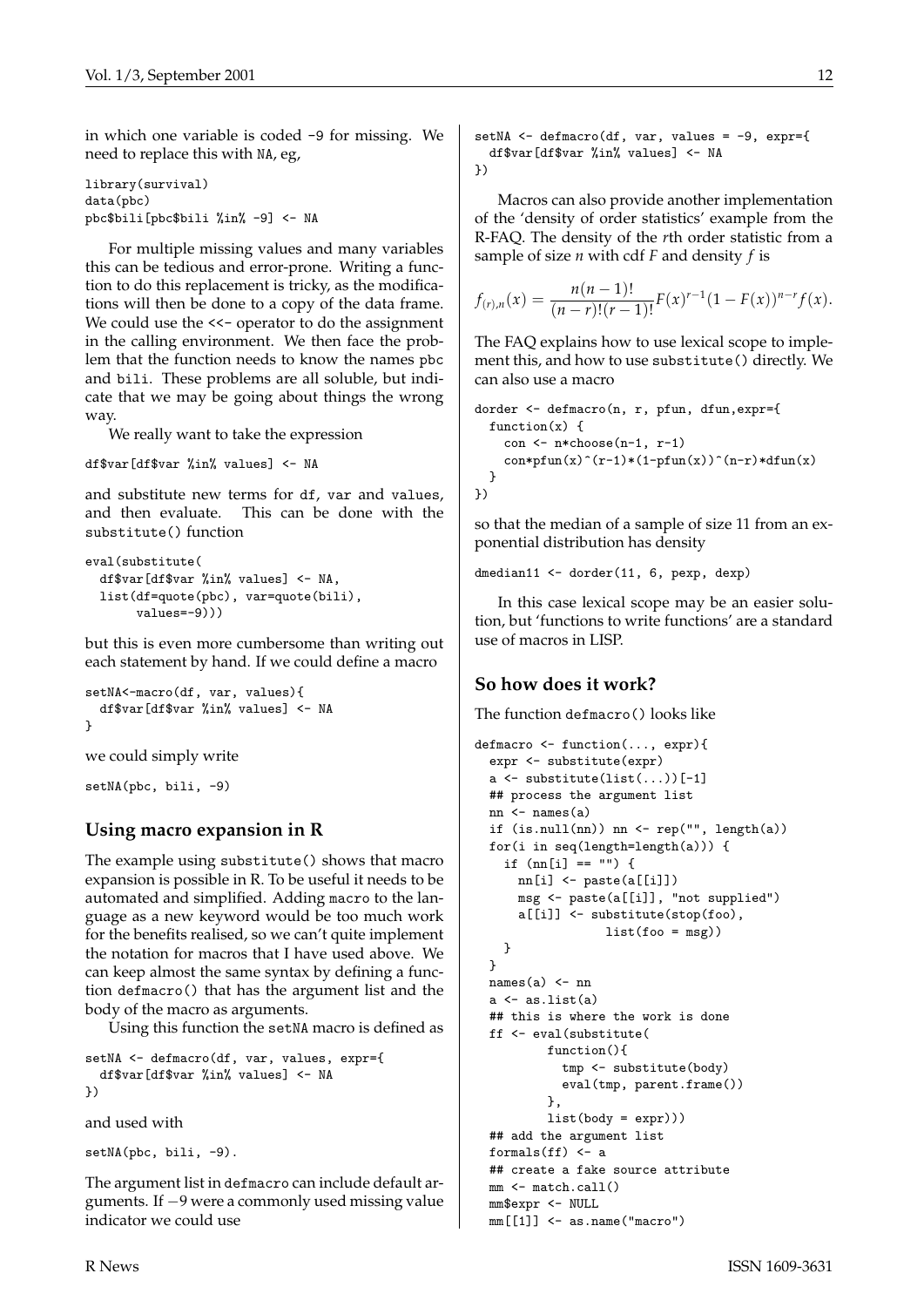```
attr(ff, "source") <- c(deparse(mm),
                          deparse(expr))
  ## return the 'macro'
  ff
}
```
The kernel of defmacro() is the call

```
ff <- eval(substitute(
   function(){
     tmp <- substitute(body)
      eval(tmp, parent.frame())
   },
    list(body = expr)))
```
In the setNA example this creates a function

```
function(){
  tmp <- substitute(
        df$var[df$var %in% values] <- NA)
  eval(tmp, parent.frame())
}
```
that performs the macro expansion and then evaluates the expanded expression in the calling environment. At this point the function has no formal argument list and most of defmacro() is devoted to creating the correct formal argument list.

Finally, as printing of functions in R actually uses the source attribute rather deparsing the function, we can make this print in a more user-friendly way. The last lines of defmacro() tell the function that its source code should be displayed as

```
macro(df, var, values){
  df$var[df$var %in% values] <- NA
}
```
To see the real source code, strip off the source attribute:

attr(setNA, "source") <- NULL

It is interesting to note that because substitute works on the parsed expression, not on a text string, defmacro avoids some of the problems with C preprocessor macros. In

```
mul <- defmacro(a, b, expr={a*b})
```
a C programmer might expect  $mul(i, j + k)$  to expand (incorrectly) to  $i * j + k$ . In fact it expands correctly, to the equivalent of  $i*(j + k)$ .

#### **Conclusion**

While defmacro() has many (ok, one or two) practical uses, its main purpose is to show off the powers of substitute(). Manipulating expressions directly with substitute() can often let you avoid messing around with pasting and parsing strings, assigning into strange places with  $<<$  or using other functions too evil to mention. To make defmacro really useful would require local macro variables. Adding these is left as a challenge for the interested reader.

*Thomas Lumley University of Washington, Seattle* [tlumley@u.washington.edu](mailto:tlumley@u.washington.edu)

# **More on Spatial Data Analysis**

<span id="page-12-0"></span>*by Roger Bivand*

# **Introduction**

The second issue of *R News* contained presentations of two packages within spatial statistics and an overview of the area; yet another article used a fisheries example with spatial data. The issue also showed that there is still plenty to do before spatial data is as well accommodated as date-time classes are now. This note will add an introduction to the **splancs** package for analysing point patterns, mention briefly work on packages for spatial autocorrelation, and touch on some of the issues raised in handling spatial data when interfacing with geographical information systems (GIS).



<span id="page-12-1"></span>Figure 1: Burkitt's lymphoma — stdiagn() output.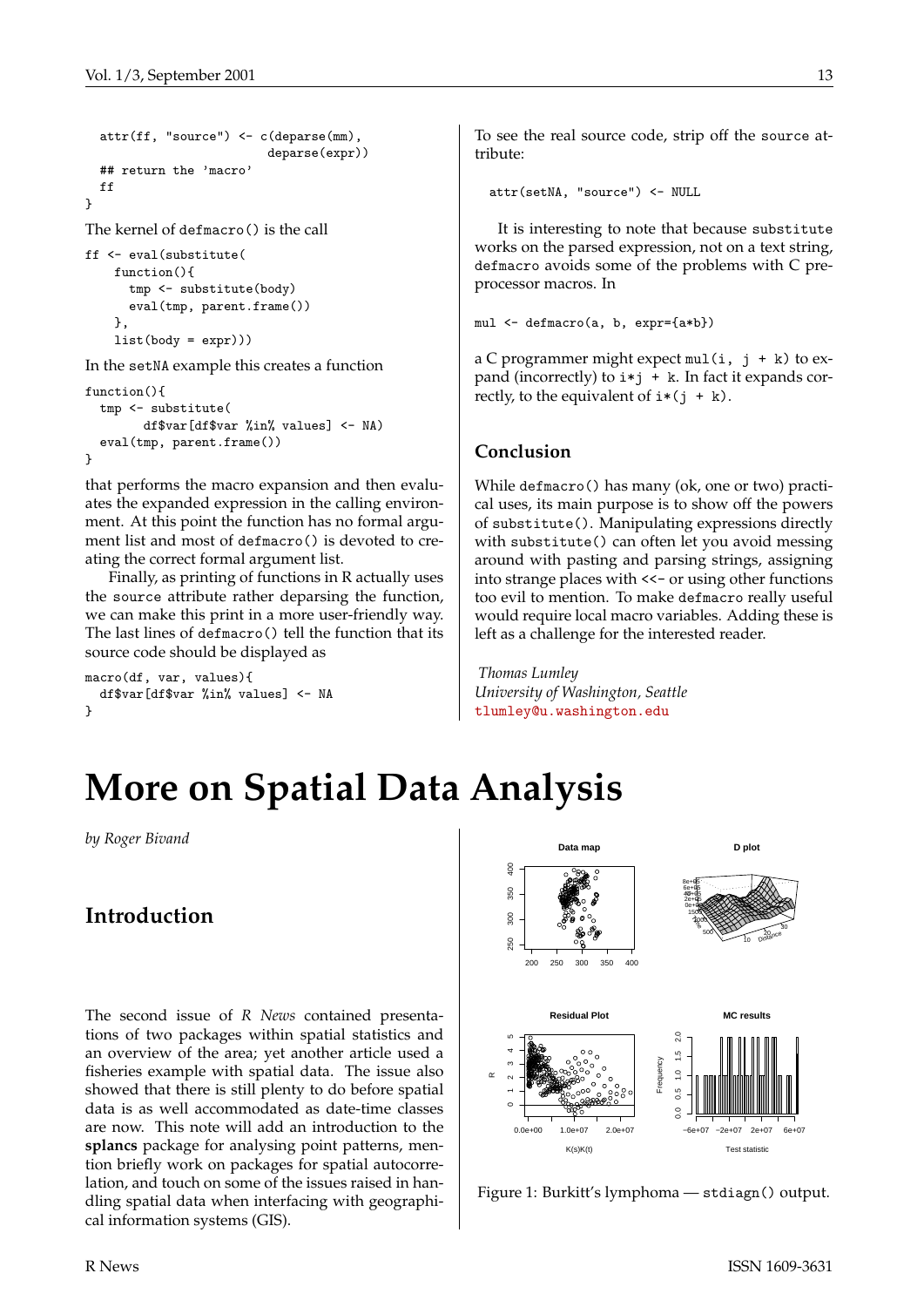#### <span id="page-13-1"></span>**The splancs package**

The **splancs** package in R is based on a package of that name written in S and FORTRAN in the early 1990's by Barry Rowlingson and Peter Diggle to provide a tool for display and analysis of spatial point pattern data. The functions provided by the package are described in detail in [Rowlingson and Dig](#page-15-0)[gle](#page-15-0) ([1993\)](#page-15-0), and additional space-time and raised incidence functions introduced in version 2 are described in file 'Sp2doc.ps', available from Barry Rowl-ingson's web pages<sup>[1](#page-13-0)</sup>. Some of the functionality duplicates that already in the **spatial** package ([Venables](#page-16-1) [and Ripley](#page-16-1), [1999,](#page-16-1) Chapter 14) in the **VR** bundle, a recommended package, see [Ripley](#page-15-1) [\(1981\)](#page-15-1) and [Diggle](#page-15-2) [\(1983](#page-15-2)). It is worth noting that the **splancs** functions use an arbitrary polygon to define the study region in the computation of edge effects. The name of the package perhaps plays on the continuing strength of Lancaster University in spatial statistics.

The examples and exercises in Bailey and Gatrell's 1995 spatial data analysis textbook [Bailey](#page-15-3) [and Gatrell](#page-15-3) ([1995\)](#page-15-3) add a lot to teaching from it. They are part of software called INFO-MAP packaged with the book and running under DOS. Replicating the functionality needed to study the point pattern examples under R has been important in porting **splancs** to R, especially as the book actually reproduces output from **splancs**. Consequently, the topics covered best by the port are those that carry most weight in Bailey and Gatrell: kernel estimation, nearest neighbour distances, the K function, tests for nearest neighbours and the K function based on complete spatial randomness, and thanks to a contribution by Giovanni Petris, also on the Poisson cluster process. These functions cover Chapter 3; with permission from the authors, the package includes data sets taken from the book.

Topics treated in Chapter 4 include space-time clustering, correcting for variations in the population at risk, and testing for clustering around a specific point source. The **splancs** functions for the first two groups are now fully documented and have datasets that allow the user to re-create data visualizations as shown in print; these are usually the source of the graphics for example() for the function concerned. Running example(stdiagn) generates the output shown in Figure [1,](#page-12-1) corresponding to graphics on page 125 in Bailey and Gatrell — here to examine space-time clustering in cases of Burkitt's lymphoma in the West Nile District of Uganda, 1961– 75.

Because porting **splancs** has been influenced by the textbook used for teaching, some parts of the original material have been omitted — in particular the uk() function to draw a map of England, Scotland and Wales (now partly available in package **blighty**). An alternative point in polygon al-

gorithm has been added for cases where the result should not be arbitrary for points on the polygon boundary (thanks to Barry Rowlingson and Rainer Hurling). In conclusion, learning about point pattern analysis ought not to start by trying out software without access to the underlying references or textbooks, because of the large number of disparate methods available, and the relatively small volume of analyses conducted using them.

#### **Spatial autocorrelation**

As pointed out in Brian Ripley's overview in the previous issue, the availability of the commercial **S+SpatialStats** module for S-PLUS does make the duplication of implementations less interesting than trying out newer ideas. A topic of some obscurity is that of areal or lattice data, for which the available data are usually aggregations within often arbitrary tessellations or zones, like counties. They differ from continuous data where attributes may be observed at any location, as in geostatistics, often because the attributes are aggregates, like counts of votes cast in electoral districts. While this is perhaps not of mainstream interest, there is active research going on, for example [Bavaud](#page-15-4) ([1998](#page-15-4)), [Tiefelsdorf et al.](#page-16-2) ([1999\)](#page-16-2) and [Tiefelsdorf](#page-16-3) ([2000\)](#page-16-3).

This activity provides some reason to start coding functions for spatial weights, used to describe the relationships between the spatial zones, and then to go on to implement measures of spatial autocorrelation. So far, a package **spweights** has been released to handle the construction of weights matrices of various kinds, together with associated functions. Comments and suggestions from Elena Moltchanova, Nicholas Lewin-Koh and Stephane Dray have helped, allowing lists of neighbours to be created for distance thresholds and bands between zone centroids, by triangulation, by graph defined neighbourhoods, by *k*-nearest neighbours, by finding shared polygon boundaries, and reading legacy format sparse representations. Two classes have been established, nb for a list of vectors of neighbour indices, and listw for a list with an nb member and a corresponding list of weights for the chosen weighting scheme. Such a sparse representation permits the handling of  $n \times n$  weights matrices when *n* is large.

An active area of research is the construction of of tessellations of the plane from points, or other objects in a minimum amount of time, since without limiting the search area computations can quickly exceed  $O(n^2)$ . Research in this area is active in computational geometry, machine learning, pattern recognition, operations research and geography. Reduction of computation in these searching operations requires data structures that facilitate fast range searching and query. This is still an area where R is defi-

<span id="page-13-0"></span><sup>1</sup><http://www.maths.lancs.ac.uk/~rowlings/Splancs/>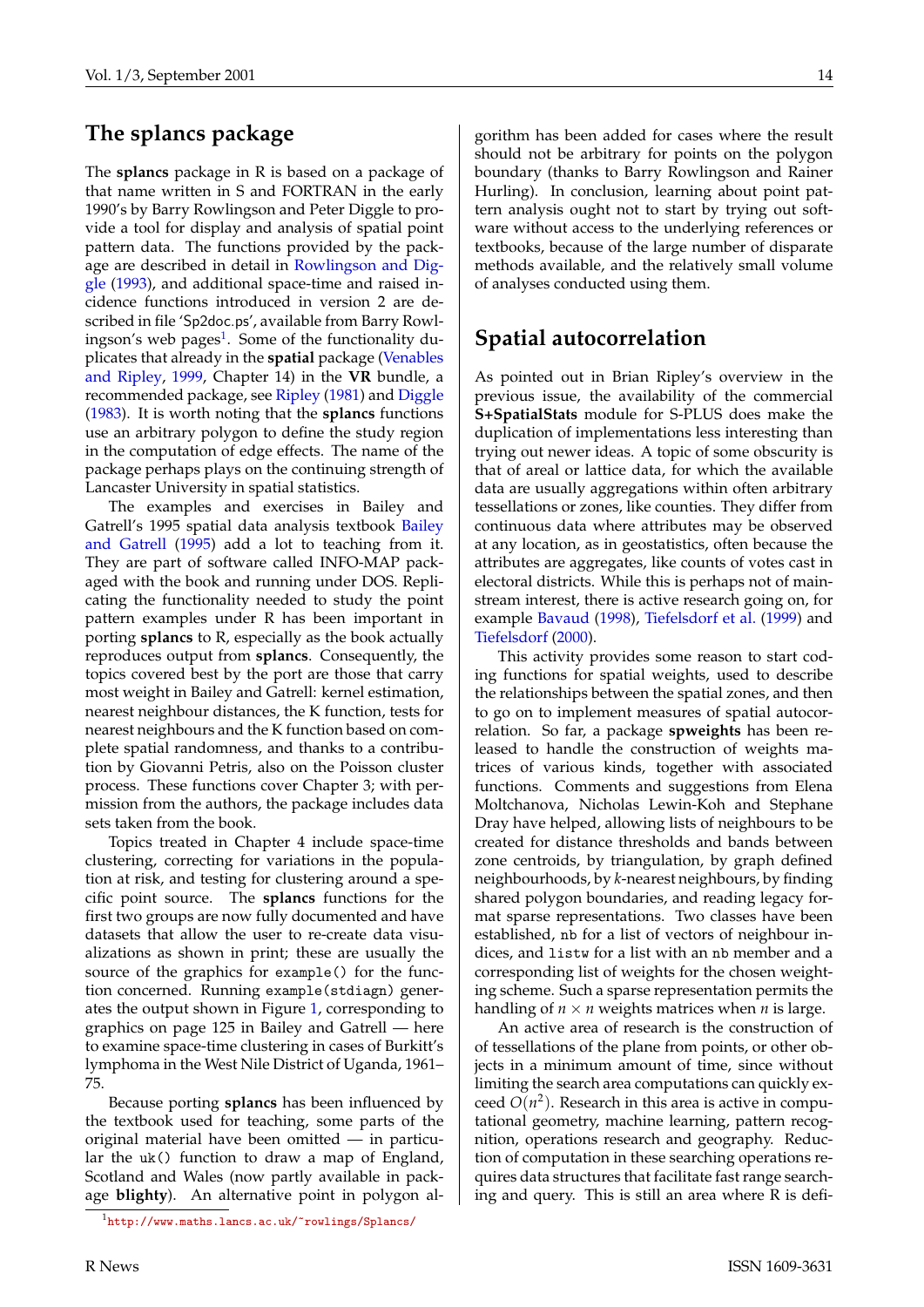<span id="page-14-2"></span>cient in relation to packages like S-PLUS and Matlab which both support quadtrees for accelerated neighbourhood searching.



<span id="page-14-0"></span>Figure 2: Simulation of the effects of simultaneous autocorrelation on estimates of the variance of the mean  $\sigma_{\bar{x}}^2$ 

Autocorrelation in a sample is important to consider, since the presence of autocorrelation can severely bias the estimation of the variance of the sample moments. Figure [2](#page-14-0) is the output of example(invIrM), illustrating the effect of increasing the simultaneous autocorrelation parameter  $\rho$  on estimates of the variance  $\sigma_{\bar{x}}^2$  of the mean. The simulation used 500 samples of  $\epsilon$ , a random normal variate with zero mean and unit variance on a  $7 \times 7$  lattice on a torus (a square grid mapped onto a circular tube to remove edge effects). Autocorrelation is introduced into x by  $\mathbf{x} = \sigma(\mathbf{I} - \rho \mathbf{W})^{-1} \boldsymbol{\epsilon}$ , where  $w_{ij} > 0$  when *i*, *j* are neighbours, under certain conditions on  $\rho$  ([Cliff](#page-15-5) [and Ord](#page-15-5), [1981](#page-15-5), p. 152). (Sparse representations are not used because the inverse matrix is dense.) The vertical line indicates the estimator assuming independence of observations, for known  $\sigma^2 = 1$ . Since strong positive autocorrelation erodes the effective number of degrees of freedom markedly, assuming independence with spatial data may be brave.

Tests for autocorrelation using these matrices are implemented in **sptests** — so far Moran's *I*, Geary's *C* and for factors, the same-colour join count test. Using the USArrests and state data sets, and dropping Alaska and Hawaii, we can examine estimates of Moran's I:

$$
I = \frac{n}{\sum_{i=1}^{n} \sum_{j=1}^{n} w_{ij}} \frac{\sum_{i=1}^{n} \sum_{j=1}^{n} w_{ij} (x_i - \bar{x}) (x_j - \bar{x})}{\sum_{i=1}^{n} (x_i - \bar{x})^2}
$$

for weights matrices using row-standardized *k*nearest neighbours schemes for  $k = 1, \ldots, 5$ , for  $w_{ii} = 1/k$  ([Cliff and Ord,](#page-15-5) [1981](#page-15-5), p. 17). Moran's *I* for assault arrests (per 100,000) for 48 US continental

states in 1975 for increasing *k* is shown in the following table: the expectation of *I* is known (−1/(*n* − 1)) and the variance is calculated under randomisation. 'Rank' is the rank of the observed statistic when added to the values from 499 permutations.

|   | Moran's I | Variance | Std. deviate | Rank |
|---|-----------|----------|--------------|------|
| 1 | 0.405     | 0.0264   | 2.63         | 497  |
| 2 | 0.428     | 0.0161   | 3.53         | 500  |
| 3 | 0.306     | 0.0109   | 3.14         | 500  |
|   | 0.294     | 0.0083   | 3.46         | 498  |
| 5 | 0.282     | 0.0066   | 3.74         | 500  |

As can be seen, it does seem likely that observed rates of assault arrests of *k*-nearest neighbour states are positively autocorrelated with each other. Using these packages, this may be run for  $k = 4$  by:

```
Centers48 <-
  subset(data.frame(x=state.center$x,
                    y=state.center$y),
         !state.name %in% c("Alaska", "Hawaii"))
Arrests48 <-
  subset(USArrests, !rownames(USArrests) %in%
   c("Alaska", "Hawaii"))
k4.48 <- knn2nb(knearneigh(as.matrix(Centers48),
 k=4))
moran.test(x=Arrests48$Assault,
 listw=nb2listw(k4.48))
moran.mc(x=Arrests48$Assault,
 listw=nb2listw(k4.48), nsim=499)
```
where knearneigh, knn2nb and nb2listw are in **spweights** and moran.test and moran.mc in **sptests**. The exact distribution of Moran's I has been solved as a ratio of quadratic forms [Tiefelsdorf and Boots](#page-16-4) [\(1995](#page-16-4)) but is not yet implemented in the package. The MC solution is however more general since it can be applied to any instance of the General Cross Product statistic [Hubert et al.](#page-15-6) [\(1981](#page-15-6)).



<span id="page-14-1"></span>Figure 3: Assault arrests (per 100,000) for 48 US continental states in 1975.

#### **Spatial locations**

The state.center data used in the above example are documented as being in geographical coordinates, eastings and northings measured in degrees.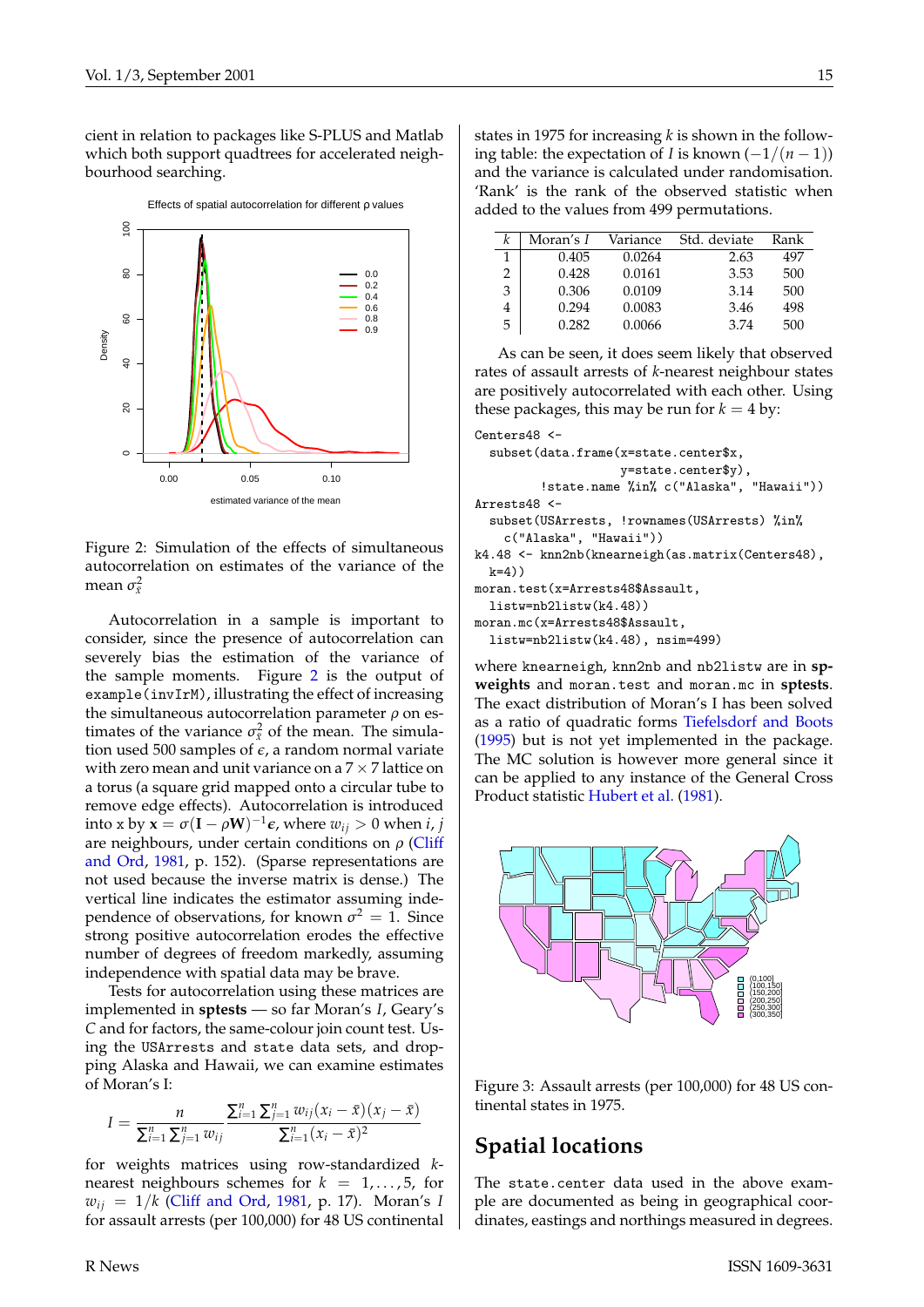In finding near neighbours, distances were measured as if the points representing the states' location were on the plane, which they are not. Metadata about the projection and measurement units of spatial data are of importance in the same way that adequate handling of date and time objects may matter. There may be systematic regularities within the data series itself that are obscured by a lack of registration, and such a lack may make it impossible to combine the data at hand with other data with positional accuracy. In this case, the point locations may be projected onto a plane, here using the Universal Transverse Mercator projection, a standard ellipsoid and datum, for zone 15 (centring the plane East-West on Iowa) and measuring in km, using PROJ.4 software $^2$  $^2$ .

```
write.table(Centers48, file="ll48.txt",
  row.names=FALSE, col.names=FALSE)
system(paste("proj -m 1:1000 +proj=utm",
  "+zone=15 ll48.txt > utm48.txt"))
Centers48.utm15a <- read.table("utm48.txt")
k3.48utm15 <- knn2nb(knearneigh(as.matrix(
  Centers48.utm15), k=3))
summary(diffnb(k3.48utm15, k3.48, verbose=FALSE))
```
Comparing the neighbour lists for  $k = 3$  nearest neighbours for the two sets of coordinates shows that, of the 48 states, 29 had the same 3 nearest neighbours, 18 changed one nearest neighbour, and Idaho changed 2. Despite this, the results of testing for spatial autocorrelation were unchanged, confirming the strong impression of spatial structure visualized in Figure [3.](#page-14-1)

|   | Moran's I | Variance | Std. deviate | Rank |
|---|-----------|----------|--------------|------|
|   | 0.484     | 0.0164   | 3.94         | 500  |
| 3 | 0.327     | 0.0108   | 3.36         | 499  |
|   | 0.315     | 0.0084   | 3.67         | 499  |

While in this case there is no change in the conclusion drawn, it seems to a geographer to be worth being as careful with spatial metadata as we now can be with temporal metadata. One approach implemented in the **GRASS** package for interfacing R with the GPL'ed geographical information system  $GRASS<sup>3</sup>$  $GRASS<sup>3</sup>$  $GRASS<sup>3</sup>$  is to store the metadata in a separate object recording the current settings of the GIS: region of interest, projection, measurement units, and raster cell resolution. This secures the use of the same metadata on both sides of the interface for a given work session, but separate data objects, such as sets of point coordinates, do not have their own embedded metadata. An alternative approach is used in the new package for importing and exporting portable anymap graphics files (**pixmap**). Here metadata are attached to data objects through attribute values, as ts does with time series objects.

In the same way that it has taken time for dates and times to find forms that are both powerful and sufficiently general, spatial data will find a class structure probably with metadata attributes—even date/time metadata attributes. It is obvious that duplicating GIS functionality in R is not a good solution, but much spatial data analysis needs a blend of positional registration, visualization and analytical tools that are not available within the GIS either. This means that the GIS-style metadata need to accompany the data from the GIS to the analysis environment and back again. Connections functions now allow us to move data very freely, but having to rely on intervention by the analyst to make sure that metadata follows is not a good solution.

#### **Prospects**

There is now a range of packages for spatial statistics in R. They all have different object structures for positional data, and metadata is handled differently. R still does not have a map function on CRAN, but sorting out how to interface with spatial data should help with this. More efficient mechanisms for exchanging data with GIS will add both to access to modern statistical tools by GIS users, and to more appropriate treatment of spatial metadata in spatial statistics. Happily, GPL'ed software like that used for projection above is under active development, and standards for spatial data and spatial reference systems are gelling. These can be given R package wrappers, but there is, though, plenty to do!

# **Bibliography**

- <span id="page-15-3"></span>T. C. Bailey and A. C. Gatrell. *Interactive spatial data analysis*. Longman, Harlow, 1995. [14](#page-13-1)
- <span id="page-15-4"></span>F. Bavaud. Models for spatial weights: a systematic look. *Geographical Analysis*, 30:152–171, 1998. [14](#page-13-1)
- <span id="page-15-5"></span>A. D. Cliff and J. K. Ord. *Spatial processes — models and applications*. Pion, London, 1981. [15](#page-14-2)
- <span id="page-15-2"></span>P. J. Diggle. *Statistical analysis of spatial point patterns*. Academic Press, London, 1983. [14](#page-13-1)
- <span id="page-15-6"></span>L. J. Hubert, R. G. Golledge, and C. M. Costanzo. Generalized procedures for evaluating spatial autocorrelation. *Geographical Analysis*, 13:224–233, 1981. [15](#page-14-2)
- <span id="page-15-1"></span>B. D. Ripley. *Spatial statistics*. Wiley, New York, 1981. [14](#page-13-1)
- <span id="page-15-0"></span>B. Rowlingson and P. J. Diggle. Splancs: spatial point pattern analysis code in S-PLUS. *Computers and Geosciences*, 19:627–655, 1993. [14](#page-13-1)

<span id="page-15-8"></span><span id="page-15-7"></span><sup>2</sup><http://www.remotesensing.org/proj/> <sup>3</sup><http://grass.itc.it/>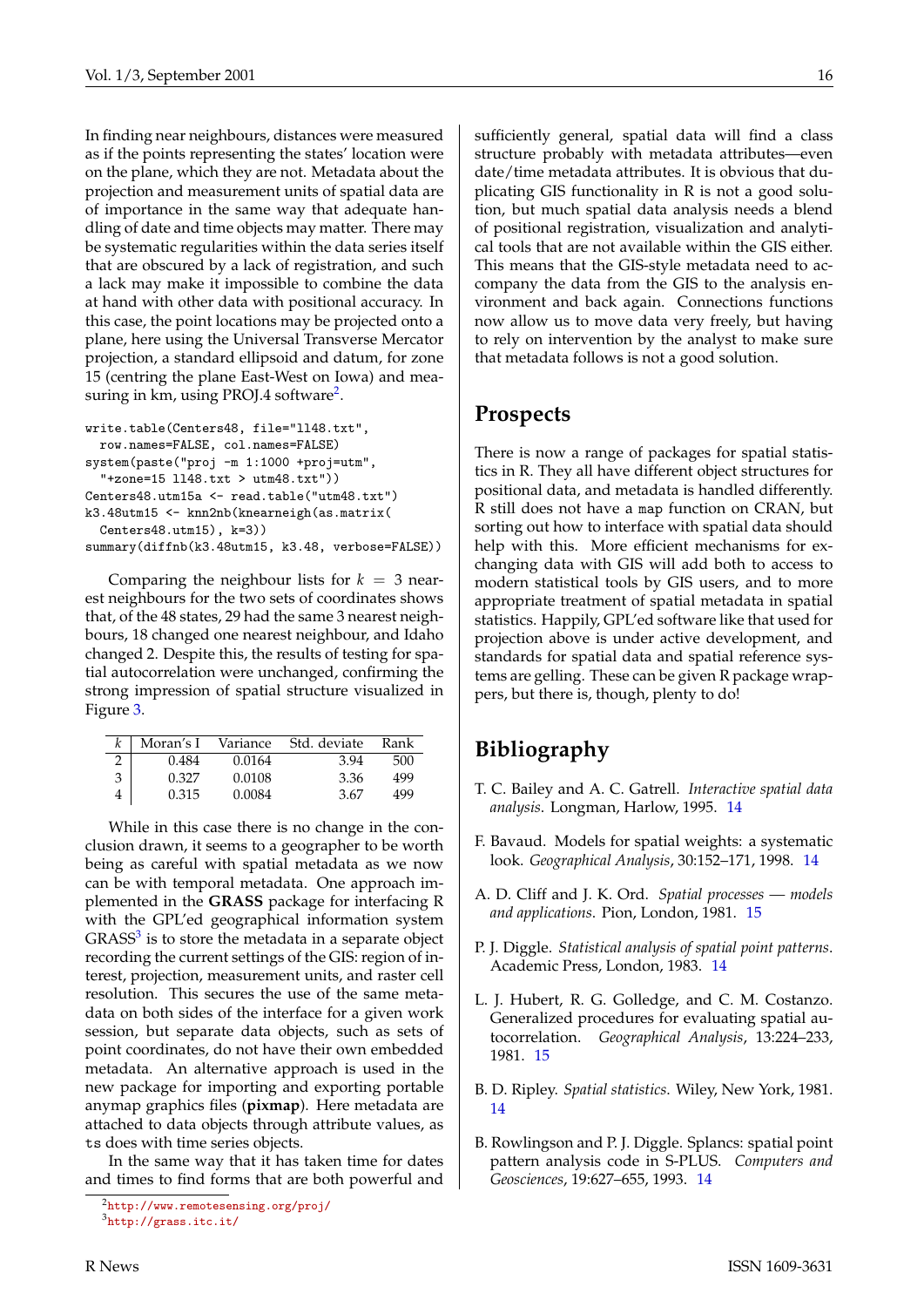- <span id="page-16-3"></span>M. Tiefelsdorf. *Modelling spatial processes*, volume 87 of *Lecture notes in earth sciences*. Springer, Berlin, 2000. [14](#page-13-1)
- <span id="page-16-4"></span>M. Tiefelsdorf and B. Boots. The exact distribution of Moran's I. *Environment and Planning A*, 27:985–999, 1995. [15](#page-14-2)
- <span id="page-16-2"></span>M. Tiefelsdorf, D. A. Griffith, and B. Boots. A variance-stabilizing coding scheme for spatial link matrices. *Environment and Planning A*, 31:165–180, 1999. [14](#page-13-1)
- <span id="page-16-1"></span>W. N. Venables and B. D. Ripley. *Modern applied statistics with S-PLUS*. Springer, New York, 1999. [14](#page-13-1)

*Roger Bivand*

*Economic Geography Section, Department of Economics, Norwegian School of Economics and Business Administration, Bergen, Norway* [Roger.Bivand@nhh.no](mailto:Roger.Bivand@nhh.no)

# **Object-Oriented Programming in R**

<span id="page-16-0"></span>*by John M. Chambers & Duncan Temple Lang*

Although the term *object-oriented programming* (OOP) is sometimes loosely applied to the use of methods in the S language, for the computing community it usually means something quite different, the style of programming associated with Java, C++, and similar languages. OOP in that sense uses a different basic computing model from that in R, specifically supporting mutable objects or references. Special applications in R can benefit from it, in particular for inter-system interfaces to OOP-based languages and event handling. The **OOP** module in the Omegahat software implements the OOP model for computing in R.

### **S language philosophy and style**

When you write software in R, the computations are a mixture of calls to functions and assignments. Although programmers aren't usually consciously thinking about the underlying philosophy or style, there is one, and it affects how we use the language.

One important part of the S language philosophy is that functions ordinarily don't have side effects on objects. A function does some computation, perhaps displays some results, and returns a value. Nothing in the environment from which the function was called will have been changed behind the scenes.

This contrasts with languages which have the notion of a pointer or *reference* to an object. Passing a reference to an object as an argument to a function or routine in the language allows the called function to alter the object referred to, in essentially arbitrary ways. When the function call is complete, any changes to that object persist and are visible to the caller.

In general, S functions don't deal with references, but with objects, and function calls return objects, rather than modifying them. However, the language does include assignment operations as an explicit means of creating and modifying objects in the local frame. Reading the S language source, one can immediately see where any changes in an object can take place: only in the assignment operations for that specific object.<sup>[1](#page-16-5)</sup>

Occasionally, users ask for the addition of references to R. Providing unrestricted references would radically break the style of the language. The "raw pointer" style of programming used in C, for example, would be a bad temptation and could cause chaos for R users, in our opinion.

A more interesting and potentially useful alternative model, however, comes from the languages that support OOP in the usual sense of the term. In these languages, the model for programming is frequently centered around the definition of a class of objects, and of methods defined for that class. The model does support object references, and the methods can alter an object remotely. In this sense, the model is still sharply different from ordinary R programming, and we do not propose it as a replacement.

However, there are a number of applications that can benefit from using the OOP model. One class of examples is inter-system interfaces to languages that use the OOP model, such as Java, Python, and Perl. Being able to mimic in R the class/method structure of OOP software allows us to create a better and more natural interface to that software. R objects built in the OOP style can be used as regular objects in those languages, and any changes made to their state persist. The R code can work directly in terms of the methods in the foreign language, and much of the interface software can be created automatically, using the ability to get back the metadata defining classes (what's called *reflectance* in Java).

Mutable objects (i.e., object references) are also particularly useful when dealing with asynchronous

<span id="page-16-5"></span> $<sup>1</sup>$ Assuming that the function doesn't cheat. Almost anything is possible in the S language, in that the evaluator itself is available in</sup> the language. For special needs, such as creating programming tools, cheating this way is admirable; otherwise, it is unwise and strongly deprecated.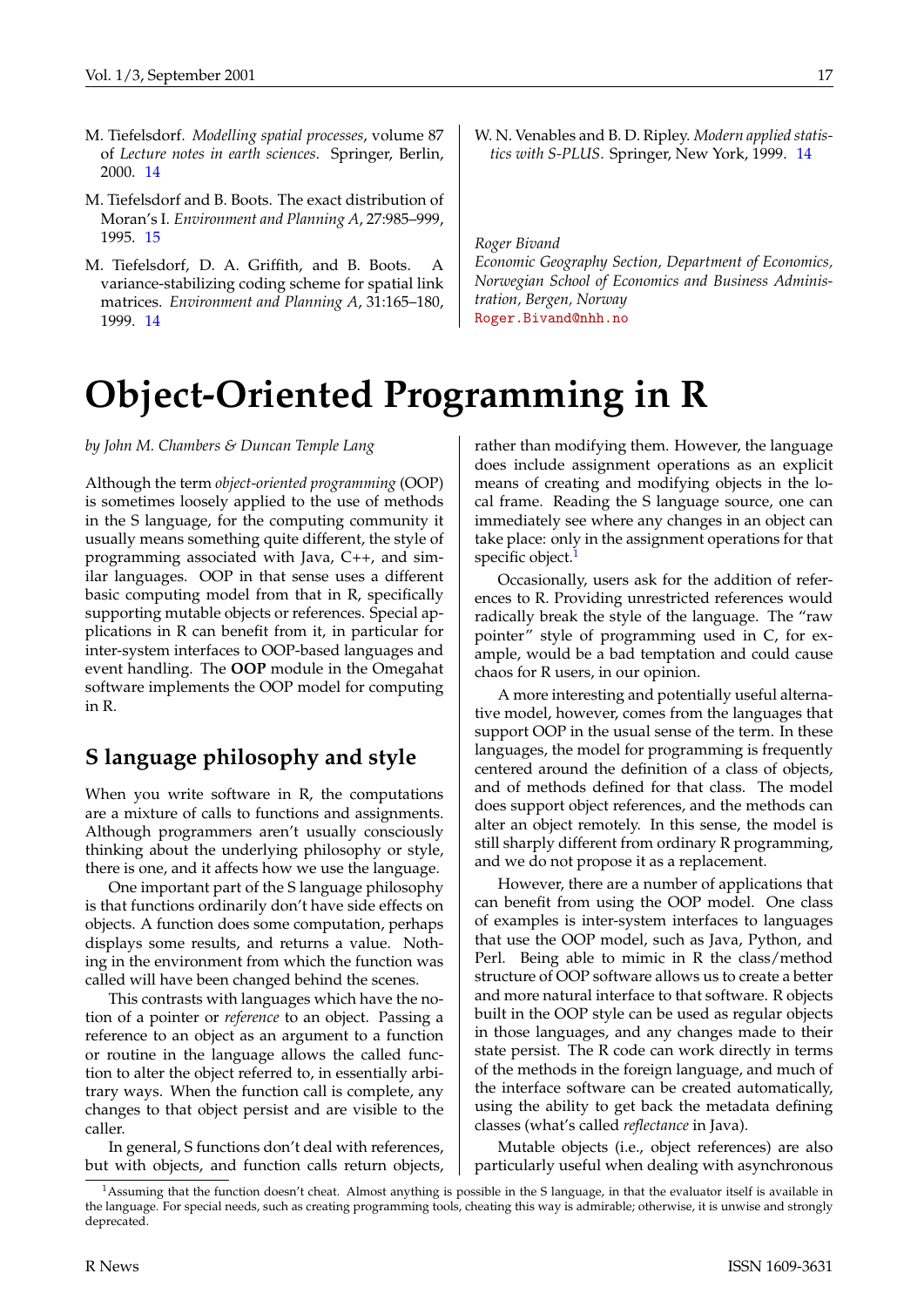<span id="page-17-0"></span>events. For example, when a user clicks on a help button in a graphical user interface (GUI), we might first check to see if we have previously created the help window and if not, create the window and store a reference to it for use in the future. Here, updating the state of an object associated with the help action is convenient and natural. Similarly, cumulating data from a connection or stream when becomes available can be done easily by updating the state of an OOP object.

### **The OOP model**

In the OOP languages of interest here, functions are no longer the central programming tool. The basic unit of software is the definition of a class of objects. The class definition can include the data structure (the *slots* or *fields*) of the class, and the *methods* that can be invoked on objects from the class.

Methods in this model play somewhat the role of functions in R. But, in contrast to methods in R, these methods are associated with the class and the objects or particular realizations of the class. You invoke methods *on* an object. To illustrate, let's use an example in R. A simple application of OOP-style computing that we will discuss below is to create R objects that represent FTP (File Transfer Protocol) connections to remote sites.

One of the things you need to do with an FTP connection is to login. In the OOP model, login is a method defined for this class of objects. One invokes this method on an object. So, if the S object franz is an instance from an appropriate FTP class, the computation might look like:

```
franz$login("anonymous", "jmc@lucent.com")
```
In words, this says: for the object franz find the appropriate definition of the login method, and call it with the two strings as additional arguments. The exact notation depends on the language. We're using the familiar \$ operator, which in fact turns out to be convenient for implementing OOP programming in R. Java, Python, Perl, and other languages each have slightly different notation, but the essential meaning carries over.

Invoking methods rather than calling functions is the main difference in appearance. Object references and the ability to change an object through a method are the main differences in what actually happens. Where an application naturally suits such references, the OOP model often fits well. Object references and OOP suit the example of an FTP connection.

FTP is a simple but effective way to connect to a remote site on the Web and transfer data back and forth. Creating a connection to a particular site from a session in R, say, gives us a "thing"—an object, let's say. Unlike more usual R objects such as vectors of numbers, an FTP connection is very much a single thing, referring to that actual connection to the remote site. Computations may change the state of that object (e.g., whether we have successfully logged in to the site, or where we are currently in the file system). When they do, that changed state needs to be visible to all copies of the object: whatever R function call we're in, the FTP object for this connection *refers to* the same connection object.

In contrast, if one R function passes a vector of numbers to another R function, and that function rearranges its copy of the numbers, it's *not* the usual model that both copies change! We write R software all the time in the confidence that we can pass arguments to other functions without worrying about hidden side effects.

Two different computational models, each useful in the right context.

# **OOP in R**

The ability to have object references, in effect, in R can be implemented fairly directly, through a programming "trick". The closure concept in R allows functions to be created that can read and assign to variables in their parent environment. These variables are then in effect references, which can be altered by the functions, acting like OOP methods. Using closures, we might implement the FTP class in the following manner:

```
FTP <- function(host) {
  con <- NULL
  login <- function(id, passwd) {
    if(!is.null(con)) {
     stop("already logged in")
    }
    con <<- .Call("FTPLogin", machine,
                  id, passwd)
  }
 return(list(login=login))
}
```
We can use this

franz <- FTP("franz.stat.wisc.edu") franz\$login("anonymous", "jmc@lucent.com")

The first line creates a new instance of the FTP class with its own version of the machine and con variables. The call to login() updates the object's con value and subsequent calls can see this new value. More information and examples of closures are given in [Gentleman and Ihaka](#page-18-0) [\(2000\)](#page-18-0).

This approach is simple and fairly efficient, and can be quite useful. However, we are proposing here a somewhat more formal mechanism. Being more formal is helpful, we think, partly because the mapping to analogous OOP systems in other languages is then clearer. Formal definitions in software also have the advantage that they can be queried to let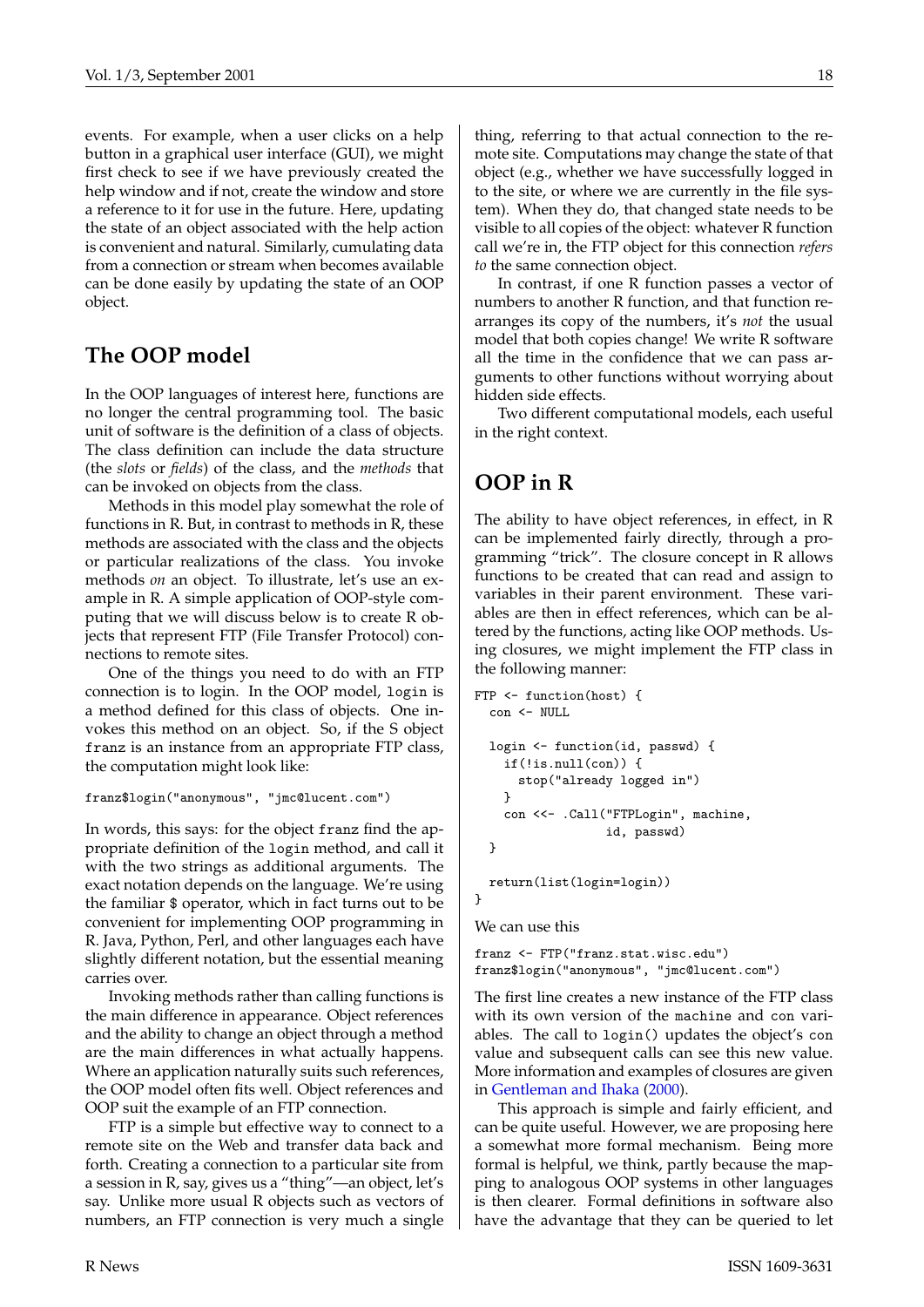software help write other software. We use such "reflectance" in other languages when building interfaces from R, and being formal ourselves brings similar advantages. Interfaces *from* other languages can query OOP class definitions in R. For example, we can automatically define Java or Python classes that mimic or even extend R classes. Programming with formal OOP classes in R should be easier also, since the formal approach provides tools for defining classes and methods similar to those that have worked well in other languages, while at the same time being simple to use in R. Finally, the formal OOP approach makes it more feasible to have an OOP formalism that is compatible between R and S-Plus, making software using the approach available to a wider audience.

### **Defining classes**

OOP programming begins by defining a class; specifically by creating a *class object* with a call to the setOOPClass function:

> setOOPClass("FTP")

The call to setOOPClass creates an OOP class definition object, with "FTP" as the class name, and also assigns the object with the same name. Class objects contain definitions for the methods available in the class. Objects from the class will usually contain data, stored in specified *fields* in the class. In our model, these fields are not accessed directly; access is encapsulated into methods to get and set fields. Classes can inherit from other OOP classes, and the class can itself have methods and fields. The class object, FTP, is an OOP object itself, so we can use OOP methods to set information in the class object.

For our FTP example, the class contains two fields to hold the name of the machine and the connection object:

```
> FTP$setFields(machine = "character",
              con = "connection")
```
This has the side effect of creating methods for setting and getting the values of these fields. To use the class, we create a constructor function which is responsible for storing the name of the host machine.

```
FTP$defineClassMethod(
  "new", function(machine) {
    x \leftarrow super(new())x$setMachine(machine)
    x
  }
\lambda
```
Next we define the login() method for objects of this class.

```
FTP$defineMethod(
  "login", function(id, passwd) {
    setConnection(
      .Call("FTPLogin",
             getMachine(), id, passwd))
  }
\lambda
```
The OOP methods defineMethod and defineClass-Method modify the object FTP.

Besides defining classes directly, R programmers can create interfaces to class definitions in other languages. If our FTP class used the interface to Perl, it might be created directly from a known class in Perl:

> FTP <- PerlClass("FTP", package="Net")

Methods for such classes can be defined automatically, using reflectance information. The extent to which this happens varies with the other language-Java provides a lot of information, Perl less.

Once the class is defined, objects can be created from it.

```
> franz <- FTP$new("franz.stat.wisc.edu")
```
Objects from an OOP class can be assigned and passed to functions just like any objects in R. But they are fundamentally different, in that they contain an object reference. If franz is passed to an R function, and that function calls an OOP method that changes something in its argument, you can expect to see the effect of the change in the object franz as well.

# **Further information**

The software and documentation for the OOP package for R is available from the Omegahat Web site at <http://www.omegahat.org/OOP/>.

# **Bibliography**

<span id="page-18-0"></span>Robert Gentleman and Ross Ihaka. Lexical scope and statistical computing. *Journal of Computational and Graphical Statistics*, 9(3):491–508, September 2000. [18](#page-17-0)

*John Chambers Bell Labs, Murray Hill, New Jersey, U.S.A* [jmc@research.bell-labs.com](mailto:jmc@research.bell-labs.com)

*Duncan Temple Lang Bell Labs, Murray Hill, New Jersey, U.S.A* [duncan@research.bell-labs.com](mailto:duncan@research.bell-labs.com)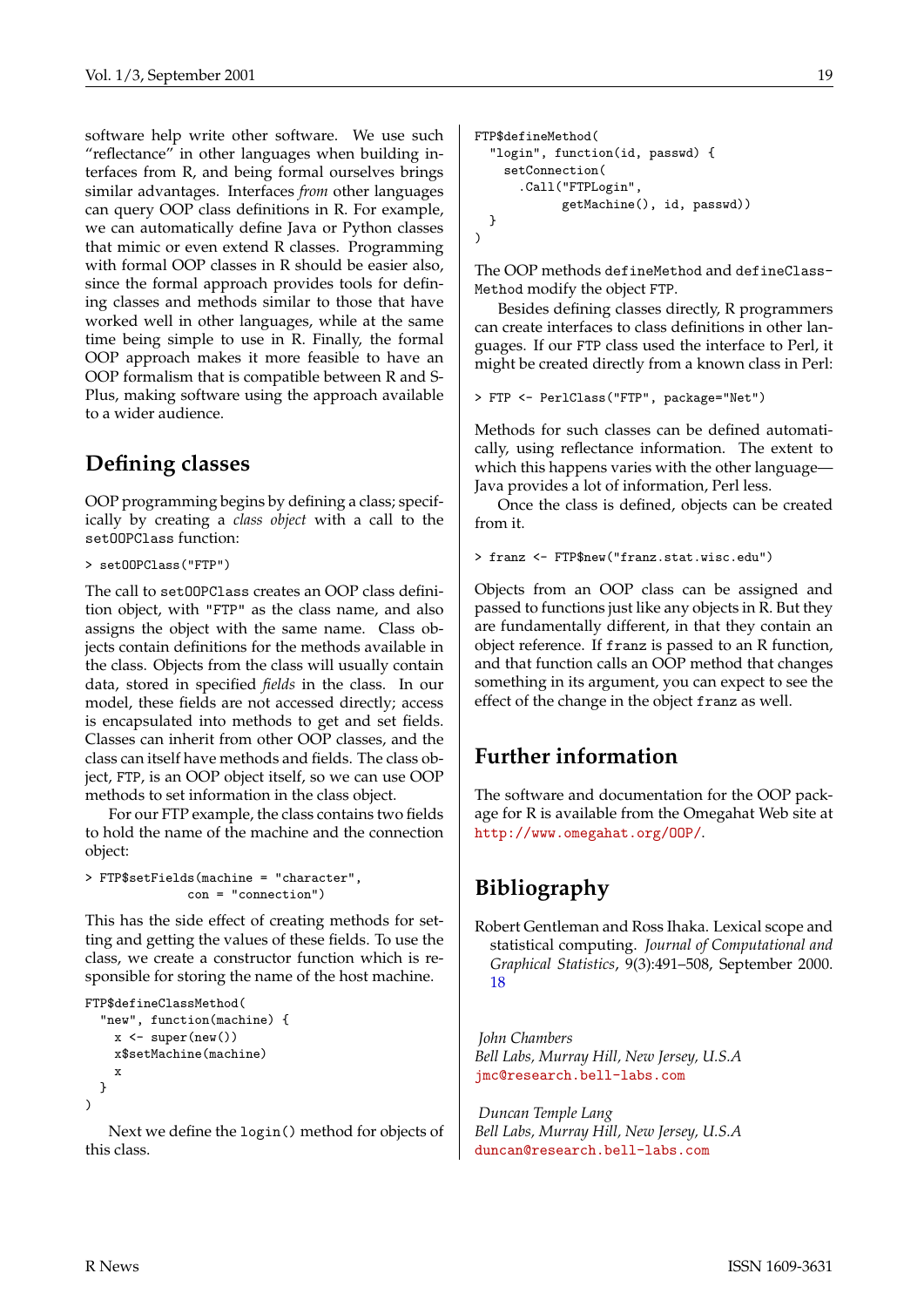# **In Search of C/C++ & FORTRAN Routines**

<span id="page-19-0"></span>*by Duncan Temple Lang*

One of the powerful features of the S language (i.e., R and S-Plus) is that it allows users to dynamically (i.e., in the middle of a session) load and call arbitrary  $C/C++$  and FORTRAN routines. The  $.C()$ ,  $.Call()$ <sup>[1](#page-19-1)</sup> , .Fortran() and .External() functions allow us to call routines in third-party libraries such as NAG, Atlas, Gtk, while the data is created and managed in S. Importantly, it also allows us to develop algorithms entirely in S and then, if needed, gradually move the computationally intensive parts to more efficient C code. More recently, we have generalized these interfaces to "foreign" languages to provide access to, for example, Java, Python, Perl and JavaScript.

In this article we discuss some of the pitfalls of the current mechanism that R uses to locate these native routines. Then we present a new mechanism which is more portable, and offers several beneficial side effects which can make using native routines more robust and less error-prone.

#### **The current system**

The dyn.load() function in R loads a C or FOR-TRAN shared library or dynamically linked library (*DLL*) into the session and makes *all* the routines in that library available to the R user. This allows S users to call any symbol in that library, including variables! The low-level details of dyn.load() are usually provided by the user's operating system, and in other cases can be implemented with some clever, non-portable code. While we get much of this for free, there are many subtle but important differences across the different operating systems on which R runs, Windows, Linux, Solaris, Irix, Tru64, Darwin, to name a few. And worse still, the behavior depends on both the machines and the user's own configurations. Therefore, porting working code to other platforms may be non-trivial.

Many uses of dyn.load() are quite straightforward, involving C code that doesn't make use of any other libraries (e.g., the **mva** and **eda** packages). Things become more complex when that C code uses other libraries (e.g., the NAG and Lapack libraries), and significantly more variable when those third party libraries in turn depend on other libraries. The main issue for users is how are these other libraries found on the system. Developers have to be careful that symbols in one library do not conflict with those in other libraries and that the wrong symbols do not get called, directly or indirectly. There exists a nontrivial chance of performing computations with the wrong code and getting subtly incorrect results. If one is lucky, such errors lead to catastrophic consequences and not hard to identify errors in the results.

And, of course, regardless of finding the correct routine, users also have to be careful to pass the correct number and type of arguments to the routines they are intending to call. Getting this wrong typically terminates the S session in an inelegant manner. (Read "crash"!)

Generally, while DLLs have many benefits, they can also be quite complicated for the user to manage precisely. Why I am telling you about the potential pitfalls of the dynamic loading facility, especially when for most users things have worked quite well in the past? One reason is that as we use R in more complex settings (e.g., embedded in browsers, communicating with databases) these problems will become more common. Also, the main point, however, is that we only use a small part of the dynamic loading capabilities of the operating system but have to deal with all of the issues. A simpler mechanism is more appropriate for most S users. R 1.3.0 allows developers of R packages and DLLs to use a more coherent and predictable mechanism for making routines available to the .C(), .Call(), .Fortran() and .External() functions.

In the next page or two, we'll take a brief look at an example of using this new mechanism and explain how it works. We'll also discuss how we will be able to use it to make accessing native code more resistant to errors and also automate aspects of passing data to C routines from S and back. The new **Slcc** package has potential to programmatically generate S and C code that provides access to arbitrary C libraries.

# **The default mechanism**

When one calls a native routine using one of the .C(), .Call() or .Fortran() interface functions, one supplies the name of the native routine to invoke, the arguments to be passed to that routine and a nonobligatory PACKAGE argument identifying the DLL in which to search for the routine. The standard mechanism uses the operating system facilities to look in the DLL corresponding to the PACKAGE argument (or through all DLLs if the caller did not specify a value for the PACKAGE argument.) This lookup means that we can ask for *any* available routine in the library, whether it was intended to be called by the S programmer or internally by other routines in the DLL. Also, we know nothing about that routine: the number or type of arguments it expects, what it returns.

It is common to mistakenly invoke a routine designed for use with .Call(), but using the .C() func-

<span id="page-19-1"></span><sup>&</sup>lt;sup>1</sup>The .Ca11() function allows one to pass regular S objects directly between S and C.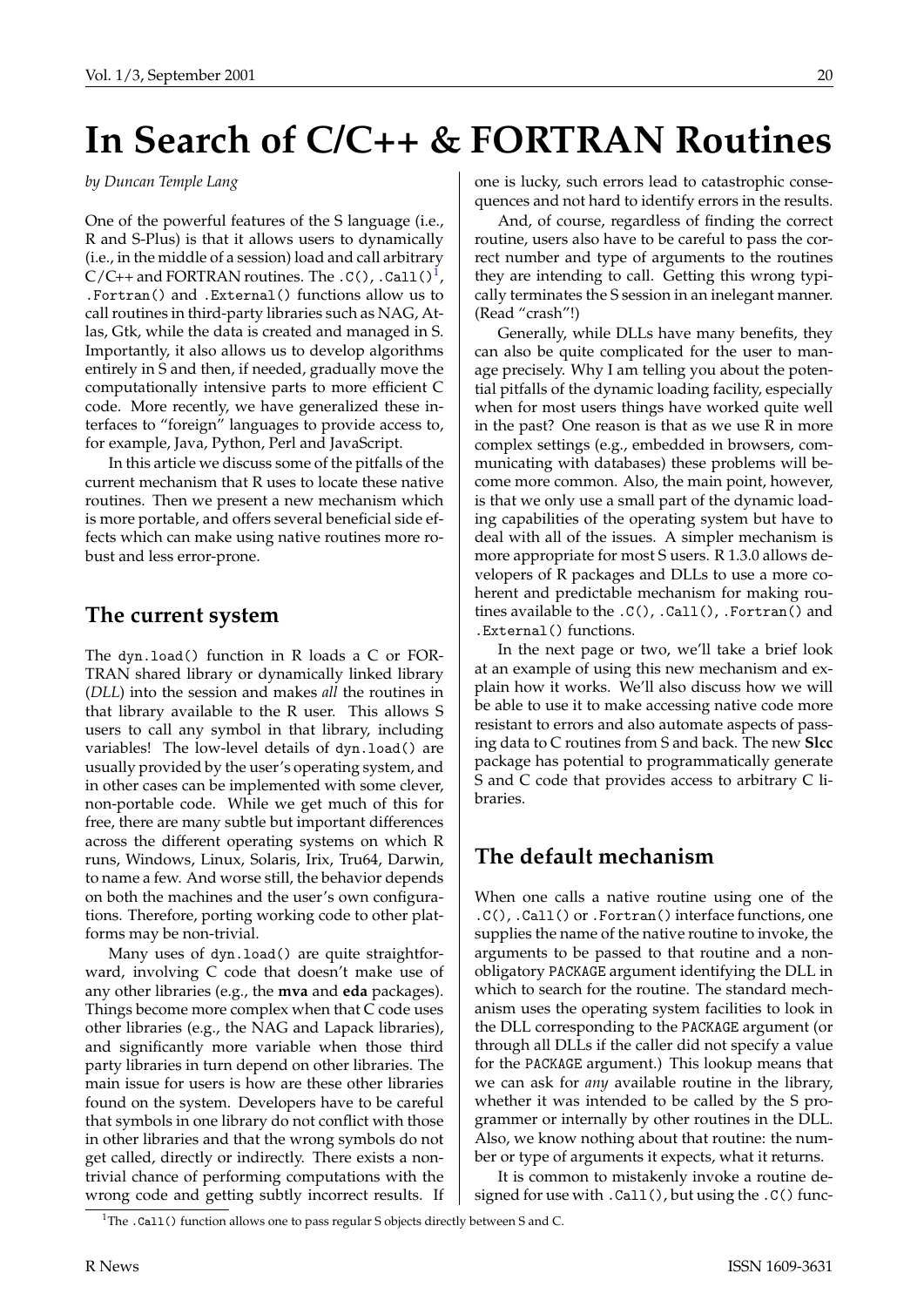tion. On some machines, this this can crash R and one can lose the data in the R session. For example, on Solaris this will usually cause a crash but not on Linux. Or is it on Solaris only if one uses gcc? or Sun's own compilers? That's really the point: we are depending on highly system-specific features that are not entirely reproducible and can be very, very frustrating to diagnose. Ideally, we want S to help out and tell us we are calling native routines with the wrong function, signal that we have the wrong number of arguments, and perhaps even convert those arguments to the appropriate types.

#### **Registering routines**

Well, there is a better approach which allows S to do exactly these things. The idea is to have the DLL explicitly tell S which routines are available to S, and for which interface mechanisms  $(.C(), .Call(), ...)$ . R stores the information about these routines and consults it when the user calls a native routine. When does the DLL get to tell R about the routines? When we load the DLL, R calls the R-specific initialization routine in that DLL (named R\_init\_dllname()), if it exists. This routine can register the routines as well as performing any other initialization it wants.

An example will hopefully make things clear. We will create a shared library named 'myRoutines.so'<sup>[2](#page-20-0)</sup>. This provides two routines (fooC() and  $barC()$ ) to be called via the  $.C()$  function and one  $(myCall())$  to be accessed via .Call(). We'll ignore the code in the routines here since our purpose is only to illustrate how to register the routines.

```
static void fooC(void)
\left\{ \begin{array}{ccc} & & \rightarrow \end{array} \right.static void barC(double *x, Rint *len)
{ ... }
```

```
static SEXP myCall(SEXP obj)
{ return(obj); }
```
Now that we have defined these routines, we can add the code to register them (see figure [2\)](#page-20-1). We create two arrays, one for each of the .C() and .Call() routines. The types of the arrays are R\_CMethodDef and R\_CallMethodDef, respectively. Each routine to be registered has an entry in the appropriate array. These entries (currently) have the same form for each type of routine and have 3 required elements:

- **S name** The name by which S users refer to the routine. This does not have to be the same as the name of the C routine.
- **C routine** This is the address of the routine, given simply by its name in the code. It should be cast to type DL\_FUNC.

**argument count** The number of arguments the routine expects. This is used by R to check that the number of arguments passed in the call matches what is expected. In some circumstances one needs to avoid this check. Specifying a value of -1 in this field allows this.

The last entry in each top-level array must be NULL. R uses this to count the number of routines being registered.

For our example, these arrays are defined in figure [1.](#page-20-2) The code includes the file 'R ext/Rdynload.h' so as to get the definitions of the array types. Then we list the two entries for the .C() routines and the single entry in the R\_CallMethodDef array.

```
#include <R_ext/Rdynload.h>
```

```
static const
R_CMethodDef cMethods[] = {
   {"foo", (DL_FUNC) &fooC, 0},
   {"barC", (DL_FUNC) &barC, 2},
   NULL.
};
static const
R_CallMethodDef callMethods[] = {
   {"myCall", (DL_FUNC) &myCall, 1},
   NULL
};
```
<span id="page-20-2"></span>Figure 1: Defining the registration information

The very final step is to define the initialization routine that is called when the DLL is loaded by R. Since the DLL is called 'myRoutines.so', the name of the initialization routine is  $R$ \_init\_myRoutines(). When the DLL is loaded, R calls this with a single argument (info) which is used to store information about the DLL being loaded. So we define the routine as follows:

```
void R_init_myRoutines(DllInfo *info)
{
 /* Register the .C and .Call routines.
   No .Fortran() or .External() routines,
    so pass those arrays as NULL.
  */
R_registerRoutines(info,
                    cMethods, callMethods,
                    NULL, NULL);
}
```
<span id="page-20-1"></span>Figure 2: Registering the .C() and .Call() routines

From this point on, the library developer can proceed in the usual manner, and does not need to do

<span id="page-20-0"></span><sup>2</sup>The extension is platform-specific, and will '.dll' on Windows.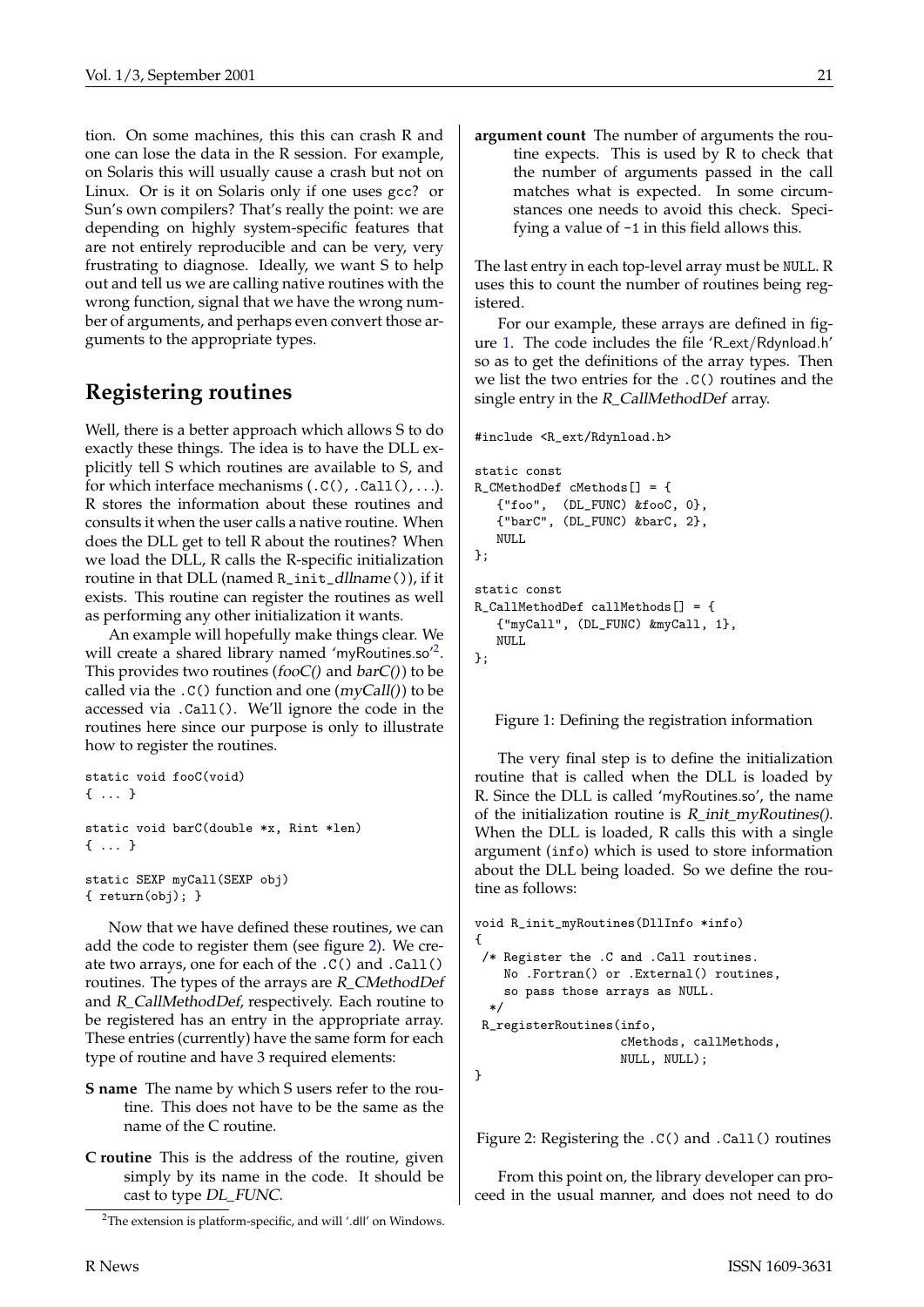anything else for the registration mechanism. She compiles the library using the usual command and loads it using dyn.load() or library.dynam(). In my example, I have a single file named 'myRoutines.c' and, in Unix, create the DLL with the command

#### R CMD SHLIB myRoutines.c

The internal R code will determine whether the registration mechanism is being used and take the appropriate action.

Now we can test our example and see what the registration mechanism gives us. First, we start R and load the DLL. Then we call the routine foo(). Next, we intentionally call this with errors and see how R catches these.

```
> dyn.load("myRoutines.so")
> .C("foo")
In fooC
list()
> .C("foo", 1)
Error: Incorrect number of arguments (1),
   expecting 0 for foo
> .Call("foo") # Should be .C("foo")
Error in .Call("foo") :
   .Call function name not in load table
```
Next, we move to the .Call() routine myCall().

```
> .Call("myCall") # no argument
Error: Incorrect number of arguments (0),
   expecting 1 for myCall
> .Call("myCall", 1)
In myCall
\lceil 1 \rceil 1
> .C("myCall", 1) # Should be .Call("myCall")
Error in .C("myCall", 1) :
    C/Fortran function name not in load table
```
The very observant reader may have noticed that the three routines have been declared to be **static**. Ordinarily this would mean that they are not visible to R. Since we explicitly register the routines with R by their addresses (and not during compilation), this works as intended. The routines are only accessed directly from within the file. And now we have reduced the potential for conflicts between symbols in different libraries and of finding the wrong symbol.

Our example dealt with routines to be called via the .C() and .Call() functions. FORTRAN routines and those called via the .External() function are handled in exactly the same way, defining arrays for those routines. In our example, we specified NULL for the 3rd and 4th arguments in the call to R\_registerRoutines() to indicate that we had no routines in either of these categories.

Rarely are libraries completely cast in stone. We occasionally add routines and want to be able to call them from R. To do this, one should register them and this merely involves adding them to the appropriate array which is passed in the

R\_registerRoutines() call. When one is developing the library, it can be inconvenient to have to remember to register routines each time we add them. Instead, it would be useful to be able to use the registration mechanism *and*, if the routine was not found there, to default to the dynamic lookup mechanism. This is easy to do from within the initialization routine for the DLL. In that routine, add the call

R\_usedDynamicSymbols(info, TRUE);

where info is the DllInfo object passed as argument to the initialization routine.

One can find additional examples of how to use the registration mechanism in the packages shipped with R itself (**ctest**, **mva**, . . .). Also more technical overview of the mechanism with some annotated examples and more motivation is available at [http://](http://developer.r-project.org/DynamicCSymbols.pdf) [developer.r-project.org/DynamicCSymbols.pdf](http://developer.r-project.org/DynamicCSymbols.pdf).

# **Extended applications**

The motivation for developing the registration mechanism was to avoid the problems discussed at the beginning of this article. However, now that we have this mechanism in place, it turns out that we can make more use of it.

We have seen how we can ensure that routines are called via the correct interface. In other words, we check that .C() routines are not called via .Call(), and similarly for the other interfaces. Verifying the number of arguments is convenient, especially when the author of the DLL is actively developing the code and changing the number of arguments.

We can take this one step further by specifying the types of the expected arguments in .C() and .Fortran() routines. $3$  For instance, in our example, we could give the types of the two parameters of barC(). We haven't yet finalized the details of this interface and so it is not part of R quite yet. However, it might look something like the following:

```
static const R_CMethodDef cMethods[] = {
{"foo", (DL_FUNC) &fooC, 0},
{"barC", (DL_FUNC) &barC, 2,
                { REALSXP, INTSXP } },
NULL
};
```
When the internal mechanism associated with the  $C()$  function handles a call to  $barC()$  it can then check that the S objects passed in the .C() call correspond to these types. R can raise an error if it discovers an argument of the wrong type, or alternatively can convert it to the type the routine is expecting. This is a powerful facility that not only reduces errors, but also proves to be very useful for handling large, external datasets. Indeed, R 1.3.0 has

<span id="page-21-0"></span> $3$ This isn't as useful for  $\cdot$  Call() and  $\cdot$  External() since these take S objects which all have the same type.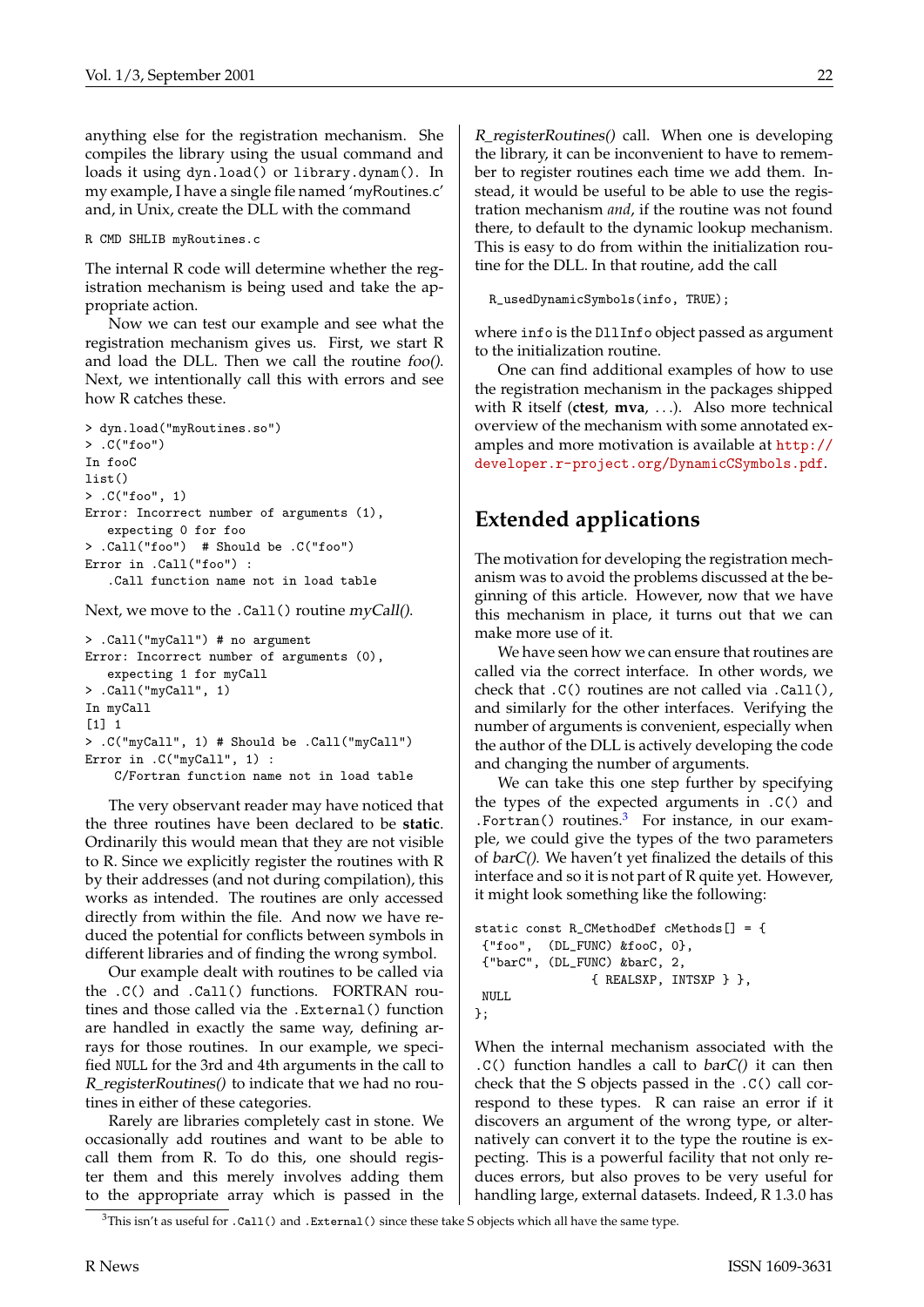<span id="page-22-2"></span>a feature that allows users to specify conversion routines for certain types of objects that are handled via the .Call() (see [http://cm.bell-labs.com/stat/](http://cm.bell-labs.com/stat/duncan/SCConverters) [duncan/SCConverters](http://cm.bell-labs.com/stat/duncan/SCConverters)).

A potentially important use of the registration mechanism relates to security, and specifically prohibiting some users calling certain native routines that have access to sensitive data. We have been developing packages that embed R within spreadsheets such as Gnumeric and Excel; Web browsers such as Netscape; relational databases such as Postgres; and so on. One benefit of this approach is that one can run R code that is dynamically downloaded from the Web. However, as we all know, this is a common way to download viruses and generally make ones machine vulnerable. Using the registration mechanism, developers can mark their routines as being vulnerable and to be used only in "secure" sessions. What this means exactly remains to be defined!

#### **Building the table automatically**

This registration mechanism offers all the advantages that we have mentioned above. However, it requires a little more work by the developer. Since the original lookup mechanism still works, many developers may not take the time to create the arrays of routine definitions and register them. It would be convenient to be able to generate the registration code easily and without a lot of manual effort by the developer.

The **Slcc** (<http://www.omegahat.org/Slcc/>) package from the Omegahat project provides a general mechanism for processing C source code and returning information about the data structures, variables and routines it contains. This information is given as S objects and can be used to generate C code. The package provides a function to read both the S and C code of a library and generate the C code to register (only) the routines that are referenced in the S code.

The **Slcc** package is in the early stages of development. It runs on Linux, but there are some minor installation details to be worked out for other platforms.

#### **Summary**

The new registration mechanism is being used in the R packages within the core R distribution itself and seems to be working well. We hope some of the benefits are obvious. We expect that others will appear over time when we no longer have to deal with subtle differences in the behavior of various operating systems and how to handle dynamically loaded code. The only extra work that developers have to do is to explicitly create the table of routines that are to be registered with R. The availability of the **Slcc** package will hopefully help to automate the creation of the registration code and make it a trivial step. We are very interested in peoples' opinions and suggestions.

*Duncan Temple Lang Bell Labs, Murray Hill, New Jersey, U.S.A* [duncan@research.bell-labs.com](mailto:duncan@research.bell-labs.com)

# **Support Vector Machines**

<span id="page-22-0"></span>**The Interface to** libsvm **in package e1071**

#### *by David Meyer*

"Hype or Hallelujah?" is the provocative title used by [Bennett & Campbell](#page-25-0) [\(2000](#page-25-0)) in an overview of Support Vector Machines (SVM). SVMs are currently a hot topic in the machine learning community, creating a similar enthusiasm at the moment as Artificial Neural Networks used to do before. Far from being a panacea, SVMs yet represent a powerful technique for general (nonlinear) classification, regression and outlier detection with an intuitive model representation.

Package **e1071** offers an interface to the award-winning<sup>[1](#page-22-1)</sup> C++ SVM implementation by Chih-Chung Chang and Chih-Jen Lin, libsvm (current version: 2.31), featuring:

- *C* and ν-classification
- one-class-classification (novelty detection)
- $\epsilon$  and *v*-regression

and includes:

- linear, polynomial, radial basis function, and sigmoidal kernels
- formula interface
- *k*-fold cross validation

For further implementation details on libsvm, see [Chang & Lin](#page-25-1) [\(2001](#page-25-1)).

<span id="page-22-1"></span><sup>&</sup>lt;sup>1</sup>The library won the IJCNN 2001 Challenge by solving two of three problems: the Generalization Ability Challenge (GAC) and the Text Decoding Challenge (TDC). For more information, see: <http://www.csie.ntu.edu.tw/~cjlin/papers/ijcnn.ps.gz>.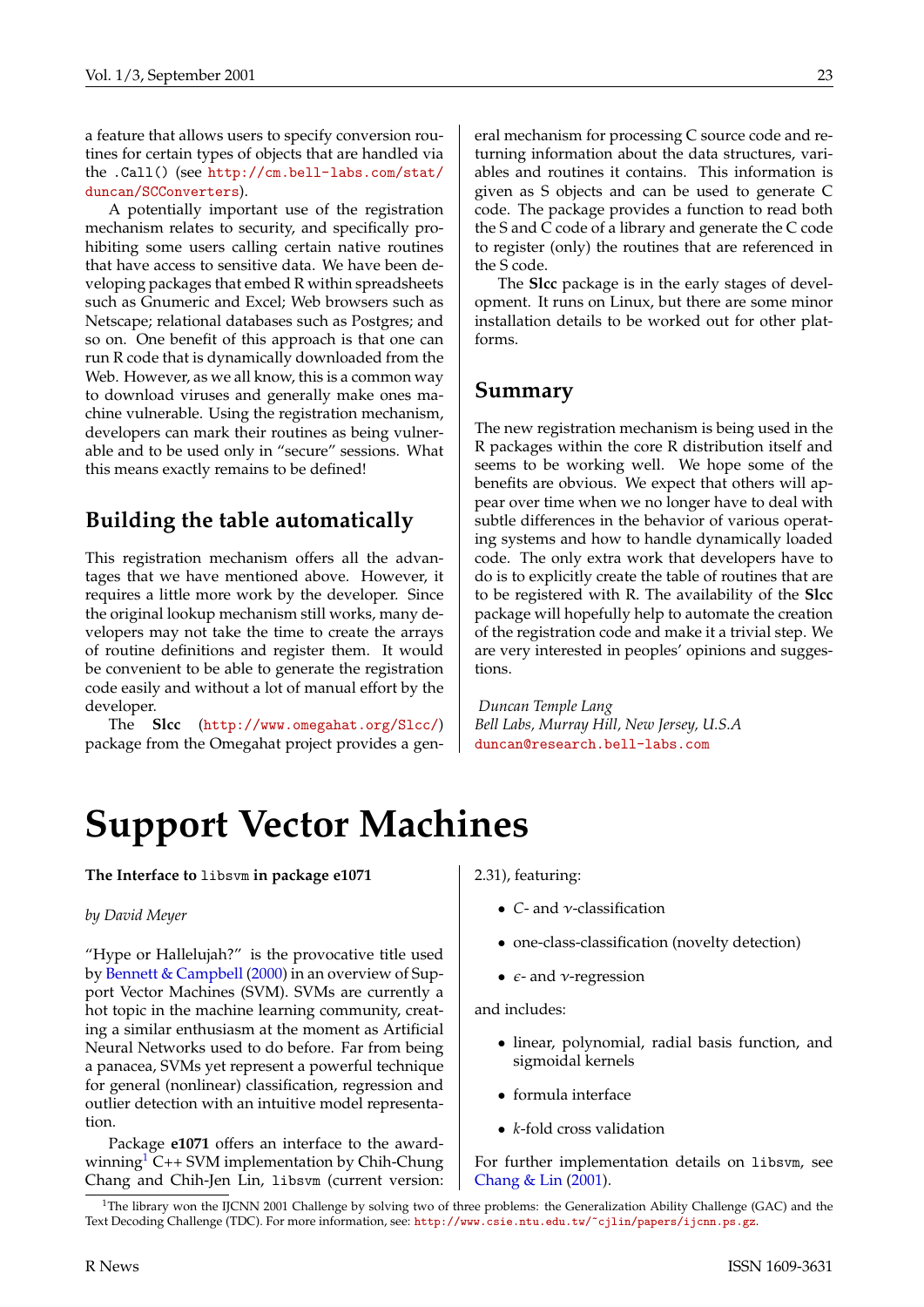### <span id="page-23-1"></span>**Basic concept**

SVMs were developed by [Cortes & Vapnik](#page-25-2) ([1995\)](#page-25-2) for binary classification. Their approach may be roughly sketched as follows:

- **Class separation:** basically, we are looking for the optimal separating hyperplane between the two classes by maximizing the *margin* between the classes' closest points (see Figure [1\)](#page-23-0)—the points lying on the boundaries are called *support vectors*, and the middle of the margin is our optimal separating hyperplane;
- **Overlapping classes:** data points on the "wrong" side of the discriminant margin are weighted down to reduce their influence (*"soft margin"*);
- **Nonlinearity:** when we cannot find a *linear* separator, data points are projected into an (usually) higher-dimensional space where the data points effectively become linearly separable (this projection is realised via *kernel techniques*);
- **Problem solution:** the whole task can be formulated as a quadratic optimization problem which can be solved by known techniques.

A program able to perform all these tasks is called a *Support Vector Machine*.



<span id="page-23-0"></span>Figure 1: Classification (linear separable case)

Several extensions have been developed; the ones currently included in libsvm are:

ν**-classification:** this model allows for more control over the number of support vectors (see [Schölkopf et al.,](#page-25-3) [2000](#page-25-3)) by specifying an additional parameter  $\nu$  which approximates the fraction of support vectors;

- **One-class-classification:** this model tries to find the support of a distribution and thus allows for outlier/novelty detection;
- **Multi-class classification:** basically, SVMs can only solve binary classification problems. To allow for multi-class classification, libsvm uses the *one-against-one* technique by fitting all binary subclassifiers and finding the correct class by a voting mechanism;
- **-regression:** here, the data points lie *in between* the two borders of the margin which is maximized under suitable conditions to avoid outlier inclusion;
- ν**-regression:** with analogous modifications of the regression model as in the classification case.

# **Usage in R**

The R interface to libsvm in package **e1071**, svm(), was designed to be as intuitive as possible. Models are fitted and new data are predicted as usual, and both the vector/matrix and the formula interface are implemented. As expected for R's statistical functions, the engine tries to be smart about the mode to be chosen, using the dependent variable's type (*y*): if *y* is a factor, the engine switches to classification mode, otherwise, it behaves as a regression machine; if *y* is omitted, the engine assumes a novelty detection task.

#### **Examples**

In the following two examples, we demonstrate the practical use of svm() along with a comparison to classification and regression trees as implemented in rpart().

#### **Classification**

In this example, we use the glass data from the [UCI](http://www.ics.uci.edu/mlearn/MLRepository.html) [Repository of Machine Learning Databases](http://www.ics.uci.edu/mlearn/MLRepository.html) (available in package **mlbench**) for classification. The task is to predict the type of a glass on basis of its chemical analysis. We start by splitting the data into a train and test set:

```
library(e1071)
library(rpart)
library(mlbench)
data(Glass)
## split data into a training and test set
index \leftarrow 1:nrow(x)testindex <- sample(index,
                    trunc(length(index)/3))
testset <- x[testindex,]
trainset <- x[-testindex,]
```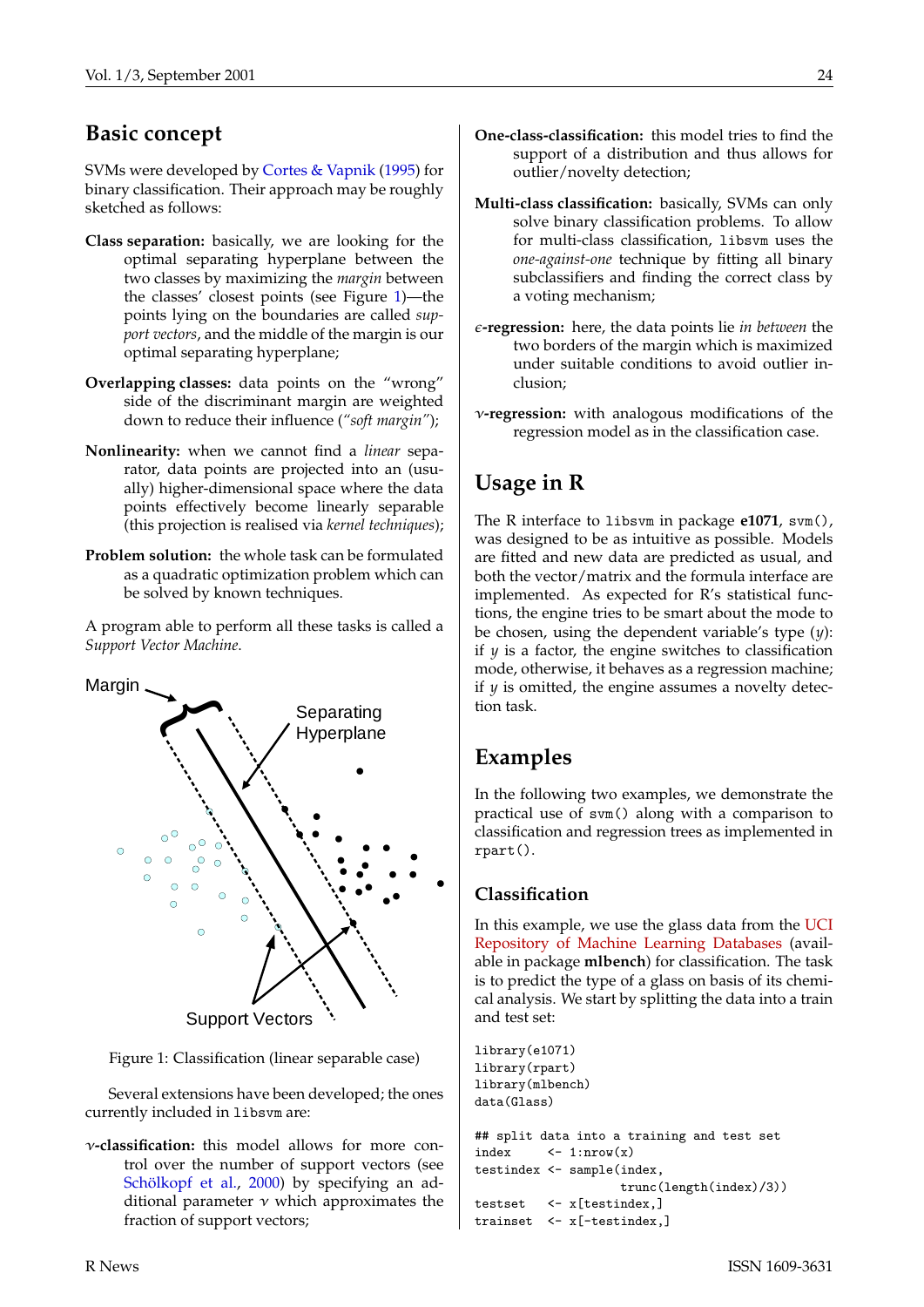Both for the SVM and the partitioning tree (via rpart()), we fit the model and try to predict the test set values:

```
## svm
svm.model <- svm(Type \tilde{ } ., data = trainset,
                 cost = 100, gamma = 1)
svm.pred <- predict(svm.model, testset[,-10])
```
(The dependent variable, Type, has column number 10. cost is a general parameter for *C*-classification and gamma is the radial basis function-specific kernel parameter.)

```
## rpart
rpart.model <- rpart(Type ~ ., data = trainset)
rpart.pred <- predict(rpart.model,
               test[,-10], type = "class")
```
A cross-tabulation of the true versus the predicted values yields:

```
## compute svm confusion matrix
table(pred = sym.pred, true = testset[, 10])
```

```
true
pred 1 2 3 5 6 7
  1 8 7 2 0 0 0
  2 5 19 0 0 1 0
  3 3 3 2 0 0 0
  5 0 4 0 2 2 0
  6 0 0 0 0 3 0
  7 2 0 0 0 0 8
```

```
## compute rpart confusion matrix
table(pred = rpart.pred, true = testset[, 10])
```

```
true
pred 1 2 3 5 6 7
  1 8 10 2 2 2 0
  2 9 17 1 0 2 0
  3 0 4 1 0 0 0
  5 0 1 0 0 2 0
  6 0 0 0 0 0 0
  7 1 1 0 0 0 8
```
Finally, we compare the performance of the two methods by computing the respective accuracy rates and the kappa indices (as computed by classAgreement() also contained in package **e1071**). In Table [1,](#page-25-4) we summarize the results of 100 replications: svm() seems to perform slightly better than rpart().

#### **Non-linear -regression**

The regression capabilities of SVMs are demonstrated on the ozone data, also contained in **mlbench**. Again, we split the data into a train and test set.

```
library(e1071)
library(rpart)
```

```
library(mlbench)
data(Ozone)
## split data into a training and test set
index \leftarrow 1:nrow(x)testindex <- sample(index,
                    trunc(length(index)/3))
testset <- x[testindex,]
trainset <- x[-testindex,]
## svm
svm.model <- svm(V4 ~ ., data = trainset,
                 cost = 1000, gamma = 0.0001)
svm.pred <- predict(svm.model, testset[,-4])
## rpart
rpart.model <- rpart(V4 ~ ., data = trainset)
rpart.pred <- predict(rpart.model, testset[,-4])
```
We compare the two methods by the mean squared error (MSE)—see Table [2.](#page-25-5) Here, in contrast to classification, rpart() does a better job than svm().

# **Elements of the** svm **object**

The function svm() returns an object of class "svm", which partly includes the following components:

SV**:** matrix of support vectors found;

labels**:** their labels in classification mode;

index**:** index of the support vectors in the input data (could be used e.g., for their visualization as part of the data set).

If the cross-classification feature is enabled, the svm object will contain some additional information described below.

# **Other main features**

- **Class Weighting:** if one wishes to weight the classes differently (e.g., in case of asymmetric class sizes to avoid possibly overproportional influence of bigger classes on the margin), weights may be specified in a vector with named components. In case of two classes A and B, we could use something like:  $m \leq -sym(x, y,$ class.weights =  $c(A = 0.3, B = 0.7)$ )
- **Cross-classification:** to assess the quality of the training result, we can perform a *k*-fold crossclassification on the training data by setting the parameter cross to *k* (default: 0). The svm object will then contain some additional values, depending on whether classification or regression is performed. Values for classification:
	- accuracies**:** vector of accuracy values for each of the *k* predictions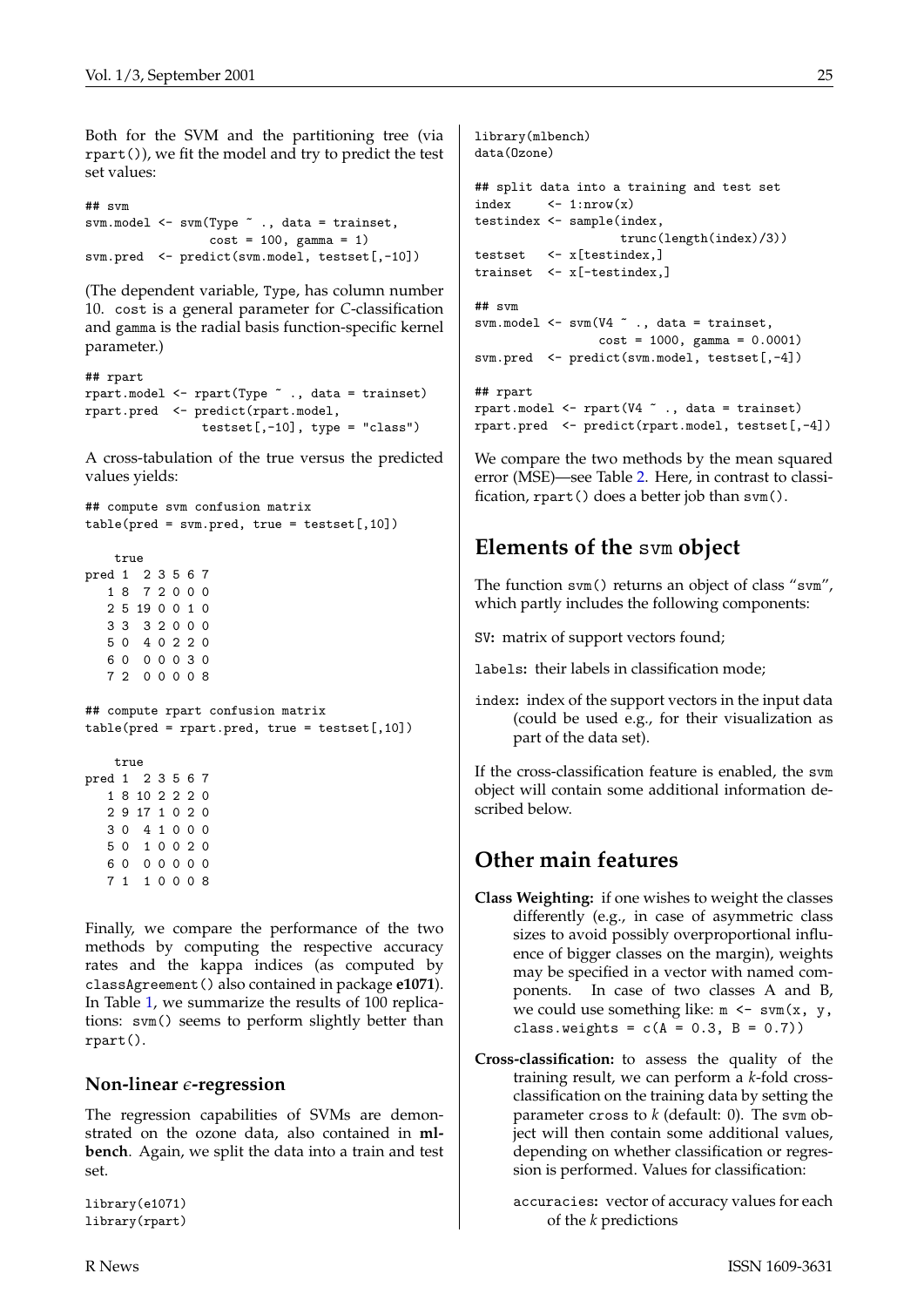| Index         | Method | Min. | 1st Qu. | Median | Mean | 3rd Ou. | Max. |
|---------------|--------|------|---------|--------|------|---------|------|
| accuracy rate | svm    | 0.55 | 0.63    | 0.68   | 0.68 | 0.70    | 0.79 |
|               | rpart  | 0.49 | 0.63    | 0.65   | 0.66 | 0.70    | 0.79 |
| kappa         | svm    | 0.40 | 0.51    | 0.56   | 0.56 | 0.61    | 0.72 |
|               | rpart  | 0.33 | 0.49    | 0.52   | 0.53 | 0.59    | 0.70 |

Table 1: Performance of svm() and rpart() for classification (100 replications)

<span id="page-25-4"></span>

| Method   Min.   1st Qu.   Median   Mean   3rd Qu.   Max. |     |      |      |      |      |      |
|----------------------------------------------------------|-----|------|------|------|------|------|
| svm                                                      | 7.8 | 10.4 | 11.6 | 11.9 | 13.1 | 17.0 |
| rpart                                                    | 4.8 |      | 8.8  | 9.0  | 10.3 | 14.2 |

<span id="page-25-5"></span>Table 2: Performance of svm() and rpart() for regression (mean squared error, 100 replications)

tot.accuracy**:** total accuracy

Values for regression:

- MSE**:** vector of mean squared errors for each of the *k* predictions
- tot.MSE**:** total mean squared error
- scorrcoef**:** Squared correlation coefficient (of the predicted and the true values of the dependent variable)

#### **Tips on practical use**

- Note that SVMs may be very sensible to the proper choice of parameters, so always check a range of parameter combinations, at least on a reasonable subset of your data.
- For classification tasks, you will most likely use *C*-classification with the RBF kernel (default), because of its good general performance and the few number of parameters (only two: *C* and  $\gamma$ ). The authors of libsvm suggest to try small and large values for *C*—like 1 to 1000—first, then to decide which are better for the data by cross validation, and finally to try several  $\gamma$ 's for the better *C*'s.
- Be careful with large datasets as training times may increase rather fast.

# **Conclusion**

We hope that svm provides an easy-to-use interface to the world of SVMs, which nowadays have become a popular technique in flexible modelling. There are some drawbacks, though: SVMs scale rather badly with the data size due to the quadratic optimization algorithm and the kernel transformation. Furthermore, the correct choice of kernel parameters is crucial for obtaining good results, which practically means that an extensive search must be conducted on the parameter space before results can be trusted, and this often complicates the task (the authors of libsvm currently conduct some work on methods of efficient automatic parameter selection). Finally, the current implementation is optimized for the radial basis function kernel only, which clearly might be suboptimal for your data.

### **Bibliography**

- <span id="page-25-0"></span>Bennett, K. P. & Campbell, C. (2000). Support vector machines: Hype or hallelujah? *SIGKDD Explorations*, **2**(2). [http://www.acm.org/sigs/sigkdd/](http://www.acm.org/sigs/sigkdd/explorations/issue2-2/bennett.pdf) [explorations/issue2-2/bennett.pdf](http://www.acm.org/sigs/sigkdd/explorations/issue2-2/bennett.pdf). [23](#page-22-2)
- <span id="page-25-1"></span>Chang, C.-C. & Lin, C.-J. (2001). Libsvm: a library for support vector machines (version 2.31). [http://www.csie.ntu.edu.tw/~cjlin/](http://www.csie.ntu.edu.tw/~cjlin/papers/libsvm.pdf) [papers/libsvm.pdf](http://www.csie.ntu.edu.tw/~cjlin/papers/libsvm.pdf). [23](#page-22-2)
- <span id="page-25-2"></span>Cortes, C. & Vapnik, V. (1995). Support-vector network. *Machine Learning*, **20**, 1–25. [24](#page-23-1)
- <span id="page-25-3"></span>Schölkopf, B., Smola, A., Williamson, R. C., & Bartlett, P. (2000). New support vector algorithms. *Neural Computation*, **12**, 1207–1245. [24](#page-23-1)
- Vapnik, V. (1998). *Statistical learning theory*. New York: Wiley.

*David Meyer Technische Universität Wien, Austria* [David.Meyer@ci.tuwien.ac.at](mailto:David.Meyer@ci.tuwien.ac.at)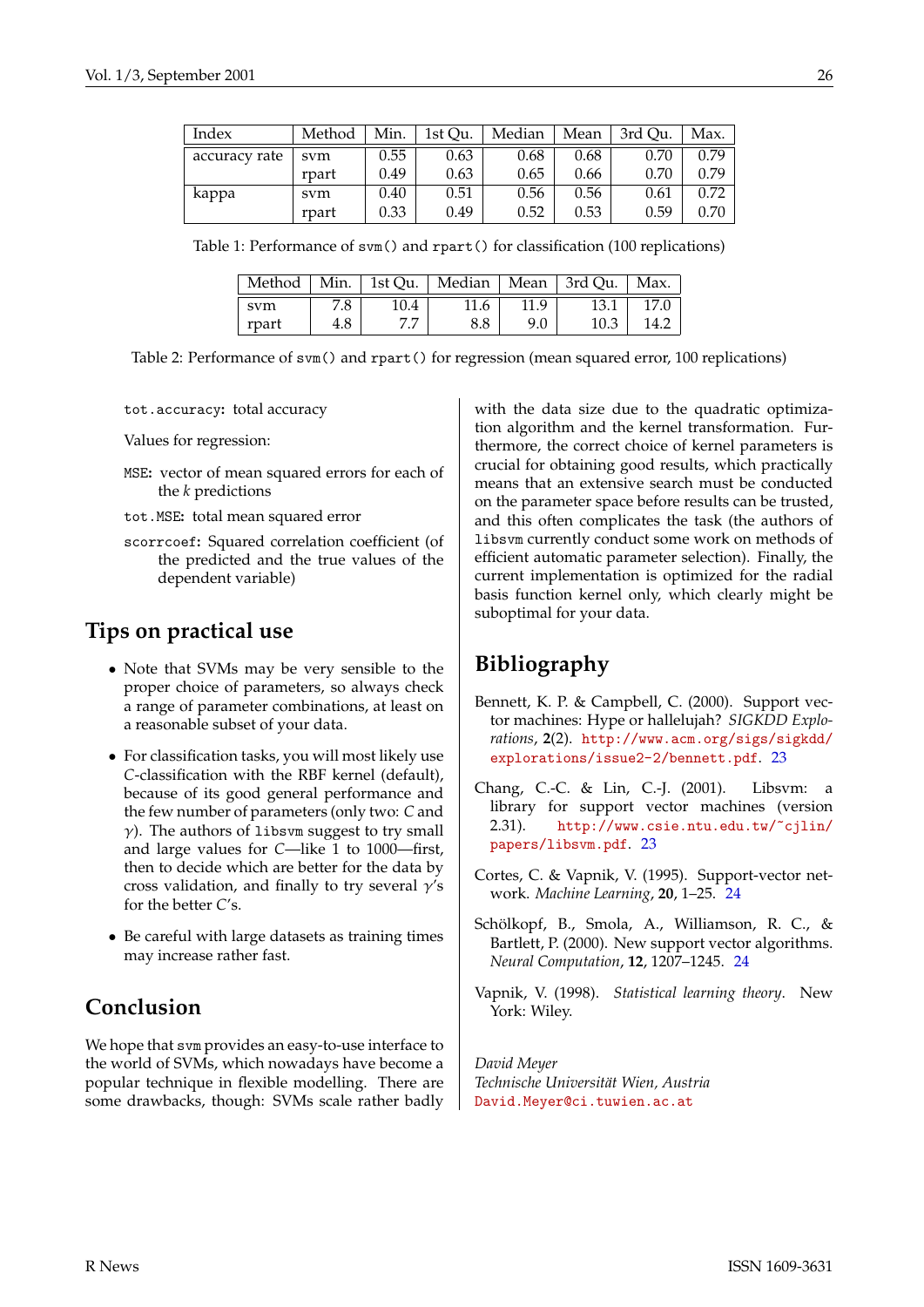# <span id="page-26-2"></span>**A Primer on the R-Tcl/Tk Package**

<span id="page-26-0"></span>*by Peter Dalgaard*

#### **Introduction**

Tcl/Tk is a combination of a scripting language and a toolkit for graphical user interfaces. Since version 1.1.0, R has had a **tcltk** package to access the Tk toolkit, replacing Tcl code with R function calls [\(Dal](#page-30-0)[gaard](#page-30-0), [2001](#page-30-0)). There are still some design problems in it, but it is quite useful already in its current state.

This paper intends to get you started with the R-Tcl/Tk interface. Tcl/Tk is a large package, so it is only possible to explain the basic concepts here.

The presentation here is based on the X11/Unix version of R. The **tcltk** package also works on Windows. It (currently) does not work with Mac OS Classic but it does work with OS X. It is only the Linux variants that come with Tcl/Tk; on other systems some footwork will be necessary to get it installed.

#### **Widgets**

A *widget* is a GUI element. Tk comes with a selection of basic widgets: text editing windows, sliders, text entry fields, buttons, labels, menus, listboxes, and a canvas for drawing graphics. These can be combined to form more complex GUI applications.

Let us look at a trivial example:

```
library(tcltk)
tt <- tktoplevel()
lbl <- tklabel(tt, text="Hello, World!")
tkpack(lbl)
```
This will cause a window to be displayed containing the "Hello, World!" message. Notice the overall structure of creating a container widget and a child widget which is positioned in the container using a *geometry manager* (tkpack). Several widgets can be packed into the same container, which is the key to constructing complex applications out of elementary building blocks. For instance, we can add an "OK" button with

but <- tkbutton(tt, text="OK") tkpack(but)

The window now looks as in Figure [1.](#page-26-1) You can press the button, but no action has been specified for it.



<span id="page-26-1"></span>Figure 1: Window with label widget and button widget.

The title of the window is "1" by default. To set a different title, use

tktitle(tt) <- "My window"

#### **Geometry managers**

A geometry manager controls the placement of *slave* widgets within a *master* widget. Three different geometry managers are available in Tcl/Tk. The simplest one is called the *placer* and is almost never used. The others are the *packer* and the *grid* manager.

The packer "packs widgets in order around edges of cavity". Notice that there is a *packing order* and a *packing direction*.

In the example, you saw that the window autosized to hold the button widget when it was added. If you enlarge the window manually, you will see that the slave widgets are placed centered against the top edge. If you shrink it, you will see that the last packed item (the button) will disappear first. (Manual resizing disables autosizing. You can reenable it with tkwm.geometry(tt,"").)

Widgets can be packed against other sides as well. A widget along the top or bottom is allocated a *parcel* just high enough to contain the widget, but occupying as much of the width of the container as possible, whereas widgets along the sides get a parcel of maximal height, but just wide enough to contain it. The following code may be illustrative (Figure [2](#page-27-0)):

```
tkdestroy(tt) # get rid of old example
tt <- tktoplevel()
edge <- c("top","right","bottom","left")
buttons <- lapply(1:4,
 function(i) tkbutton(tt, text=edge[i]))
for ( i in 1:4 )
  tkpack(buttons[[i]], side=edge[i],
         fill="both")
```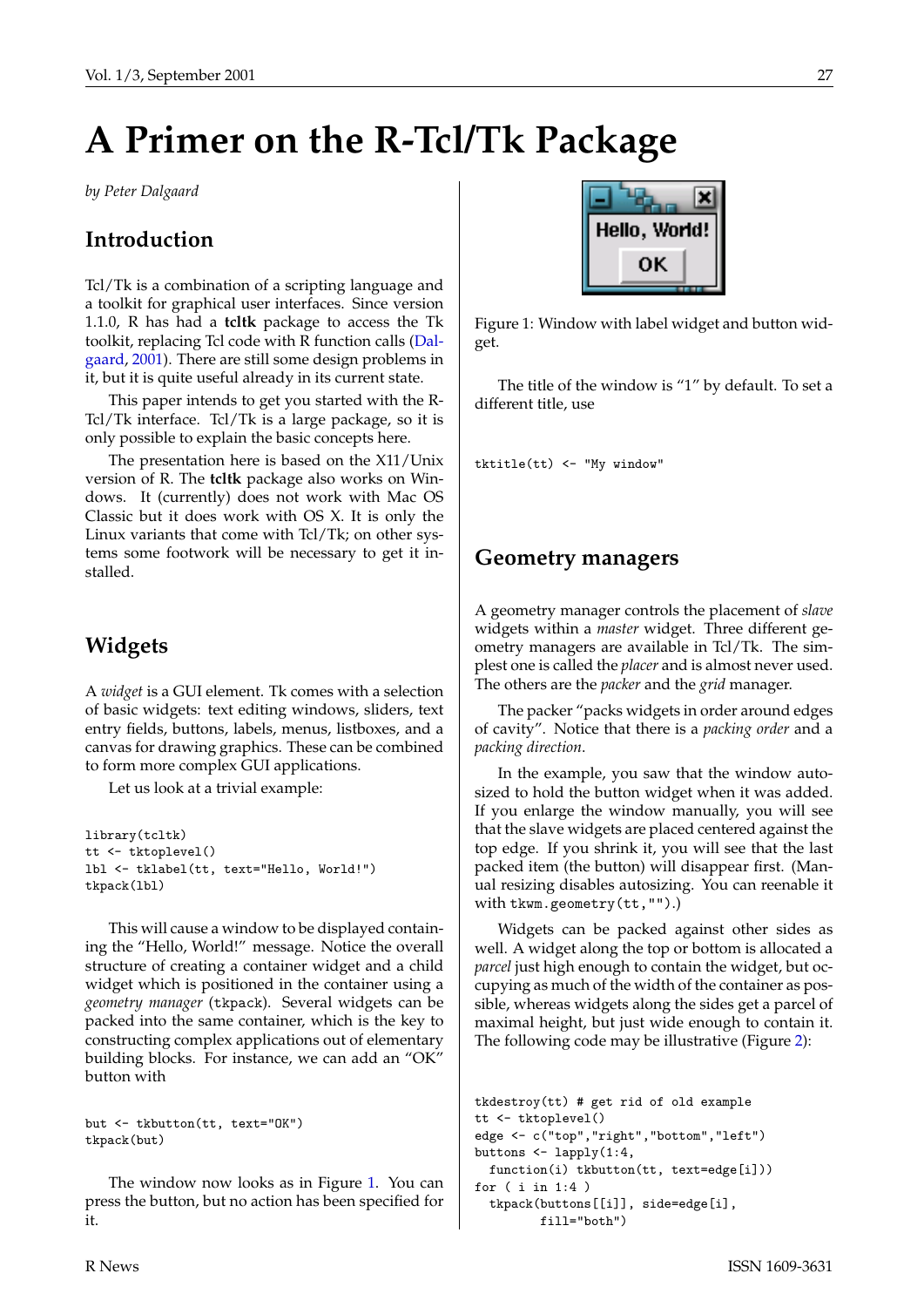

<span id="page-27-0"></span>Figure 2: Geometry management by the packer

The fill argument causes each button to occupy its entire parcel. Similarly expand=TRUE causes parcels to increase in width or height (depending on the packing direction) to take up remaining space in the container. This occurs *after* allotment of parcels; in the above example only "left" can expand.

If an object does not fill its parcel, it needs to be *anchored*. The anchor argument to tkpack can be set to compass-style values like "n" or "sw" for placement in the middle top, respectively bottom left. The default is "center".

It is useful at this point to consider what the packer algorithm implies for some typical layouts:

Simple vertical or horizontal stacking is of course trivial, you just keep packing against the same side.

For a text widget with a scrollbar on the side, you want fill="y" for the scrollbar and fill="both" and expand=TRUE for the text area. The scrollbar should be packed before the text widget so that the latter shrinks first.

A text widget with scrollbar and a row of buttons beneath it? You cannot do that with the packer algorithm! This is where *frames* come in. These are containers for further widgets with separate geometry management. So you pack the buttons inside a frame, pack the frame against the bottom, then pack the scrollbar and text widget.

The combination of the packer and frames gives a lot of flexibility in creating GUI layouts. However, some things are tricky, notably lining widgets up both vertically and horizontally.

Suppose you want multiple lines, each containing an entry widget preceded by a label. With the packer there is no simple way to keep the beginning of the entry fields lined up.

Enter the *grid manager*. As the name suggests it lays out widgets in rows and columns. Using this manager the labeled-entry problem could be solved as follows (Figure [3](#page-27-1)

```
t2 <- tktoplevel()
heading <- tklabel(t2, text="Registration form")
l.name <- tklabel(t2, text="Name")
l.age <- tklabel(t2, text="Age")
e.name <- tkentry(t2, width=30)
e.age <- tkentry(t2, width=3)
tkgrid(heading, columnspan=2)
```

| tkgrid(1.name, e.name)                      |  |
|---------------------------------------------|--|
| tkgrid(1.age, e.age)                        |  |
| tkgrid.configure(e.name, e.age, sticky="w") |  |
| tkgrid.configure(1.name, 1.age, sticky="e") |  |
| <b>Registration form</b>                    |  |
| Name                                        |  |
|                                             |  |

<span id="page-27-1"></span>Figure 3: A registration form using the grid manager

With the grid manager it is most convenient to specify a full row at the time, although options let you do it otherwise. The columnspan argument joins grid cells horizontally. The sticky argument works somewhat like anchoring in the packer. The value can be any subset of n, s, e, and w and specifies that the widget should stick to the specified sides of the cell. If it contains opposite sides, e.g. both n and s, the widget stretches to fill the space.

You can mix the geometry managers, although not in the same master frame. Some parts of an application may be best handled by the packer and others by the grid manager.

#### **Communication with widgets**

We need a way to get data from widgets to and from R, and a way to make things happen in response to widget events. There are two general patterns for this, namely *control variables* and *callbacks*.

Control variables associate the state of some aspect of a widget with a variable in Tcl. These Tcl variables can be accessed from R as (pseudo- )components of the tclvar object. So we could control the name entry field of the example above with

```
tkconfigure(e.name, textvariable="foo")
tclvar$foo <- "Hello, World"
```
and conversely any change to the content of the entry field is reflected in tclvar\$foo *This mechanism is not optimal and will likely change in future versions of R!*

Control variables are also used by checkbuttons, radiobuttons, and scales. Radiobutton widgets allow a value argument so that the button lights up when the control variable has that value, and the variable is given that value when the radiobutton is clicked. A checkbutton will indicate whether its control variable is 0 (FALSE) or not.

Callbacks are functions that are linked to GUI events. Callbacks are often set up using arguments named command.

For a simple example consider

t3 <- tktoplevel() b <- tkbutton(t3, text = "Don't press me!")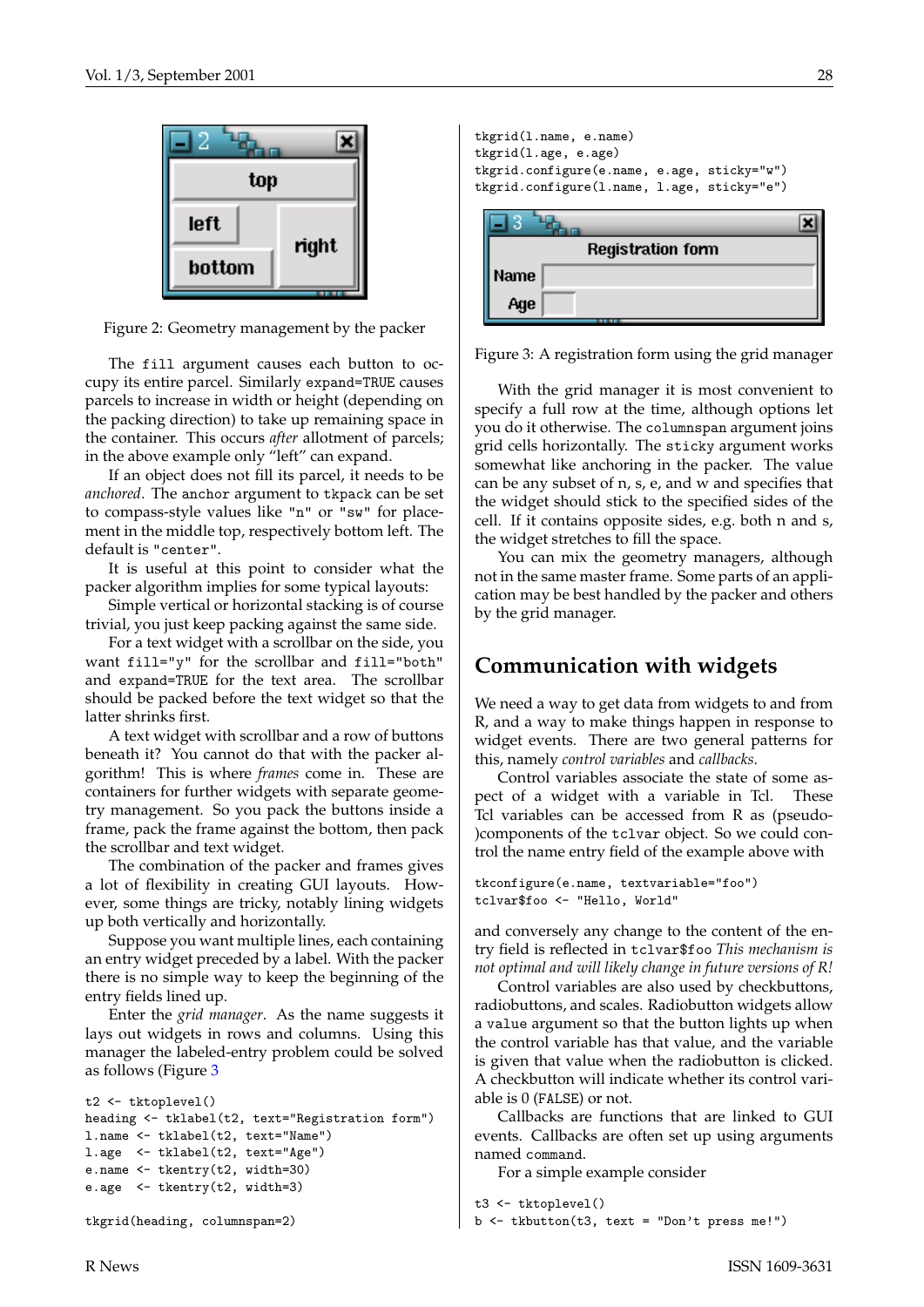```
tkpack(b)
change.text <- function() {
 cat("OW!\n")
 tkconfigure(b, text = "Don't press me again!")
}
tkconfigure(b, command = change.text)
```
This callback function doesn't take any arguments, but others do. There are two ways to take account of this, depending on whether the callback is actively soliciting information or not. An example of the latter is the scrollbar protocol as exemplified below

```
t4 <- tktoplevel()
txt <- tktext(t4)
scr <- tkscrollbar(t4,
 command=function(...) tkyview(txt,...))
tkconfigure(txt,
 yscrollcommand=function(...) tkset(scr,...))
tkpack(scr, side="right", fill="y")
tkpack(txt, fill="both", expand=TRUE)
```
This sets up a bidirectional link: Manipulating the scrollbar changes the view of the text widget and vice versa. Some care is taken not to add a callback that refers to a widget before the widget exists.

We don't need to care what the arguments to the callbacks are, only to pass them through to tkyview and tkset respectively. In fact the arguments to tkyview will be different depending on which part of the scrollbar is engaged.

In Tcl, you can define a callback command as myproc %x %y and myproc will be invoked with the pointer coordinates as arguments. There are several other "percent codes". The parallel effect is obtained in R by defining the callback with specific formal arguments. From the tkcanvas demo:

```
plotMove <- function(x, y) {
  x \leftarrow as.numeric(x)y \leftarrow as.numeric(y)
  tkmove(canvas, "selected",
          x - lastX, y - lastY)lastX <<- x
  lastY \leftarrow y}
tkbind(canvas, "<B1-Motion>", plotMove)
```
The coordinates are passed as text strings, requiring the use of as.numeric.

# **Events and bindings**

The previous example showed a binding of a callback to a windows event, containing the *event pattern* <B1-Motion> — mouse movement with Button 1 pressed.

An event pattern is a sequence of fields separated by hyphens and enclosed in <>. There are three kinds of fields, *modifier*, *type*, and *detail*, in that order. There can be several modifier fields. A generic example is

<Control-Alt-Key-c>, where Control and Alt are modifiers, Key is the event type, and c is the detail. If c is left out any key matches. The Key part can be omitted when there's a character detail field. Similarly, a numeric detail field is assumed to refer to a button press event (notice that <Key-1> is different from  $\langle 1 \rangle$ .

Callbacks are associated with events using tkbind, or sometimes tktag.bind or tkitembind.

# **Text widgets**

The text widget in Tk embodies the functionality of a basic text editor, allowing you to enter and edit text, move around in the text with cursor control keys, and mark out sections of text for cut-and-paste operations. Here, we shall see how to add or delete text and how to extract the text of pieces thereof. These methods revolve around *indices*, *tags*, and *marks*.

A simple index is of the form line.char where line is the line number and char is the character position within the line. In addition there are special indices like end for the end of the text.

Tags provide a way of referring to parts of the text. The part of the text that has been marked as selected is tagged sel. Any tag can be used for indexing using the notation tag.first and tag.last.

Marks are somewhat like tags, but provide names for locations in the text rather than specific characters. The special mark insert controls and records the position of the insertion cursor.

To extract the entire content of a text widget, you say

X <- tkget(txt, "0.0", "end")

Notice that you have to give 0.0 as a character string, not as a number. Notice also that the result of tkget is a single long character string; you may wish to convert it to a vector of strings (one element per line) using strsplit(X,  $"\n\n'\n$ .

In a similar fashion, you can extract the selected part of the text with

X <- tkget(txt, "sel.first", "sel.last")

However, there is a pitfall: If there is no selection, it causes an error. You can safeguard against this by checking that

tktag.ranges(txt, "sel") != ""

Inserting text at (say) the end of a file is done with

tkinsert(txt, "end", string)

The string needs to be a single string just like the one obtained from tkget. If you want to insert an entire character array, you will need to do something along the lines of

```
tkinsert(txt, "end",
         paste(deparse(ls), collapse="\n"))
```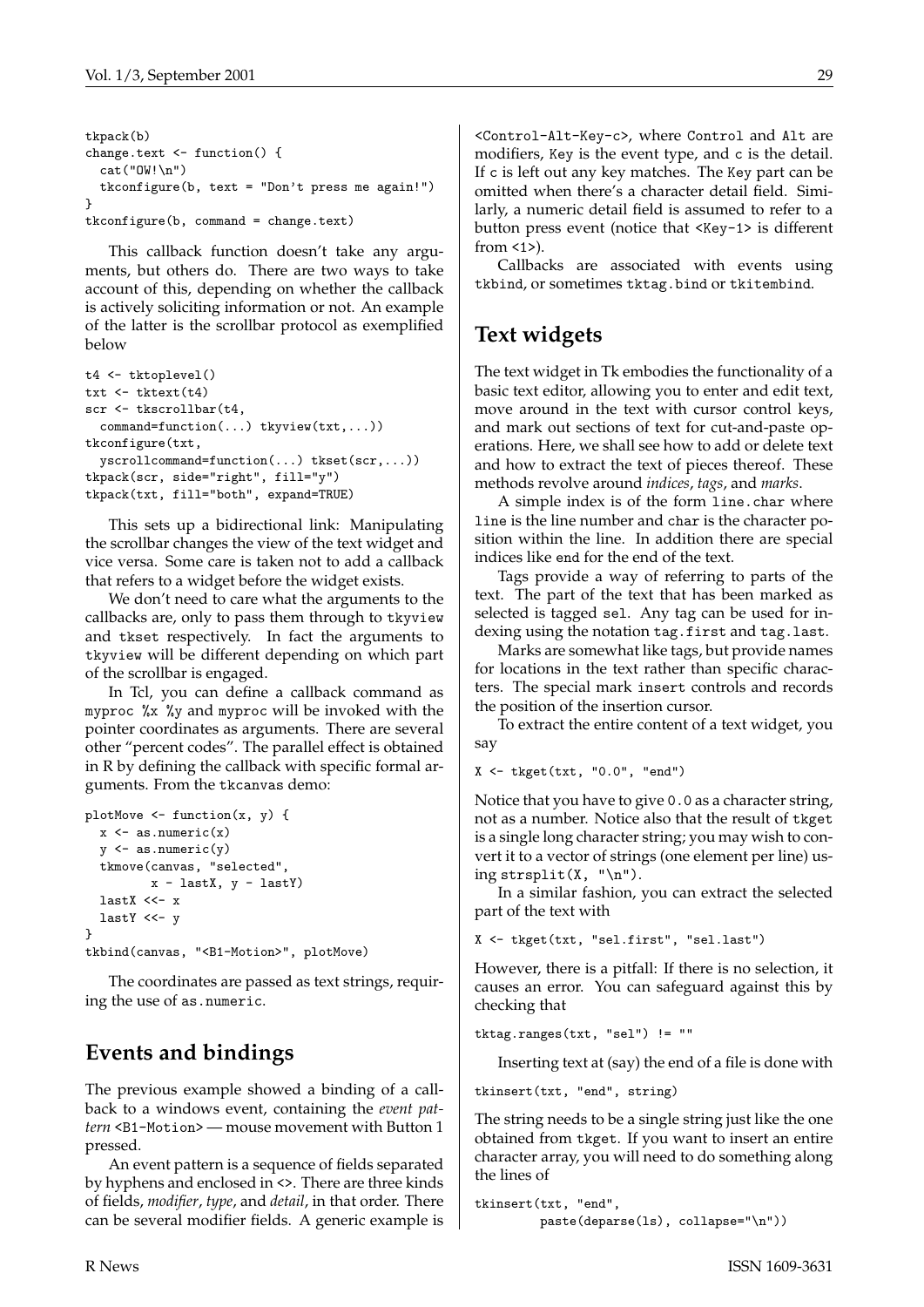You can set the insertion cursor to the top of the text with

```
tkmark.set(txt, "insert", "0.0")
tksee(txt, "insert")
```
The tksee function ensures that a given index is visible.

An insertion leaves the insertion mark in place, but when it takes place exactly at the mark it is ambiguous whether to insert before or after the mark. This is controllable via *mark gravity*. The default is "right" (insert before mark) but it can be changed with

```
tkmark.gravity(txt, "insert", "left")
```
# **Creating menus**

Tk menus are independent widgets. They can be used as popup menus, but more often they attach to the menu bar of a toplevel window, a menubutton, or a *cascade entry* in a higher-level menu.

Menus are created in several steps. First you setup the menu with tkmenu, then you add items with tkadd. There are so many possible options for a menu item that this is a more practicable approach.

Menu items come in various flavours. A *command entry* is like a button widget and invokes a callback function. *Cascade entries* invoke secondary menus. *Checkbutton* and *radiobutton* entries act like the corresponding widgets and are used for optional selections and switches. Special entries include *separators* which are simply non-active dividing lines and *tear-offs* which are special entries that you can click to detach the menu from its parent. The latter are on by default but can be turned off by passing tearoff=FALSE to tkmenu.

Here is a simple example of a menubutton with a menu which contains three radiobutton entries:

```
tclvar$color<-"blue"
tt <- tktoplevel()
tkpack(mb <- tkmenubutton(tt, text="Color"))
m <- tkmenu(mb)
tkconfigure(mb,menu=m)
for ( i in c("red", "blue", "green"))
  tkadd(m, "radio", label=i, variable="color",
        value=i)
```
# **A simple application: Scripting widgets**

The following code is a sketch of a scripting widget (Figure [4](#page-30-1). The widget can be used to edit multiple lines of code and submit them for execution. It can load and save files using tk\_getOpenFile and tk\_getSaveFile. For simplicity, the code is executed with parse and eval.

Notice that tkcmd is used to call Tcl commands that have no direct R counterpart. Future versions of the **tcltk** package may define functions tkclose, etc.

Tcl has file functions that by and large do the same as R connections do although they tend to work a little better with other Tcl functions.

You may want to experiment with the code to add features. Consider e.g. adding an Exit menu item, or binding a pop-up menu to Button 3.

```
tkscript <- function() {
 wfile <- ""
  tt <- tktoplevel()
  txt <- tktext(tt, height=10)
  tkpack(txt)
  save <- function() {
   file <- tkcmd("tk_getSaveFile",
      initialfile=tkcmd("file", "tail", wfile),
      initialdir=tkcmd("file", "dirname", wfile))
    if (!length(file)) return()
    chn <- tkcmd("open", file, "w")
    tkcmd("puts", chn, tkget(txt,"0.0","end"))
    tkcmd("close", chn)
   wfile <<- file
 }
 load \leftarrow function() {
   file <- tkcmd("tk_getOpenFile")
    if (!length(file)) return()
    chn <- tkcmd("open", file, "r")
    tkinsert(txt, "0.0", tkcmd("read", chn))
    tkcmd("close", chn)
   wfile <<- file
  }
 run <- function() {
    code <- tkget(txt,"0.0","end")
    e <- try(parse(text=code))
    if (inherits(e, "try-error")) {
      tkcmd("tk_messageBox",
            message="Syntax error",
            icon="error")
     return()
   }
    cat("Executing from script window:",
        "-----", code, "result:", sep="\n")
   print(eval(e))
 }
  topMenu <- tkmenu(tt)
  tkconfigure(tt, menu=topMenu)
  fileMenu <- tkmenu(topMenu, tearoff=FALSE)
  tkadd(fileMenu, "command", label="Load",
        command=load)
  tkadd(fileMenu, "command", label="Save",
        command=save)
  tkadd(topMenu, "cascade", label="File",
       menu=fileMenu)
  tkadd(topMenu, "command", label="Run",
        command=run)
}
```
### **Further information**

Some further coding examples are available in the demos of the **tcltk** package.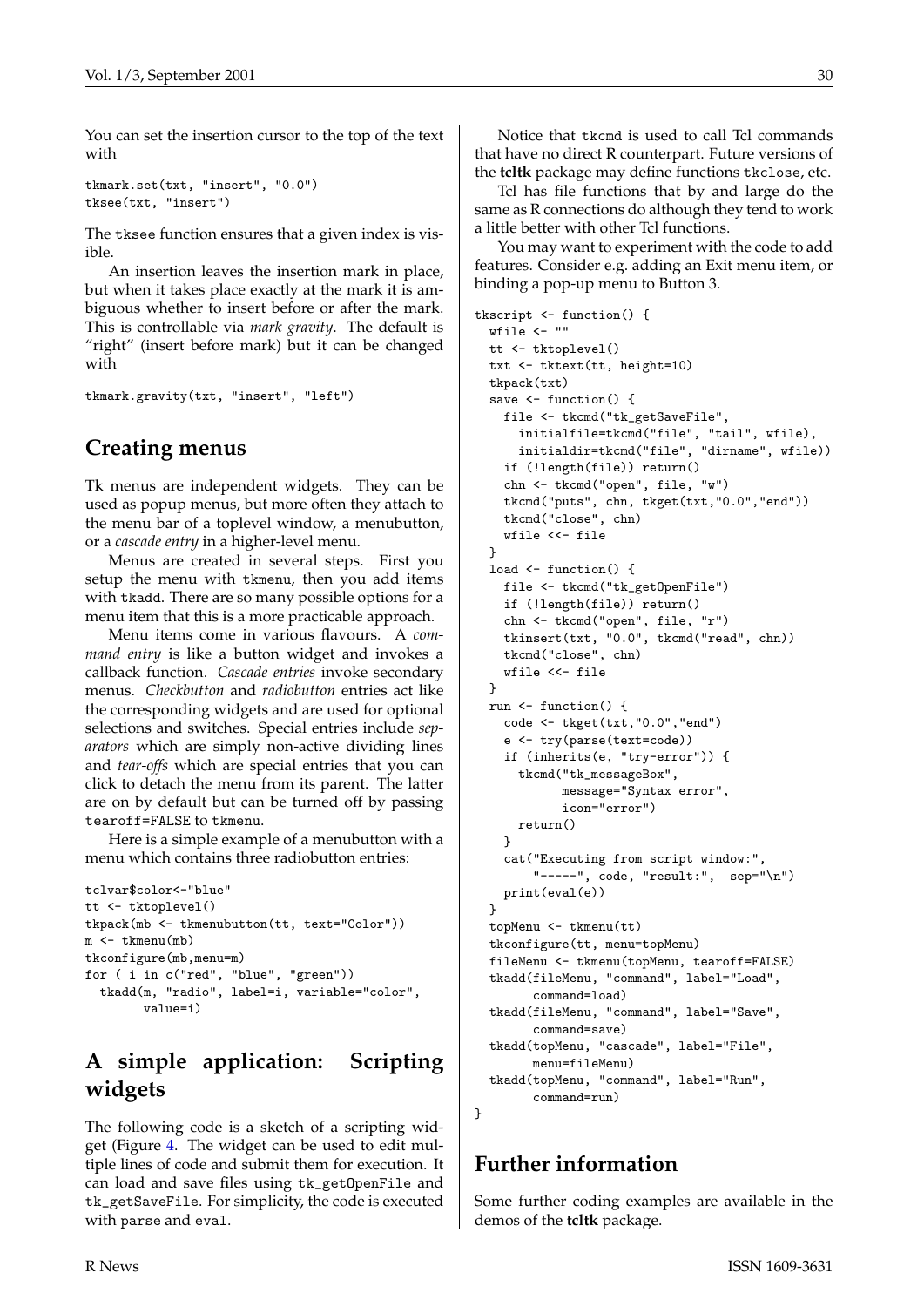#### <span id="page-30-4"></span>**Run File**

```
tclvar$color<-"blue"
tt \leftarrow tktoplevel()
tkpack(mb <- tkmenubutton(tt, text="Color"))
m \le - tkmenu(mb)
tkconfigure(mb, menu=m)
for (i in c("red", "blue", "green"))
   tkadd(m, "radio", label=i, variable="color", value=i)
```
<span id="page-30-1"></span>Figure 4: A simple scripting widget.

Most of the functions in the **tcltk** package are really just a thin layer covering an underlying Tcl command. Converting all the Tcl/Tk documentation for R is a daunting task, so you have to make do with the help for Tcl/Tk itself. This is fairly easy once you get the hang of some simple translation rules.

For the tkbutton function, you would look at the help for button. The R functions add a tk prefix to avoid name clashes. The button command in Tcl/Tk has a -text argument followed by the text string to display. Such options are replaced in the R counterpart by named arguments like text="B1". The argument value is a string, but logical or numerical values, as well as (callback) functions are automatically converted.

When translating commands, there are a couple of special rules which are briefly outlined below.

One general difference is that Tcl encodes the widget hierarchy in the name of the widgets so that widget .a has subwidgets .a.b and .a.c, etc. This is impractical in R so instead of Tcl's

```
button .a.b -text foo
```
we specify the parent directly in the widget creation call

```
but <- tkbutton(parent, text="foo")
```
This pattern is used for all commands that create widgets. Another difference is that Tcl has *widget commands* like

.a.b configure -text fum

which in R is replaced by a command acting on a widget

tkconfigure(but, text="fum")

Some widget commands have subcommands as in

.a.b selection clear 0 end

which are turned into separate functions

tkselection.clear(lb, 0, "end")

In a few cases, the translation rules create ambiguities — for instance there is both a general bind command and a bind widget command for canvases. This has been resolved by making the widget commands tkitembind.

There is quite a large literature on Tcl and Tk. A well-reputed book is [Welch](#page-30-2) [\(2000](#page-30-2)). A smaller reference item is [Raines and Tranter](#page-30-3) [\(1999\)](#page-30-3), although it is mostly a paper copy of online information. The main web site is at <http://tcl.activestate.com/>.

The useful tclhelp program comes with the TclX package. There is also a nice widget demo in the Tk distribution.

# **Bibliography**

- <span id="page-30-0"></span>Peter Dalgaard. The R-Tcl/Tk interface. In Kurt Hornik and Fritz Leisch, editors, *Proceedings of the 2nd International Workshop on Distributed Statistical Computing, March 15-17, 2001, Technische Universität Wien, Vienna, Austria*, 2001. URL [http://www.ci.tuwien.ac.](http://www.ci.tuwien.ac.at/Conferences/DSC-2001/Proceedings/) [at/Conferences/DSC-2001/Proceedings/](http://www.ci.tuwien.ac.at/Conferences/DSC-2001/Proceedings/). ISSN 1609-395X. [27](#page-26-2)
- <span id="page-30-3"></span>Paul Raines and Jeff Tranter. *Tcl/Tk in a Nutshell*. O'Reilly, 1999. [31](#page-30-4)
- <span id="page-30-2"></span>Brent B. Welch. *Practical Programming in Tcl and Tk*. Prentice-Hall PTR, New Jersey, 3rd edition, 2000. [31](#page-30-4)

*Peter Dalgaard University of Copenhagen, Denmark* [P.Dalgaard@biostat.ku.dk](mailto:P.Dalgaard@biostat.ku.dk)

×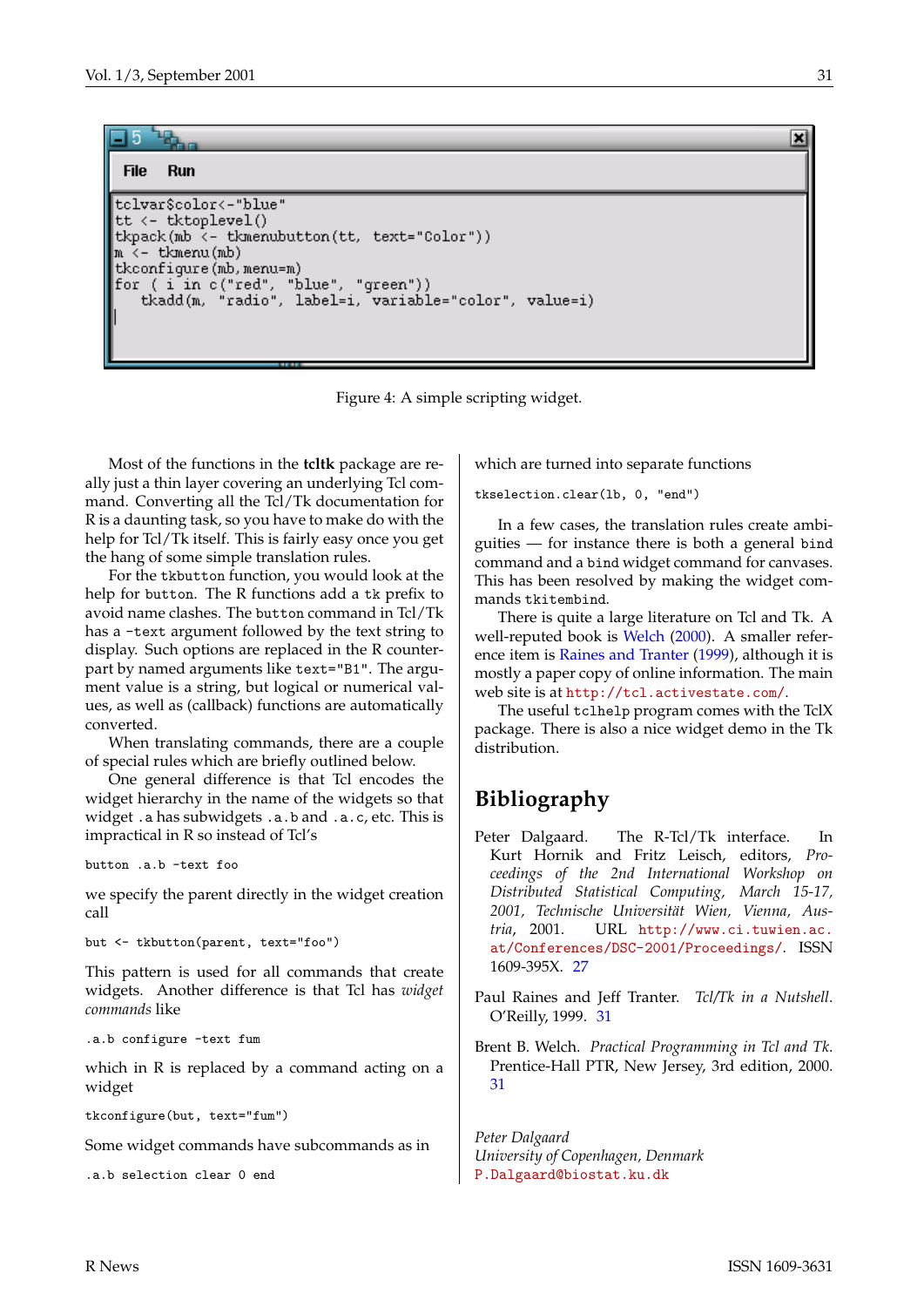# <span id="page-31-2"></span>**wle: A Package for Robust Statistics using Weighted Likelihood**

<span id="page-31-0"></span>*by Claudio Agostinelli*

The **wle** is a package for robust statistics using the weighted-likelihood estimating equations approach. This approach is different in many aspects from that presented in [Huber](#page-35-0) ([1981\)](#page-35-0) and [Hampel et al.](#page-35-1) [\(1986](#page-35-1)). It provides a general framework so that extensions are simpler than in the classical setting. The main feature is to provide first-order efficient (asymptotically) and robust estimators in the sense of breakdown. The current version (0.6-1) of the package implements most of the results presented in the literature.

In the next section we will introduce the weighted likelihood methodology and review the present literature. In the section *Package features* we will give some details about the current release and we will provide an example of some functions.

#### **Weighted likelihood**

The definition of Weighted Likelihood Estimating Equations (WLEE) was first proposed by [Markatou](#page-37-1) [et al.](#page-37-1) ([1997\)](#page-37-1) for discrete distributions, then in [Marka](#page-37-2)[tou et al.](#page-37-2) [\(1998](#page-37-2)) the methods were extended to continuous models.

Let  $x_1, x_2, \ldots, x_n$  be an i.i.d. sample from the random variable *X* with unknown density  $f(\cdot)$  corresponding to the probability measure  $F(\cdot)$ . We will use the density  $m(\cdot;\theta)$  corresponding to the probability measure  $M(\cdot;\theta)$  and  $\theta \in \Theta$  as a model for the random variable *X*. Note that in the maximumlikelihood context we assume  $f(\cdot) \equiv m(\cdot;\theta_T)$  (almost surely) and  $\theta_T \in \Theta$ . Let  $u(x;\theta) = \frac{\partial}{\partial \theta} \log m(x;\theta)$  be the score function. Under regularity conditions the maximum likelihood estimator of  $\theta$  is a solution of the likelihood equation  $\sum_{i=1}^{n} u(x_i; \theta) = 0$ .

Given any point *x* in the sample space, [Markatou](#page-37-2) [et al.](#page-37-2) ([1998\)](#page-37-2) construct a weight function  $w(x; \theta, \hat{F}_n)$ that depends on the chosen model distribution *M* and the empirical cumulative distribution  $\hat{F}_n(t)$  =  $\sum_{i=1}^{n} \mathbf{1}_{x_i < t}/n$ . Estimators for the parameter vector  $\theta$  are obtained as solutions to the set of estimating equations:

<span id="page-31-1"></span>
$$
\sum_{i=1}^{n} w(x_i; \theta, \hat{F}_n) u(x_i; \theta) = 0 \tag{1}
$$

The weight function

$$
w(x; \theta, \hat{F}_n) = \min \left\{ 1, \frac{[A(\delta(x; \theta, \hat{F}_n)) + 1]^+}{\delta(x; \theta, \hat{F}_n) + 1} \right\}
$$

(where  $[\cdot]^+$  indicates the positive part) takes values in the interval  $[0, 1]$  by construction.

The quantity  $\delta(x;\theta,\hat{F}_n)$  is called the *Pearson residual*, defined as  $\delta(x;\theta,\hat{F}_n) = f^*(x)/m^*(x;\theta) - 1$ , where  $f^*(x) = \int k(x; t, h) d\hat{F}_n(t)$  is a kernel density estimator and  $m^*(x;\theta) = \int k(x;t,h) dM(t;\theta)$  is the smoothed model density. Note that sometimes  $f^*(x)$  is a function of  $\theta$  as in the regression case. The Pearson residual expresses the agreement between the data and the assumed probability model. The function  $A(\cdot)$  is a *residual adjustment function*, RAF, [\(Lindsay,](#page-35-2) [1994](#page-35-2)) and it operates on Pearson residuals in the same way as the Huber  $\psi$ -function operates on the structural residuals. When  $A(\delta) = \delta$ we have  $w(x;\theta,\hat{F}_n) \equiv 1$ , and this corresponds to maximum likelihood. Generally, the weights *w* use functions  $A(\cdot)$  that correspond to a minimum disparity problem. For example, the function  $A(\delta)$  =  $2\{(\delta+1)^{1/2}-1\}$  corresponds to Hellinger distance. For an extensive discussion of the concept of RAF see [Lindsay](#page-35-2) [\(1994](#page-35-2)).

This weighting scheme provides first-order efficient (asymptotically) and robust estimators in the sense of breakdown, provided that one selects a root by using the parallel disparity measure [\(Markatou](#page-37-2) [et al.,](#page-37-2) [1998\)](#page-37-2). However, the inspection of all roots is useful for diagnostics and data analysis.

The estimating equations [\(1](#page-31-1)) are solved using a re-weighting scheme. An algorithm based on resampling techniques is used to identify the roots and to provide starting values. Sub-samples of fixed dimension and without replication are sampled from the dataset. From each of these sub-samples a maximum likelihood estimator is evaluated and used to start the re-weighted algorithm.

To calculate the Pearson residuals we need to select the smoothing parameter *h*. [Markatou et al.](#page-37-2) [\(1998](#page-37-2)) select  $h^2 = g\sigma^2$ , where *g* is a constant independent of the scale of the model which is selected in a way such that it assigns a very small weight to an outlying observation [\(Agostinelli and Markatou](#page-35-3), [2001\)](#page-35-3).

To illustrate the behaviour of the weight function, let us consider its asymptotic value when the data come from a mixture of two normal distributions,  $f(x) = 0.9N(0, 1) + 0.1N(4, 1)$  $f(x) = 0.9N(0, 1) + 0.1N(4, 1)$  $f(x) = 0.9N(0, 1) + 0.1N(4, 1)$  (Figure 1). We set  $g = 0.003$  with a normal kernel and we use a location normal family  $(M = \{N(\theta, 1), \theta \in \mathcal{R}\})$  as a model for these data. In Figure [2](#page-32-1) we report the Pearson residuals evaluated in the distribution of the majority of the data, that is in  $\theta = 0$ , while in Figure [3](#page-32-2) we report the corresponding weight function based on the Hellinger Residual Adjustment Function.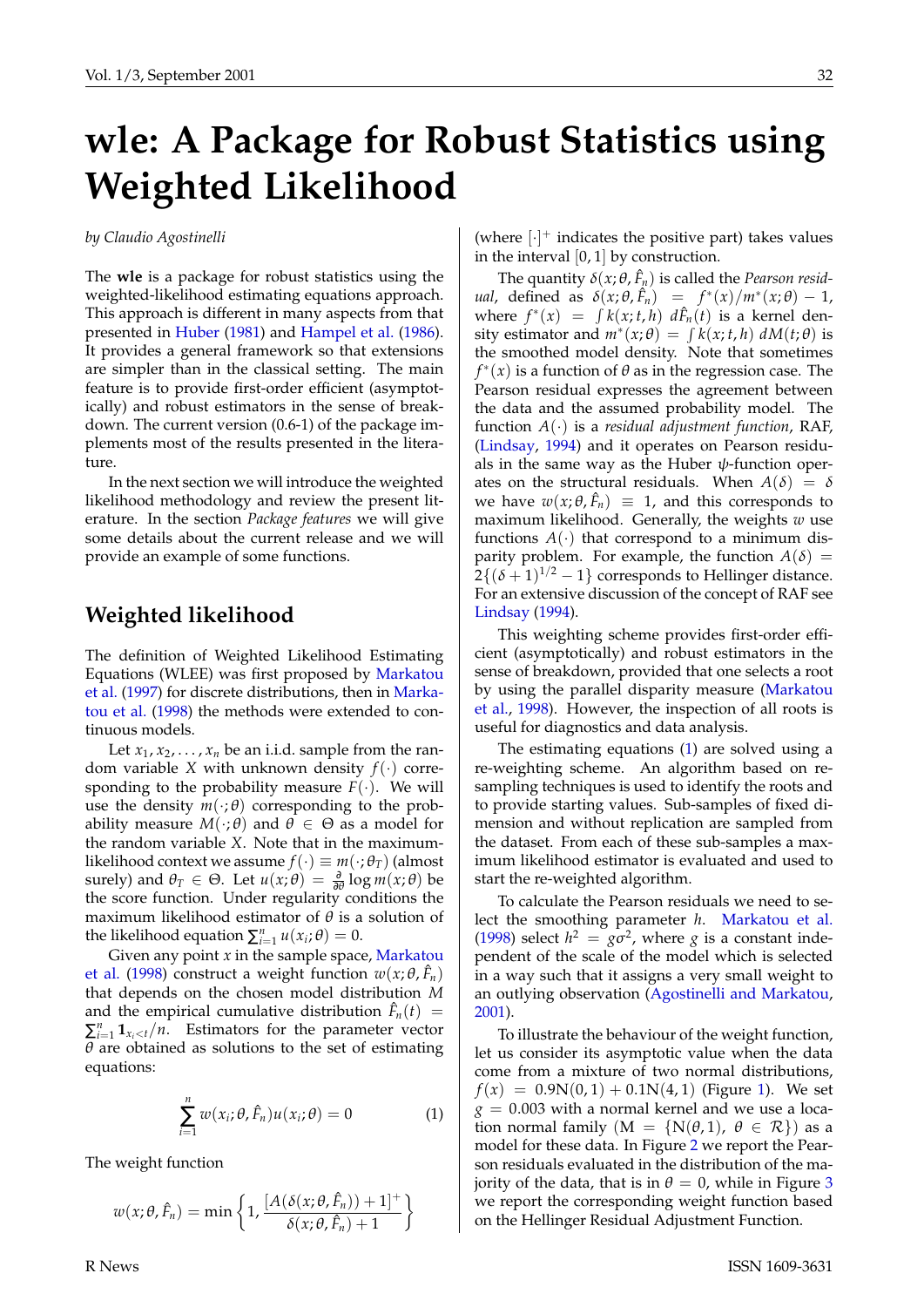<span id="page-32-3"></span>

<span id="page-32-0"></span>Figure 1: The contaminated normal density distribution



<span id="page-32-1"></span>Figure 2: The (asymptotic) Pearson residuals.



<span id="page-32-2"></span>Figure 3: The (asymptotic) weights based on Hellinger Residual Adjustment Function.

[Agostinelli](#page-35-4) ([1998a](#page-35-4),[b](#page-35-5)) extended the methodology to the regression model while [Agostinelli](#page-35-6) [and Markatou](#page-35-6) [\(1998](#page-35-6)) studied the one-step estimator based on high breakdown initial estimator. [Agostinelli](#page-35-7) [\(2000](#page-35-7), [2001a,](#page-35-8)[b\)](#page-35-9) developed robust model selection procedures based on weighted versions of Akaike Information Criterion, Mallows *Cp*, Cross-Validation and Stepwise. [Agostinelli](#page-35-4) [\(1998a](#page-35-4), [2001d\)](#page-35-10) and [Agostinelli and Markatou](#page-35-3) [\(2001](#page-35-3)) defined weighted versions of the classical likelihood test functions: likelihood ratio, Wald and Rao (or score) tests. [Markatou](#page-35-11) [\(2000](#page-35-11), [2001\)](#page-37-3) studied the estimation problem in a mixture model. [Agostinelli](#page-35-12) [\(2001c\)](#page-35-12) proposed estimation procedures for ARMA models.

#### **Package features**

Version 0.6-1 of package **wle** implements almost all the methods and procedures presented above. In particular, there are functions providing estimates the parameters for the *binomial* and *Poisson* models, and the univariate and multivariate *normal* and *gamma* models. A function is devoted to the *regression* model with normal errors and model-selection procedures are available for this case. The *weighted t-test* is available for one and two samples (paired and unpaired), with a function that works very similarly to the t.test function. The *weighted F-test* [\(Agostinelli,](#page-35-9) [2001b\)](#page-35-9) may be used for comparison of two variances for objects generated by wle.normal and wle.lm in the same way as the var.test function. Finally, a preliminary version for estimating the parameters of a *univariate normal mixture* models is available.

In the following example we illustrate the functions wle.lm and wle.cv together with the related methods. We generated a dataset of 70 observations. The first 60 observations follow the *Y* = 8 log  $(X + 1) + \varepsilon$  regression model with  $\varepsilon \sim$  $N(0, 0.6)$  while the last 10 observations are a cluster of observations from the same model but with residuals from  $\varepsilon \sim N(-4, 0.6)$ . The contamination level is about 14%.

```
> set.seed(1234)
> x.data <- c(runif(60,20,80), runif(10,73,78))
> e.data <- rnorm(70,0,0.6)
> y.data <- 8*log(x.data+1)+e.data
> y.data[61:70] <- y.data[61:70] - 4
>
> x.model \leq function(x) 8 * log(x+1)> x.log.data <- x.model(x.data)/8
```
> library(wle)

First, we show how the wle.lm works: see Figure [4](#page-34-0) on page [35](#page-34-0). The function uses formula for describing the regression model structure as in lm. The most important parameters are boot, group and num.sol. The first parameter is used to control the number of bootstrap sub-samples, i.e., the number of starting values the function has to use in order to look for different roots of the estimating equation.

The second parameter is the size of the subsamples; it can not be less than the number of the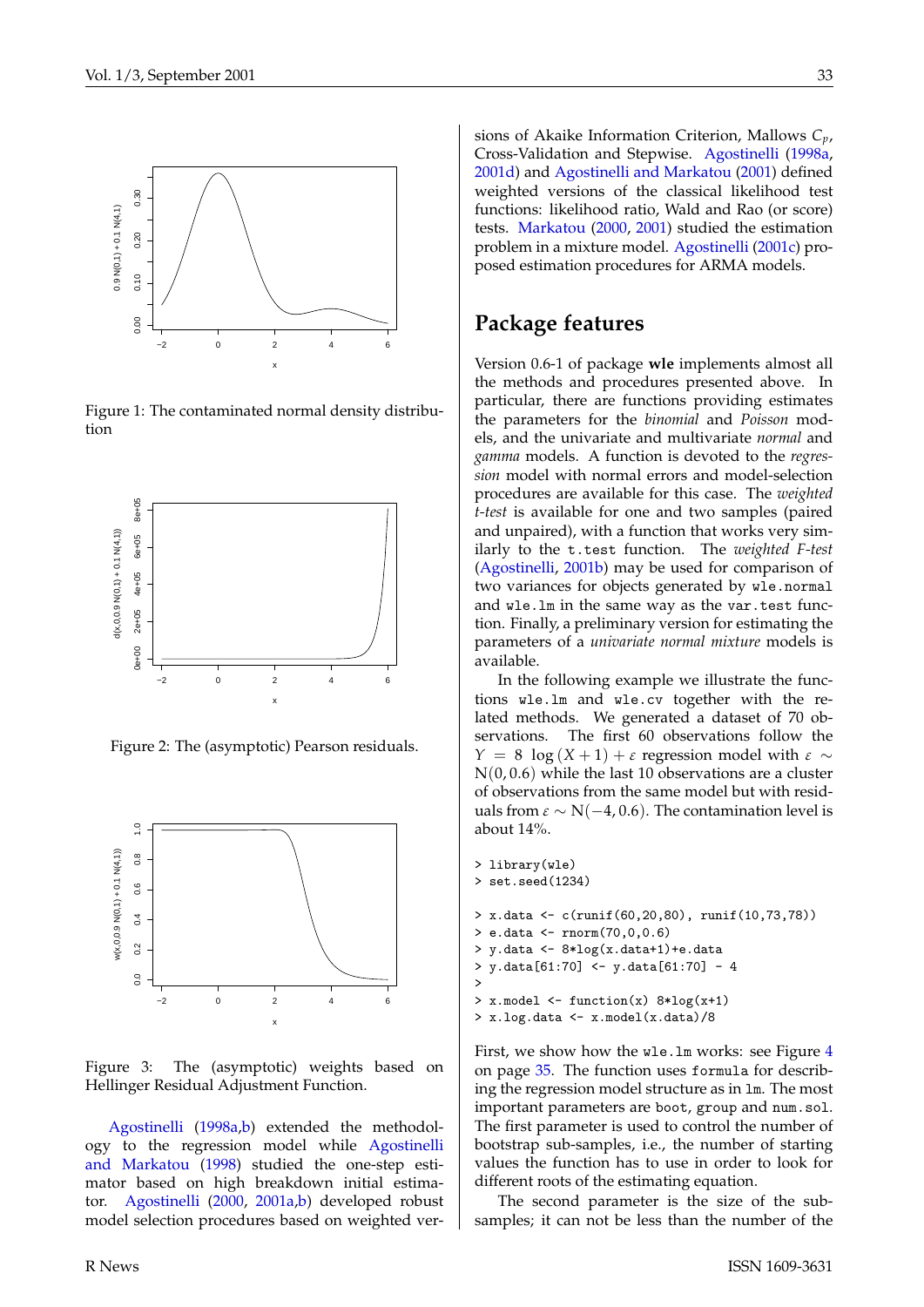<span id="page-33-1"></span>unknown parameters since we have to obtain maximum likelihood estimates from those sub-samples. [Markatou et al.](#page-37-2) [\(1998\)](#page-37-2) empirically found that in most cases, it was sufficient to let group equal to the number of parameters to be estimated in order to produce reasonable estimates. On the other hand, in particular cases, this could raise some problems, for instance in the presence of highly correlated explanatory variables. For this reason the default value is the maximum of the number of parameters and one quarter of the sample size. In our example we set group equal the number of parameters.

The third parameter num.sol controls the maximum number of roots we expect to find. The algorithm is stopped when it has found num.sol roots, regardless of the number of bootstrap replications. Two roots are considered to be distinct if they have at least one component bigger than the equal parameter in absolute difference.

The wle.lm function has summary and plot methods. The summary is very similar to that generated for lm: one summary is reported for each root. wle.lm has found the "robust" root and the MLE-like root. The t-test is performed accordingly with the weighted Wald test for each root [\(Agostinelli,](#page-35-10) [2001d](#page-35-10); [Agostinelli and Markatou](#page-35-3), [2001](#page-35-3)). Moreover, the weighted residuals are obtained as *weights* ∗ *residuals* without squaring the weights. In Figure [5](#page-33-0) we present the dataset, the true model, the two models suggested by the weighted likelihood and the one found by maximum likelihood.



<span id="page-33-0"></span>Figure 5: The dataset and the estimated model by wle.lm and lm.

The plot method helps to understand the difference between the roots. The first plot represents in the main diagonal the weights related to each root. The observations with weights close to one are shown in green, while the possible outliers with weights close to zero are displayed in red. The threshold is set by level.weight (with default value 0.5). In the lower triangle we compare the weight given by different roots to each observation while in the upper triangle the (unweighted) residuals are compared; the bisector is reported.



Figure 6: Plot from the plot method.

Then, for each root we present the qq-norm of the unweighted and weighted residuals and residuals vs fitted values plots. The observations with weights less than level.weight are reported in red.







Figure 8: Plot from the plot method, root 2.

Now, we try to identify a good model for our dataset given a set of possible explanatory variables that include the "true" ones. Such variables are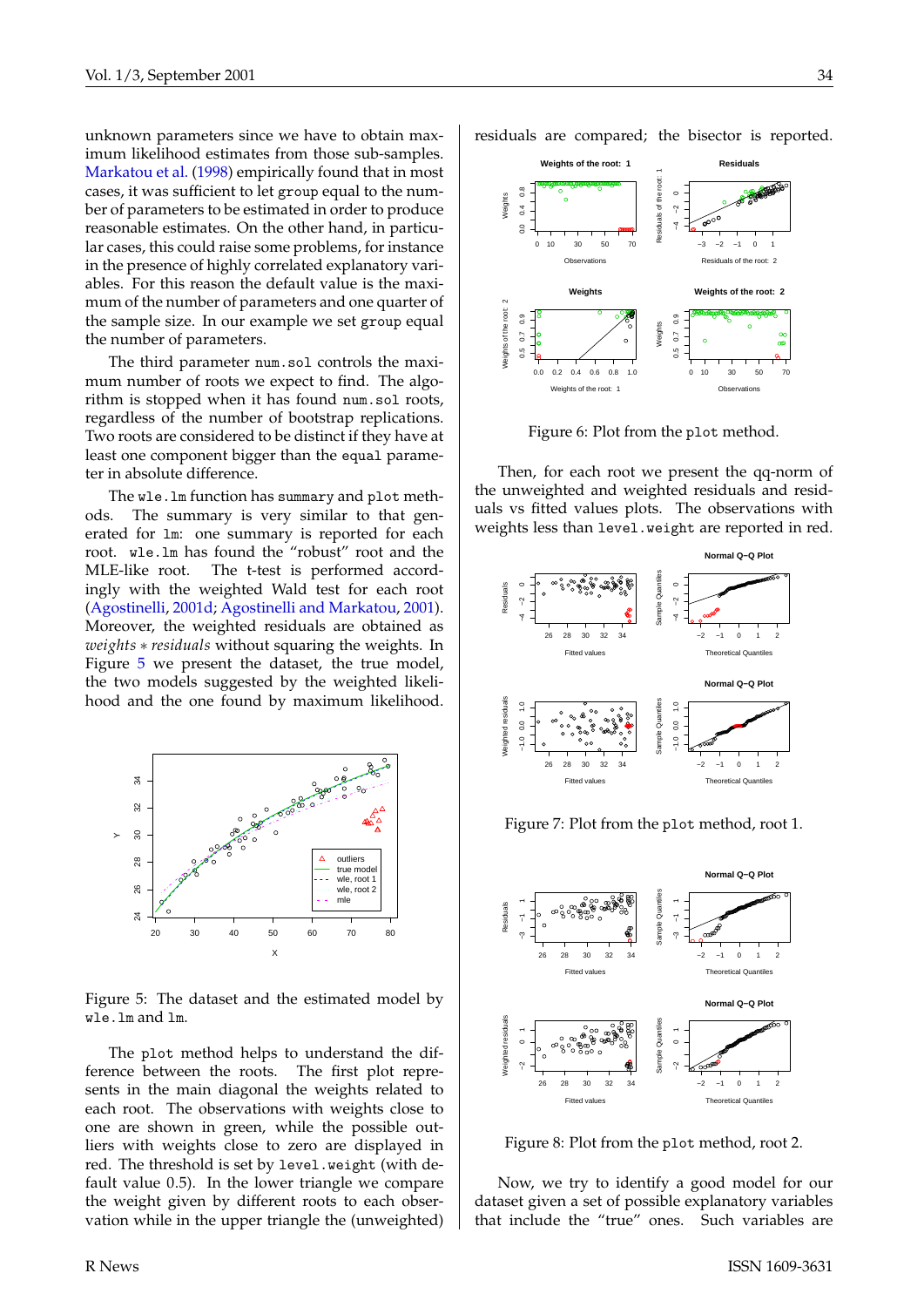```
> wle.lm.result <-
+ wle.lm(y.data~x.log.data, boot=50,
+ group=3, num.sol=3)
> summary(wle.lm.result)
Call:
wle.lm(formula = y.data \sim x.log.data, boot = 50,group = 3, num.sol = 3)Root 1
Weighted Residuals:
    Min 1Q Median 3Q Max
-1.30752 -0.32307 -0.04171 0.32204 1.21939
Coefficients:
           Estimate Std. Error t value Pr(>|t|)
(Intercept) -0.09666 0.90864 -0.106 0.916
x.log.data 8.00914 0.23108 34.660 <2e-16 ***
---
Signif. codes: 0 '***' 0.001 '**' 0.01
               ' *' 0.05'.' 0.1'' 1
Residual standard error: 0.5705 on 56.80948 degrees of freedom
Multiple R-Squared: 0.9548,
Adjusted R-squared: 0.9452
F-statistic: 1201 on 1 and 56.80948
degrees of freedom, p-value: 0
Call:
wle.lm(formula = y.data \tilde{ } x.log.data, boot = 50,
      group = 3, num.sol = 3)Root 2
Weighted Residuals:
   Min 1Q Median 3Q Max
-2.3863 -0.4943 0.2165 0.7373 1.6909
Coefficients:
          Estimate Std. Error t value Pr(>|t|)
(Intercept) 4.9007 1.7282 2.836 0.00612 **<br>x.log.data 6.6546 0.4338 15.340 < 2e-16 **
x.log.data 6.6546 0.4338 15.340 < 2e-16 ***
---
Signif. codes: 0 '***' 0.001 '**' 0.01
               '*' 0.05 '.' 0.1 ' ' 1
Residual standard error: 1.151 on 63.58554 degrees of freedom
Multiple R-Squared: 0.7873,
Adjusted R-squared: 0.7692
F-statistic: 235.3 on 1 and 63.58554
degrees of freedom, p-value: 0
```
<span id="page-34-0"></span>Figure 4: Using wle.lm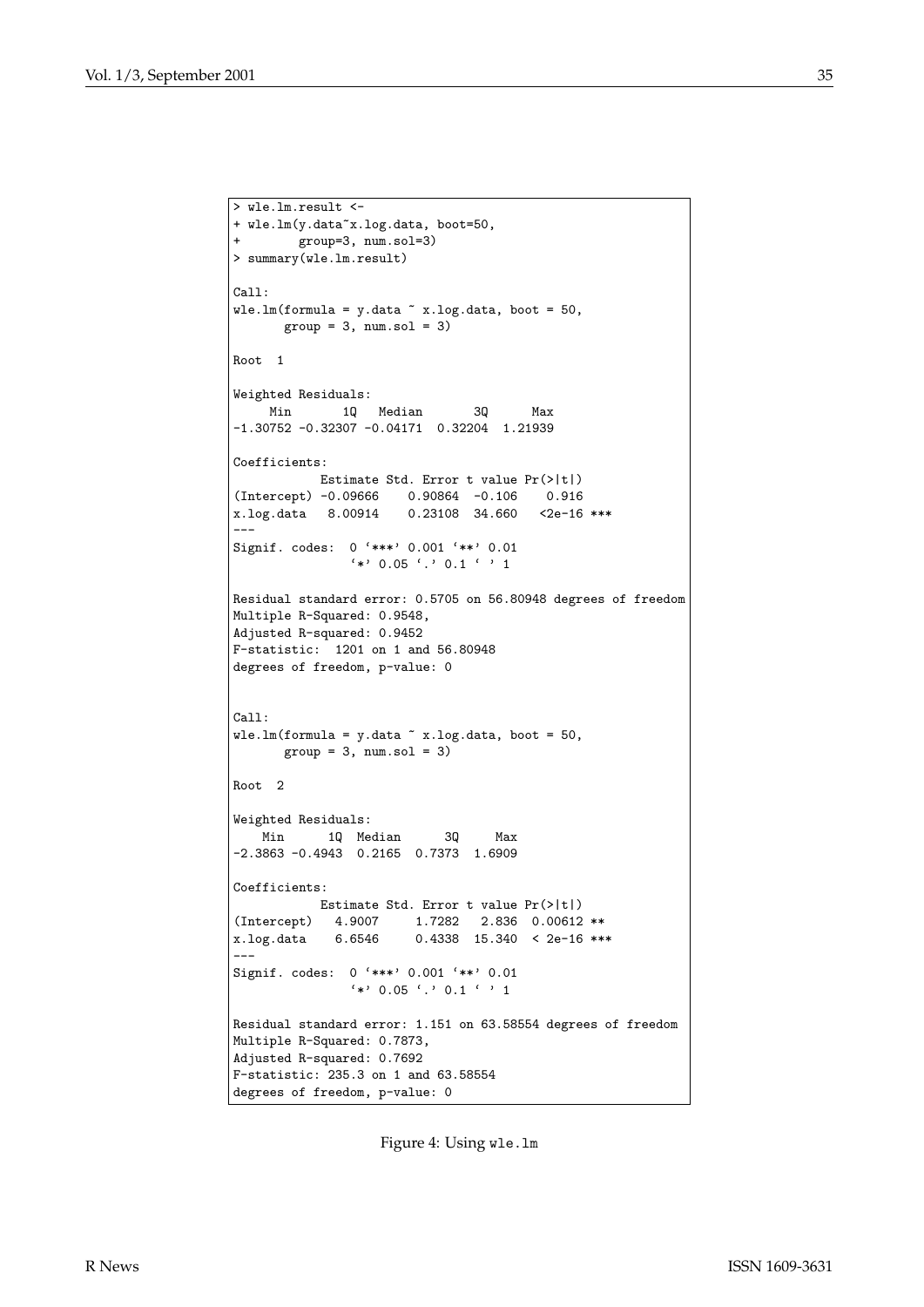<span id="page-35-14"></span>highly correlated, and a model with just one of them could be a good model.

```
> xx <- cbind(x.data,x.data^2,x.data^3,
+ log(x.data+1))
> colnames(xx) <- c("X","X^2","X^3","log(X+1)")
> cor(xx)
              X^2 X^3 log(X+1)X 1.0000000 0.9913536 0.9718489 0.9879042
X^2 0.9913536 1.0000000 0.9942109 0.9595103
```
X^3 0.9718489 0.9942109 1.0000000 0.9253917 log(X+1) 0.9879042 0.9595103 0.9253917 1.0000000

We address the problem by using wle.cv which performs Weighted Cross-Validation. For comparison we use mle.cv which performs the classical Cross-Validation procedure ([Shao](#page-37-4), [1993\)](#page-37-4). Since the procedure uses weights based on the full model, a crucial problem arises when multiple roots are present in this model. Currently the package chooses the root with the smallest scale parameter: this should work fine in most cases. In the next release of the package we will give the users the opportunity to choose the root by themselves. As seen in Figure [9](#page-36-0) on page [37](#page-36-0), while wle.cv suggests the "true" model, mle.cv chooses models with three explanatory variables.

Next, we estimate the suggested model; only one root is found (see Figure [10](#page-37-5) on page [38\)](#page-37-5). In Figure [11](#page-35-13) we report the suggested models by the weighted likelihood and the classical procedure.



<span id="page-35-13"></span>Figure 11: The model suggested by wle.cv and mle.cv.

# **Future developments**

The next version of the package will probably include functions for autoregressive time-series. In particular, there will be functions for seasonal ARI models, with weighted autocorrelation functions, unit-root tests and perhaps a model selection procedure based on weighted Akaike Information Criterion for the order of the ARI model. Functions will be provided for the logistic regression model. Moreover, we will start to prepare a document to illustrate the use of the functions in applications.

# **Bibliography**

- <span id="page-35-4"></span>C. Agostinelli. *Inferenza statistica robusta basata sulla funzione di verosimiglianza pesata: alcuni sviluppi*. PhD thesis, Dipartimento di Scienze Statistiche, Università di Padova, 1998a. [33](#page-32-3)
- <span id="page-35-5"></span>C. Agostinelli. Verosimiglianza pesata nel modello di regressione lineare. In *XXXIX Riunione scientifica della Società Italiana di Statistica*, Sorrento, 1998b. [33](#page-32-3)
- <span id="page-35-7"></span>C. Agostinelli. Robust model selection by crossvalidation via weighted likelihood methodology. Submitted to *Australian and New Zealand Journal of Statisitcs*, 2000. [33](#page-32-3)
- <span id="page-35-8"></span>C. Agostinelli. Robust model selection in regression via weighted likelihood methodology. To appear in *Statistics & Probability Letters*, 2001a. [33](#page-32-3)
- <span id="page-35-9"></span>C. Agostinelli. Robust stepwise regression. To appear in *Journal of Applied Statistics*, 2001b. [33](#page-32-3)
- <span id="page-35-12"></span>C. Agostinelli. Robust time series estimation via weighted likelihood. Presented to the first International Conference on Robust Statistics, (poster session), Vorau, Austria, 2001c. [33](#page-32-3)
- <span id="page-35-10"></span>C. Agostinelli. Un approccio robusto alla verifica d'ipotesi basato sulla funzione di verosimiglianza pesata – robust testing hypotheses via weighted likelihood function. To appear in *Statistica*, 2001d. In Italian. [33](#page-32-3), [34](#page-33-1)
- <span id="page-35-6"></span>C. Agostinelli and M. Markatou. A one–step robust estimator for regression based on the weighted likelihood reweighting scheme. *Statistics & Probability Letters*, 37(4):341–350, 1998. [33](#page-32-3)
- <span id="page-35-3"></span>C. Agostinelli and M. Markatou. Test of hypotheses based on the weighted likelihood methodology. *Statistica Sinica*, 11(2):499–514, 2001. [32](#page-31-2), [33](#page-32-3), [34](#page-33-1)
- <span id="page-35-1"></span>F. R. Hampel, E. M. Ronchetti, P. J. Rousseeuw, and W. A. Stahel. *Robust Statistics: The Approach based on Influence Functions*. John Wiley, New York, 1986. [32](#page-31-2)
- <span id="page-35-0"></span>P. J. Huber. *Robust Statistics*. John Wiley, New York, 1981. [32](#page-31-2)
- <span id="page-35-2"></span>B. G. Lindsay. Efficiency versus robustness: The case for minimum hellinger distance and related methods. *Annals of Statistics*, 22:1018–1114, 1994. [32](#page-31-2)
- <span id="page-35-11"></span>M. Markatou. Mixture models, robustness and the weighted likelihood methodology. *Biometrics*, 56: 483–486, 2000. [33](#page-32-3)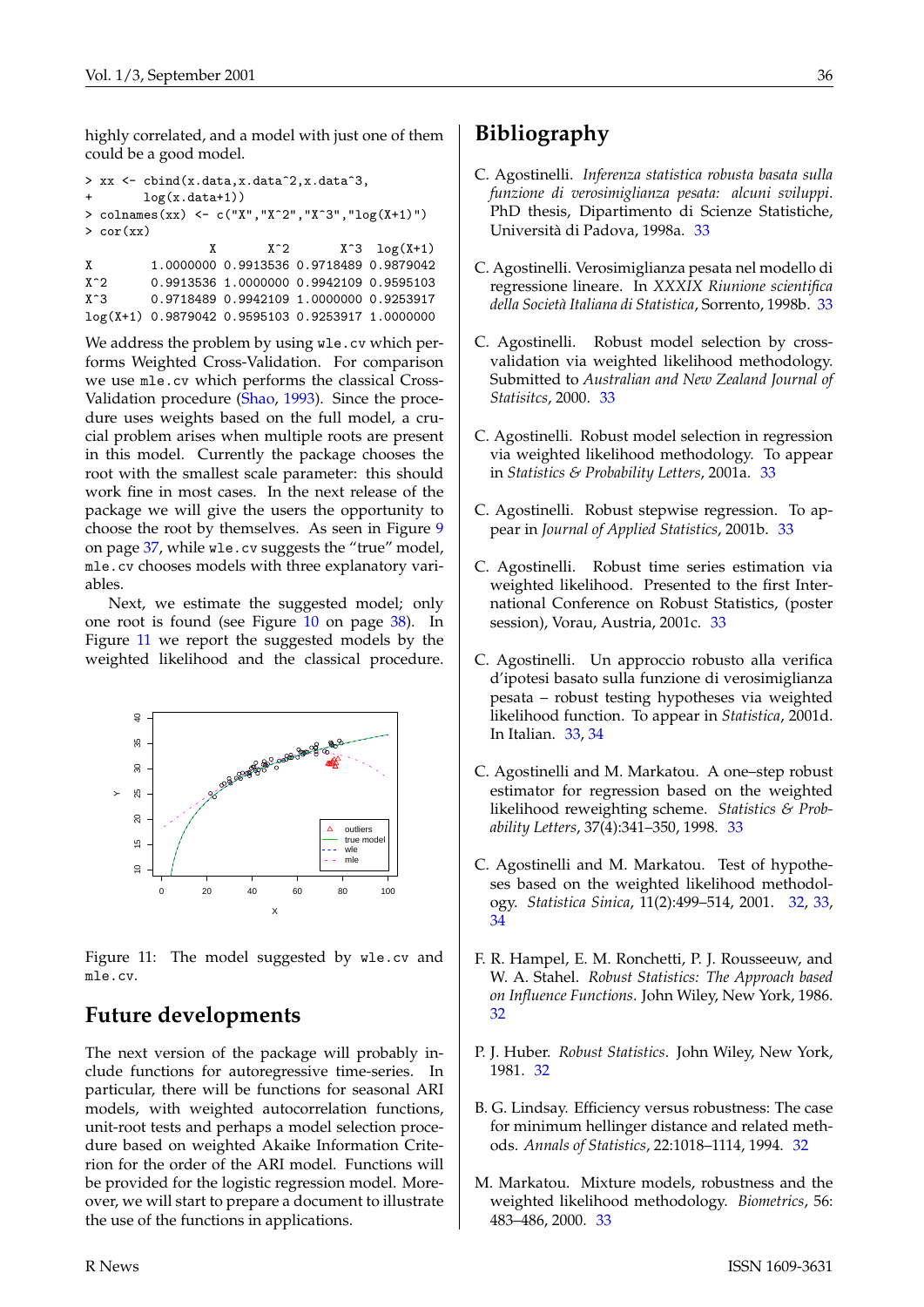|                                         |                                            |              |              |                         | > wle.cv.result <- wle.cv(y.data~xx, boot=50, |
|-----------------------------------------|--------------------------------------------|--------------|--------------|-------------------------|-----------------------------------------------|
| $\ddot{}$                               |                                            |              |              |                         | group=6, num.sol=3)                           |
|                                         | > summary(wle.cv.result, num.max=10)       |              |              |                         |                                               |
| Call:                                   |                                            |              |              |                         |                                               |
|                                         | wle.cv(formula = $y.data$ $x, boot = 50$ , |              |              |                         |                                               |
|                                         |                                            |              |              | $group=6, num.sol = 3)$ |                                               |
|                                         |                                            |              |              |                         | (Intercept) xxX xxX^2 xxX^3 xxlog(X+1) wcv    |
| [1,]                                    | 0                                          | 0            | 0            | 0                       | 1 0.3395                                      |
| [2,]                                    | 0                                          | $\mathbf{1}$ | 0            | 0                       | 1 0.3631                                      |
| [3,]                                    | 0                                          | 0            | 1            | 0                       | 1 0.3632                                      |
| [4,]                                    | 0                                          | 0            | 0            | $\mathbf{1}$            | 1 0.3635                                      |
| [5,]                                    | $\mathbf{1}$                               | 0            | 0            | 0                       | 1 0.3639                                      |
| [6,]                                    | 0                                          | 0            | $\mathbf{1}$ | 1                       | 1 0.3868                                      |
| [7,]                                    | $\Omega$                                   | 1            | $\mathbf{0}$ | $\mathbf{1}$            | 1 0.3881                                      |
| [8,]                                    | 0                                          | 1            | $\mathbf{1}$ | 0                       | 1 0.3896                                      |
| [9,]                                    | $\mathbf{1}$                               | $\Omega$     | 0            | 1                       | 1 0.3925                                      |
| [10,]                                   | $\mathbf{1}$                               | 0            | 1            | 0                       | 1 0.3951                                      |
| Call:<br>$mle.cv(formula = y.data x x)$ |                                            |              |              |                         |                                               |
|                                         | Cross Validation selection criteria:       |              |              |                         |                                               |
|                                         |                                            |              |              |                         | (Intercept) xxX xxX^2 xxX^3 xxlog(X+1)<br>CV  |
| [1,]                                    | $\mathbf{1}$                               | 1            | 0            | 1                       | 0 1.557                                       |
| [2,]                                    | $\mathbf{1}$                               | $\mathbf{1}$ | $\mathbf{1}$ | 0                       | 0 1.560                                       |
| [3,]                                    | 0                                          | 0            | $\mathbf{1}$ | 1                       | 1 1.579                                       |
|                                         | $\mathsf{O}$                               | $\mathbf{1}$ | 0            | $\mathbf{1}$            | 1 1.581                                       |
| [4,]                                    |                                            |              |              |                         |                                               |
| [5,]                                    | 0                                          | 0            | 0            | 1                       | 1 1.584                                       |
| [6,]                                    | 0                                          | $\mathbf{1}$ | $\mathbf{1}$ | 0                       | 1 1.589                                       |
| [7,]                                    | $\mathbf{1}$                               | 0            | $\mathbf{1}$ | $\mathbf{1}$            | 01.593                                        |
| [8,]                                    | $\mathbf{1}$                               | 0            | $\Omega$     | $\mathbf{1}$            | 1 1.594                                       |
| [9,]                                    | $\mathbf{1}$                               | 0            | $\mathbf{1}$ | 0                       | 1.617<br>1                                    |
| [10,]                                   | $\Omega$                                   | 0            | $\mathbf{1}$ | 0                       | 1 1.620                                       |

<span id="page-36-0"></span>Figure 9: Finding a good model using wle.cv and mle.cv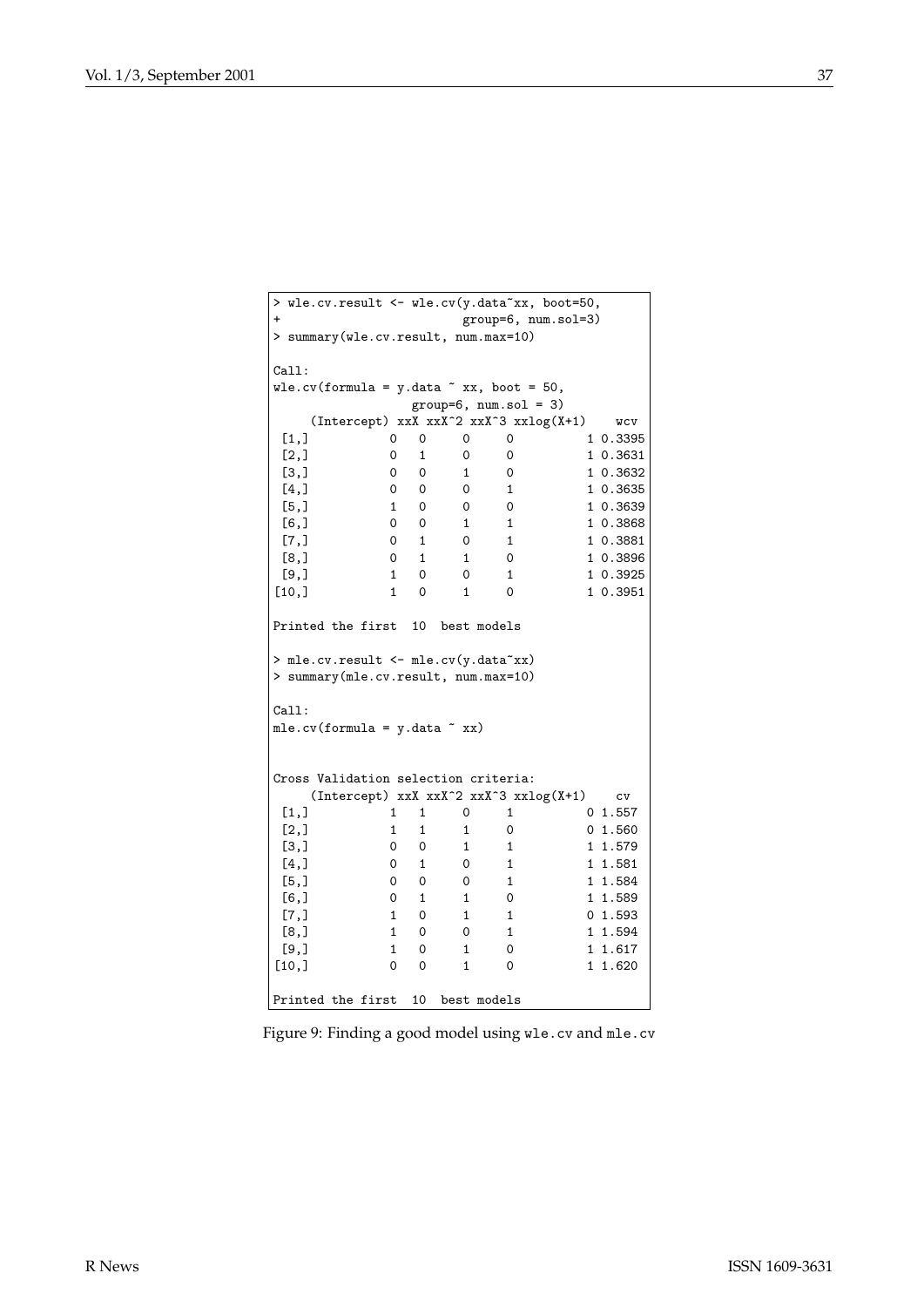```
> wle.lm.result.cv <- wle.lm(y.data~x.log.data
     -1, boot=50, group=3, num.sol=3)
> summary(wle.lm.result.cv)
Call:
wle.lm(formula = y.data \tilde{ } x.log.data - 1,
      boot = 50, group = 3, num.sol = 3)
Root 1
Weighted Residuals:
    Min 1Q Median 3Q Max
-1.30476 -0.32233 -0.03861 0.32276 1.21646
Coefficients:
         Estimate Std. Error t value Pr(>|t|)
x.log.data 7.98484 0.01874 426.1 <2e-16 ***
---
Signif. codes: 0 '***' 0.001 '**' 0.01
               ' *' 0.05 ' ' 0.1 ' ' 1
Residual standard error: 0.5649 on 57.76524 degrees of freedom
Multiple R-Squared: 0.9997,
Adjusted R-squared: 0.9996
F-statistic: 1.815e+05 on 1 and 57.76524
degrees of freedom, p-value: 0
```
<span id="page-37-5"></span>Figure 10: Fitting the model suggested by weighted cross-validation.

- <span id="page-37-3"></span>M. Markatou. A closer look at the weighted likelihood in the context of mixtures. In C. A. Charalambides, M. V. Koutras, and N. Balakrishnan, editors, *Probability and Statistical Models with Applications*, pages 447–467. Chapman and Hall/CRC, 2001. [33](#page-32-3)
- <span id="page-37-1"></span>M. Markatou, A. Basu, and B. G. Lindsay. Weighted likelihood estimating equations: The discrete case with applications to logistic regression. *Journal of Statistical Planning and Inference*, 57:215–232, 1997. [32](#page-31-2)
- <span id="page-37-2"></span>M. Markatou, A. Basu, and B. G. Lindsay. Weighted likelihood estimating equations with a bootstrap

root search. *Journal of the American Statistical Association*, 93:740–750, 1998. [32,](#page-31-2) [34](#page-33-1)

<span id="page-37-4"></span>J. Shao. Linear model selection by cross-validation. *Journal of the American Statistical Association*, 88: 486–494, 1993. [36](#page-35-14)

*Claudio Agostinelli Dipartimento di Statistica Università Cà Foscari di Venezia 30125, Venezia* [claudio@unive.it](mailto:claudio@unive.it)

# **Changes on CRAN**

<span id="page-37-0"></span>*by Kurt Hornik and Friedrich Leisch*

# **CRAN packages**

The following extension packages from 'src/contrib' were added since the last newsletter.

- **AnalyzeFMRI** Functions for I/O, visualisation and analysis of functional Magnetic Resonance Imaging (fMRI) datasets stored in the ANA-LYZE format. By J L Marchini.
- **EMV** Estimation of missing values in a matrix by a *k*-th nearest neighbors algorithm. By Raphael Gottardo.
- **Rwave** Rwave is a collection of R functions which provide an environment for the Time-Frequency analysis of 1-D signals (and especially for the wavelet and Gabor transforms of noisy signals). It is based on the book: 'Practical Time-Frequency Analysis: Gabor and Wavelet Transforms with an Implementation in S', by Rene Carmona, Wen L. Hwang and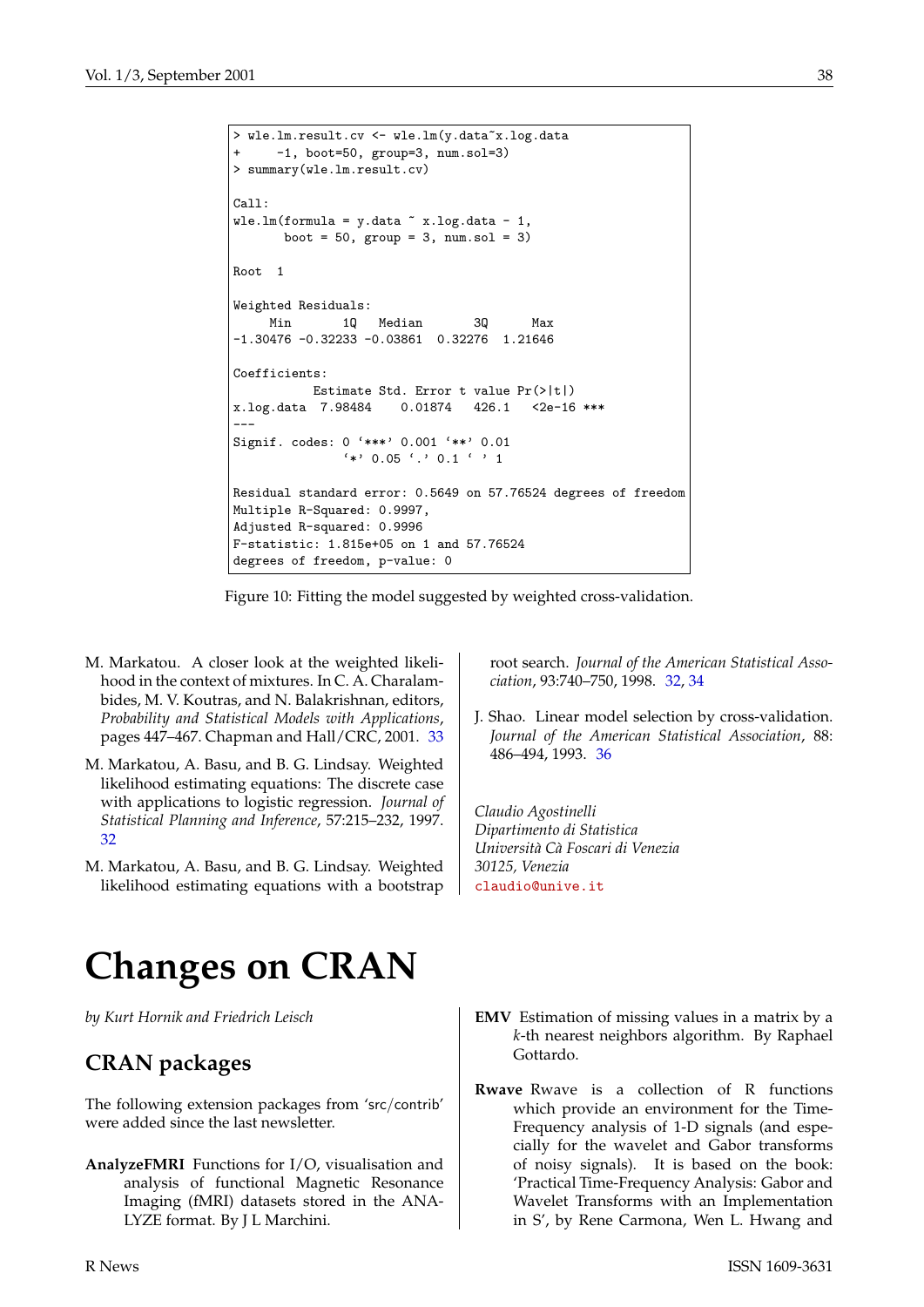Bruno Torresani, Academic Press (1998). S original by Rene Carmona, R port by Brandon Whitcher.

- **car** Contains mostly functions for applied regression, linear models, and generalized linear models, with an emphasis on regression diagnostics, particularly graphical diagnostic methods. By John Fox.
- **diamonds** Functions for illustrating aperture-4 diamond partitions in the plane, or on the surface of an octahedron or icosahedron, for use as analysis or sampling grids. By Denis White.
- **fastICA** Implementation of FastICA algorithm to perform Independent Component Analysis (ICA) and Projection Pursuit. By J L Marchini and C Heaton.
- **fields** A collection of programs for curve and function fitting with an emphasis on spatial data. The major methods implemented include cubic and thin plate splines, universal Kriging and Kriging for large data sets. The main feature is that any covariance function implemented in R can be used for spatial prediction. By Doug Nychka.
- **pcurve** Fits a principal curve to a numeric multivariate dataset in arbitrary dimensions. Produces diagnostic plots. Also calculates Bray-Curtis and other distance matrices and performs multi-dimensional scaling and principal component analyses. S original by Trevor Hastie, S+ library by Glenn De'ath, R port by Chris Walsh.
- **pixmap** Functions for import, export, plotting and other manipulations of bitmapped images. By Friedrich Leisch and Roger Bivand.
- **rpvm** Provides interface to PVM APIs, and examples and documentation for its use. By Na (Michael) Li and A. J. Rossini.
- **sem** Contains functions for fitting general linear structural equation models (with observed and unobserved variables) by the method of maximum likelihood using the RAM approach, and for fitting structural equations in observedvariable models by two-stage least squares. By John Fox.
- **sptests** A collection of tests for spatial autocorrelation, including global Moran's I and Geary's C. By Roger Bivand.
- **spweights** A collection of functions to create spatial weights matrix objects from polygon contiguities, from point patterns by distance and tesselations, for summarising these objects, and for

permitting their use in spatial data analysis. By Roger Bivand and Nicholas Lewin-Koh.

- **vegan** Various help functions for community ecologists. By Jari Oksanen.
- **waveslim** Basic wavelet routines for time series analysis, based on wavelet methodology developed in 'Wavelet Methods for Time Series Analysis', by D. B. Percival and A. T. Walden, Cambridge University Press (2000), along with 'An Introduction to Wavelets and Other Filtering Methods in Finance and Economics' by R. Gencay, F. Selcuk and B. Whitcher, Academic Press (2001). By Brandon Whitcher.

CRAN mirrors the R packages from the Omegahat project in directory 'src/contrib/Omegahat'. The following are recent additions:

- **SASXML** Example for reading XML files in SAS 8.2 manner. By Duncan Temple Lang.
- **Sxslt** An extension module for libxslt, the XML-XSL document translator, that allows XSL functions to be implemented via R functions.

# **Checking packages**

The current development version of R (the forthcoming 1.4.0) features a much more sophisticated test suite for checking packages with the R CMD check utility. Especially the checks for consistency between code and documentation are much better, and we have started to use these checks for all contributions to CRAN. Several contributors to CRAN already had the frustrating experience that their package passed R CMD check on their machine (running 1.3.1) without a warning, and we responded along the lines of *"thanks for your contribution to the R project, but perhaps you find some time to fix . . . "*.

We want to keep the quality of R as high as possible, and with that we mean the whole community effort, not only the base system. R would not be what it is today without all those wonderful packages contributed to CRAN. As mentioned above, the new suite of checks will be released as part of R 1.4.0, in the meantime we would like to invite all package developers to download a CVS snapshot of the development version and run it from there.

#### *Kurt Hornik*

*Wirtschaftsuniversität Wien, Austria Technische Universität Wien, Austria* [Kurt.Hornik@R-project.org](mailto:Kurt.Hornik@R-project.org)

*Friedrich Leisch Technische Universität Wien, Austria* [Friedrich.Leisch@ci.tuwien.ac.at](mailto:Friedrich.Leisch@ci.tuwien.ac.at)